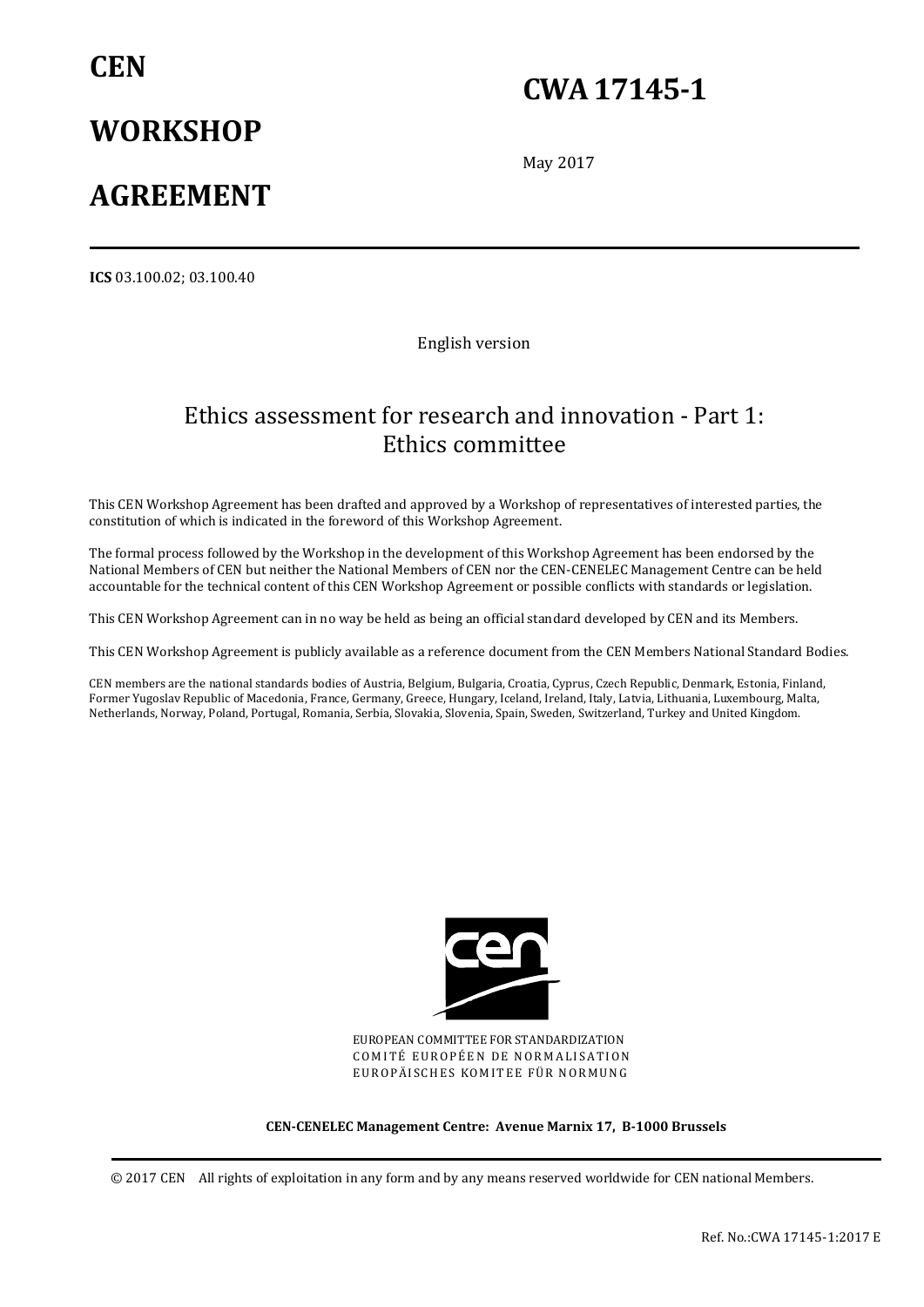## **Contents**

| 1                                          |                                                                                        |  |
|--------------------------------------------|----------------------------------------------------------------------------------------|--|
| $\overline{2}$                             |                                                                                        |  |
| 3<br>3.1<br>3.2<br>3.3<br>3.4<br>3.5       |                                                                                        |  |
| 4<br>4.1<br>4.2<br>4.3                     |                                                                                        |  |
| 5 <sup>5</sup><br>5.1<br>5.2<br>5.3<br>5.4 |                                                                                        |  |
| 6                                          |                                                                                        |  |
|                                            |                                                                                        |  |
| A.1                                        |                                                                                        |  |
| A.2                                        | Ethical principles and issues applicable to all fields of research and innovation 25   |  |
| A.3                                        |                                                                                        |  |
| A.4                                        | Additional ethical principles and issues in the engineering sciences and in            |  |
| A.5                                        |                                                                                        |  |
| A.6                                        |                                                                                        |  |
| A.7                                        | Additional ethical principles and issues in the computer and information sciences  40  |  |
| A.8                                        | Additional ethical principles and issues in the social sciences and the humanities  43 |  |
|                                            |                                                                                        |  |
| B.1                                        |                                                                                        |  |
| B.2                                        |                                                                                        |  |
|                                            |                                                                                        |  |
| C.1                                        |                                                                                        |  |
| C.2                                        |                                                                                        |  |
| C.3                                        |                                                                                        |  |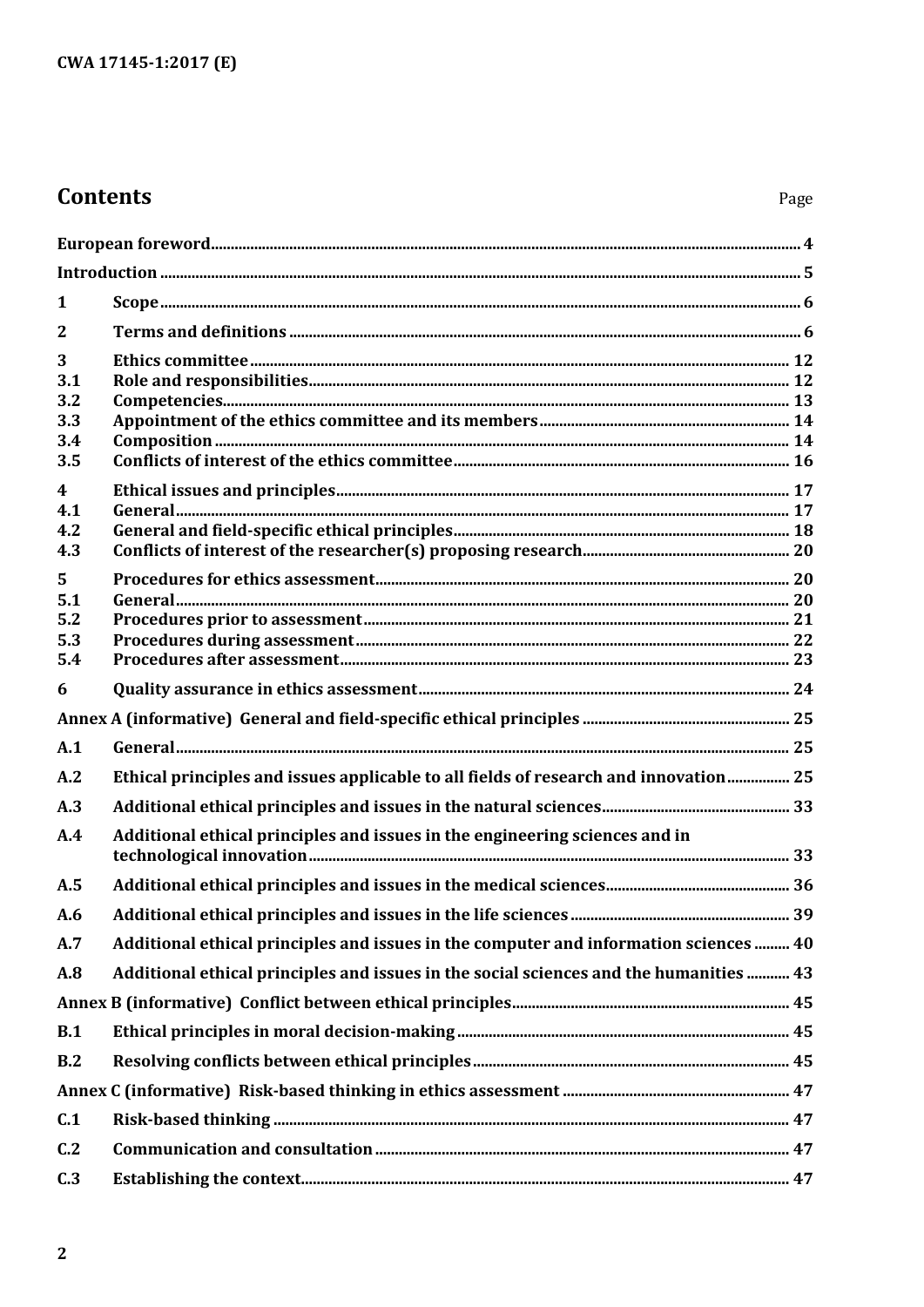| Annex D (informative) Guidelines for the use of the Plan-Do-Check-Act approach (PDCA) |  |
|---------------------------------------------------------------------------------------|--|
|                                                                                       |  |
|                                                                                       |  |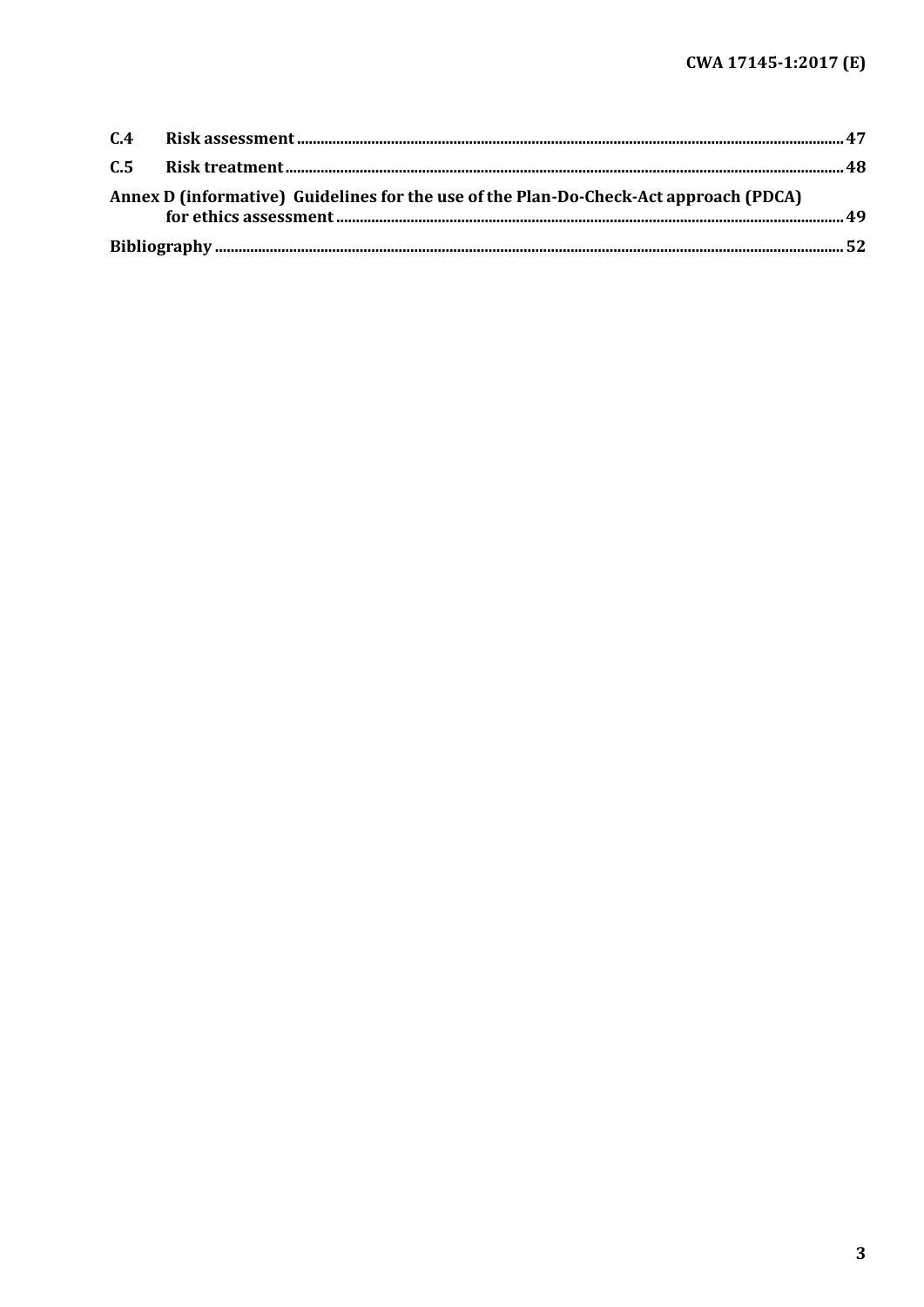## <span id="page-3-0"></span>**European foreword**

CWA 17145-1:2017 was developed in accordance with CEN-CENELEC Guide 29 "CEN/CENELEC Workshop Agreements – The way to rapid agreement" and with the relevant provisions of CEN/CENELEC Internal Regulations - Part 2. It was agreed on 2017-03-27 in a Workshop by representatives of interested parties, approved and supported by CEN following a public call for participation made on 2017-08-01. It does not necessarily reflect the views of all stakeholders that might have an interest in its subject matter.

The final text of CWA 17145-1:2017 was submitted to CEN for publication on 2017-04-03.

A list of the individuals and organisations that supported the technical consensus represented by the CEN Workshop Agreement is available from the CEN-CENELEC Management Centre. These organisations were drawn from the following economic sectors industry, universities, civil society organisations, technology boards, European organisations.

It is possible that some elements of CWA 17145-1:2017 may be subject to patent rights. The CEN-CENELEC policy on patent rights is set out in CEN-CENELEC Guide 8 "Guidelines for Implementation of the Common IPR Policy on Patents (and other statutory intellectual property rights based on inventions)". CEN shall not be held responsible for identifying any or all such patent rights.

The Workshop participants have made every effort to ensure the reliability and accuracy of the technical and non-technical content of CWA 17145-1:2017, but this does not guarantee, either explicitly or implicitly, its correctness. Users of CWA 17145-1:2017 should be aware that neither the Workshop participants, nor CEN can be held liable for damages or losses of any kind whatsoever which may arise from its application. Users of CWA 17145-1:2017 do so on their own responsibility and at their own risk.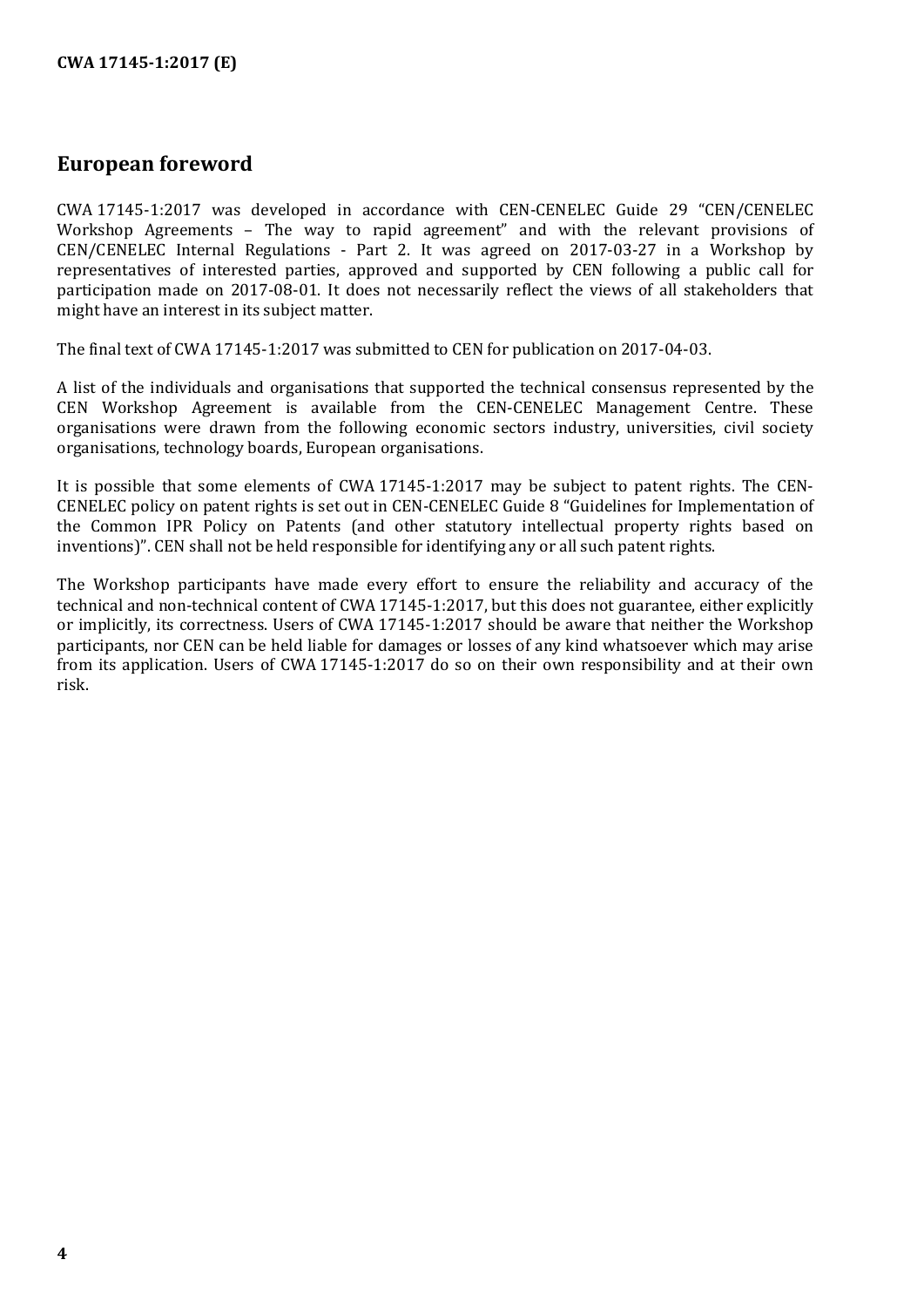## <span id="page-4-0"></span>**Introduction**

The increasing pace of technological developments such as genetic technologies, geo-engineering, ICT and synthetic biology has been stimulating questions and discussion on the desirability and governance of their societal impacts. Ethics assessment and ethical impact assessment help ethicists to investigate ethical challenges. Ethics assessment and ethical impact assessment help researchers, policy makers and relevant stakeholders to deal with the ethical impacts of research and innovation.

The need for agreed methods for ethics assessment and ethical impact assessment arises out of the increasing focus on responsible research and innovation in policy contexts and in collaborative efforts by researchers, as well as from new legal regulations for research and innovation at the European level. The European Commission, has been a driving force behind the development of ethics assessment and impact assessment practices, by incorporating the need for responsible research and innovation in its framework programmes.

The SATORI (Stakeholders Acting Together On the ethical impact assessment of Research and Innovation, [www.satoriproject.eu\)](http://www.satoriproject.eu/) research project, funded by the European Commission, developed a framework for common basic ethical principles and joint approaches and practices with the objective of harmonizing and improving ethics assessment practices of research and innovation.

The SATORI project developed a framework based on research into existing practices. These research findings are the basis of this CWA. This CWA consists of two parts.

Part 1, outlined here, makes recommendations for the composition, role, functioning and procedures of ethics committee. Organisations can use part 1 to strengthen and/or improve the ethics assessment of their research and innovation projects. Ethics committees include, but are not limited to, research ethics committees, institutional review boards, ethical review committees, ethics boards, and units consisting of one or more ethics officers. Part 1 of the CWA is applicable to all ethics committees, regardless of their size, scope or research and innovation area.

Part 2 provides researchers and organisations with guidance on ethical impact assessment; a comprehensive approach for ethically assessing the actual and potential mid- and long-term impacts of research and innovation on society. Researchers and ethics committees will find this information useful as it describes ethical impact assessment at different stages of the ethical assessment. Part 2 is applicable to all researchers and innovators, regardless of the context they are working in or their research and innovation area.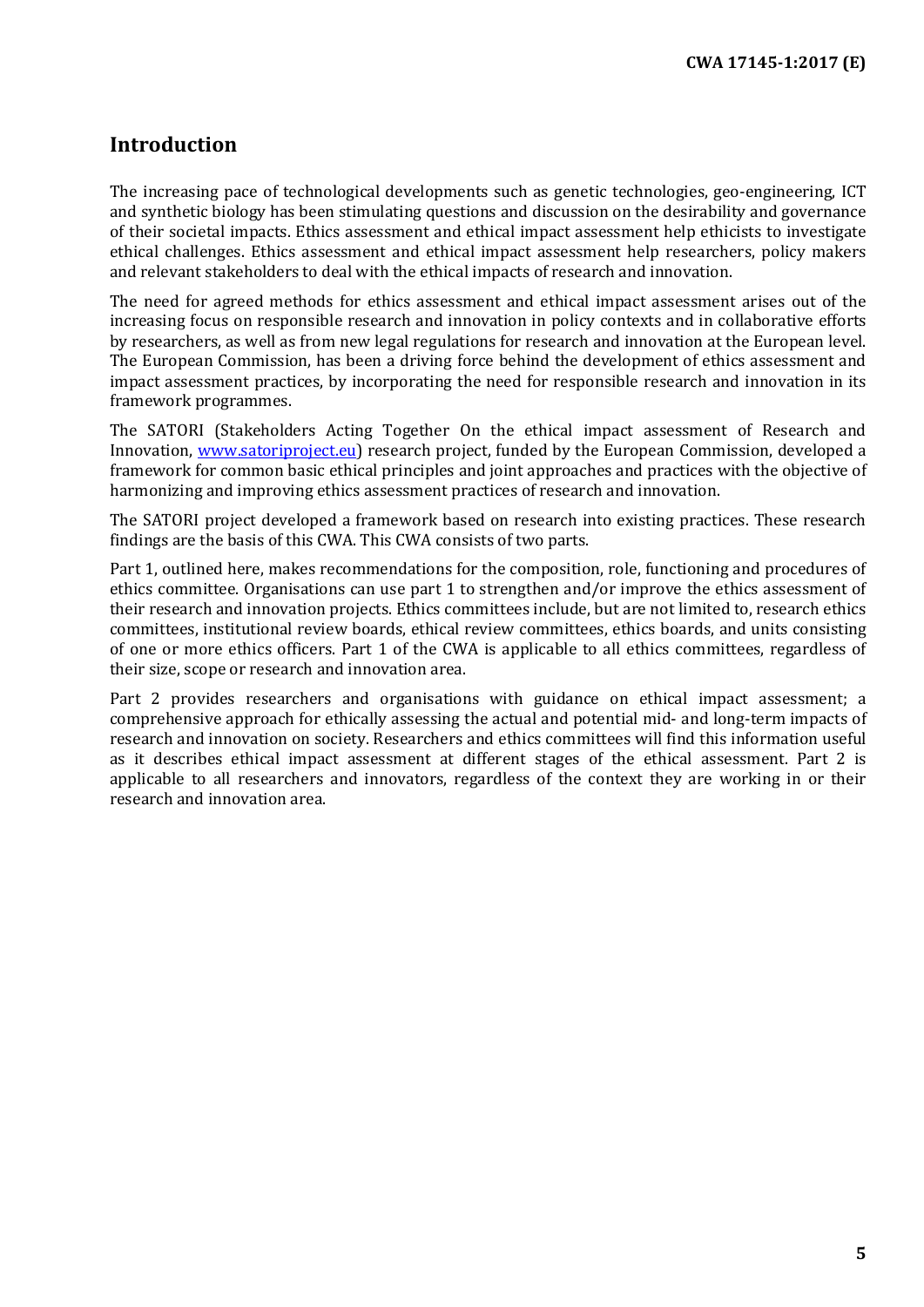## <span id="page-5-0"></span>**1 Scope**

This document, (CWA 17145-1:2017) sets requirements and provides guidelines for ethics assessment in research and innovation (R&I).

The CWA aims to improve the quality of ethics assessment and to harmonize ethics assessment practices.

The CWA has two parts:

- part 1: Ethics committee. This part provides recommendations for ethics committees on practices and procedures;
- part 2: Ethical impact assessment framework. Part 2 provides a practical, policy-oriented guide for researchers and ethics committees on the different stages of the ethical impact assessment (EIA) process.

Both parts of the CWA are of interest to organisations or agents who are involved in performing, commissioning or funding research and innovation, and therefore have a responsibility to address ethical issues.

The focus of the CWA is on ethics assessment, not on ethical guidance.

## <span id="page-5-1"></span>**2 Terms and definitions**

For the purposes of this document, the following terms and definitions apply.

#### **2.1**

#### **avoidance of bias**

principle of avoiding partial data or participants selection, conclusions or presentation of findings due to prejudice, conflict of interest, etc

#### **2.2**

#### **avoidance of harm to human subjects and participants**

principle of minimising the potential harms to research subjects and participants as much as possible, if the risk of harm is unavoidable, with a primary goal of reducing unnecessary suffering

Note 1 to entry: This principle is applied in conjunction with the principles of beneficence and non-maleficence.

#### **2.3**

#### **beneficence**

principle of acting to the benefit of the participants and society; guaranteeing that any risk to people involved in or impacted by research is proportional to the expected benefits of the research, meaning that expected benefits always outweigh the risk involved

[SOURCE: adapted from Brey et al., 2016, and Beauchamp et al., 2001]

#### **2.4**

#### **care for animals used for scientific purposes**

principle of humane and considerate treatment, proper care and housing of animal subjects and avoiding unnecessary suffering by following the three Rs: replacing, reducing and refining the use of animals in experimental settings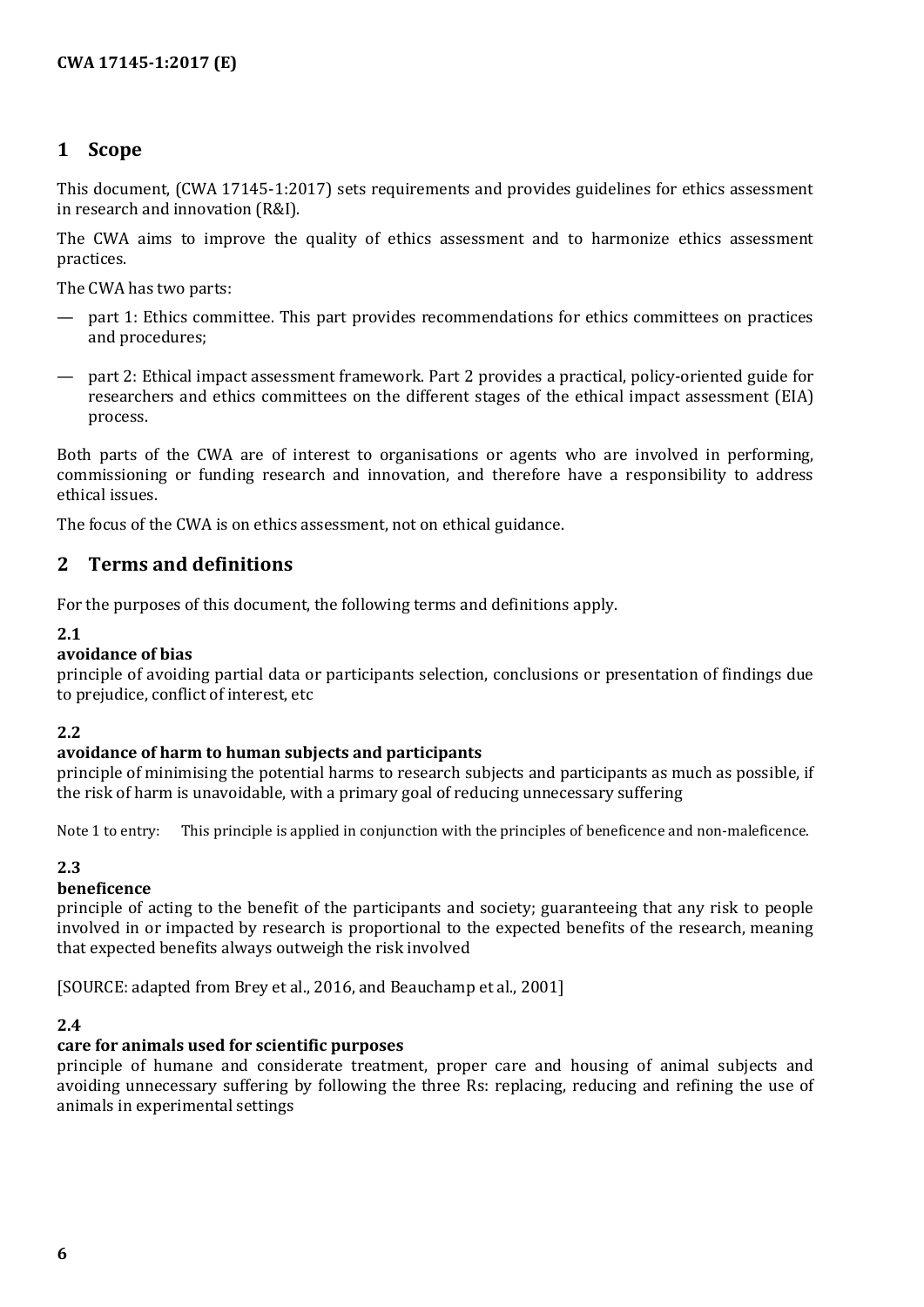#### **conflict of interest**

set of conditions in which professional judgement concerning a primary interest (e.g., a patient's welfare or the validity of research) tends to be unduly influenced by a secondary interest (e.g., financial gain)

[SOURCE: Thompson, 1993]

#### **2.6 dual use**

research or innovation that is developed for benefit but can be misapplied to do harm, for example for a military or malicious purpose

[SOURCE: adapted from WHO[, http://www.who.int/csr/durc/en/\]](http://www.who.int/csr/durc/en/)

Note 1 to entry: Ethics assessment raises awareness of the potential for dual use.

Note 2 to entry: Although research is usually carried out with benign intentions, it has the potential to harm humans, animals, or the environment. Examples of research that has potential for misuse include: research involving information on, or the use of, biological, chemical, radiological and nuclear security-sensitive materials and explosives (CBRNE); research with a potential impact on human rights e.g. relating primarily to surveillance technologies, new data-gathering and data-merging technologies (e.g. in the context of big data) or social or genetic research that could lead to discrimination or stigmatization; research that has other potential misuses e.g. providing terrorists or criminals with information or technologies that would have substantial direct impacts on the security of individuals, groups, or states.

[Source: H2020 How to complete your ethics Self-Assessment, 2016]

#### **2.7**

#### **ethical impact**

impact that concerns or affects human rights and responsibilities, human dignity and fundamental freedoms, benefits and harms, justice and fairness, well-being or the social good

#### **2.8**

## **ethical impact assessment**

#### **EIA**

process of judging the ethical impacts of research and innovation activities, outcomes and technologies that incorporates both the means for a contextual identification and evaluation of these ethical impacts and the development of a set of guidelines or recommendations for remedial actions aimed at mitigating ethical risks and enhancing ethical benefits, typically in consultation with stakeholders

Note 1 to entry: Ethical impact assessment is the overall process of ethical impact anticipation, -determination and -evaluation.

Note 2 to entry: Ethical impact assessment is a means of actioning social responsibility in research and innovation.

[SOURCE: adapted from Wright, 2011]

#### **2.9**

#### **ethical issues**

issues that may be relevant for evaluating the ethical implications of maxims, principles, or particular courses of action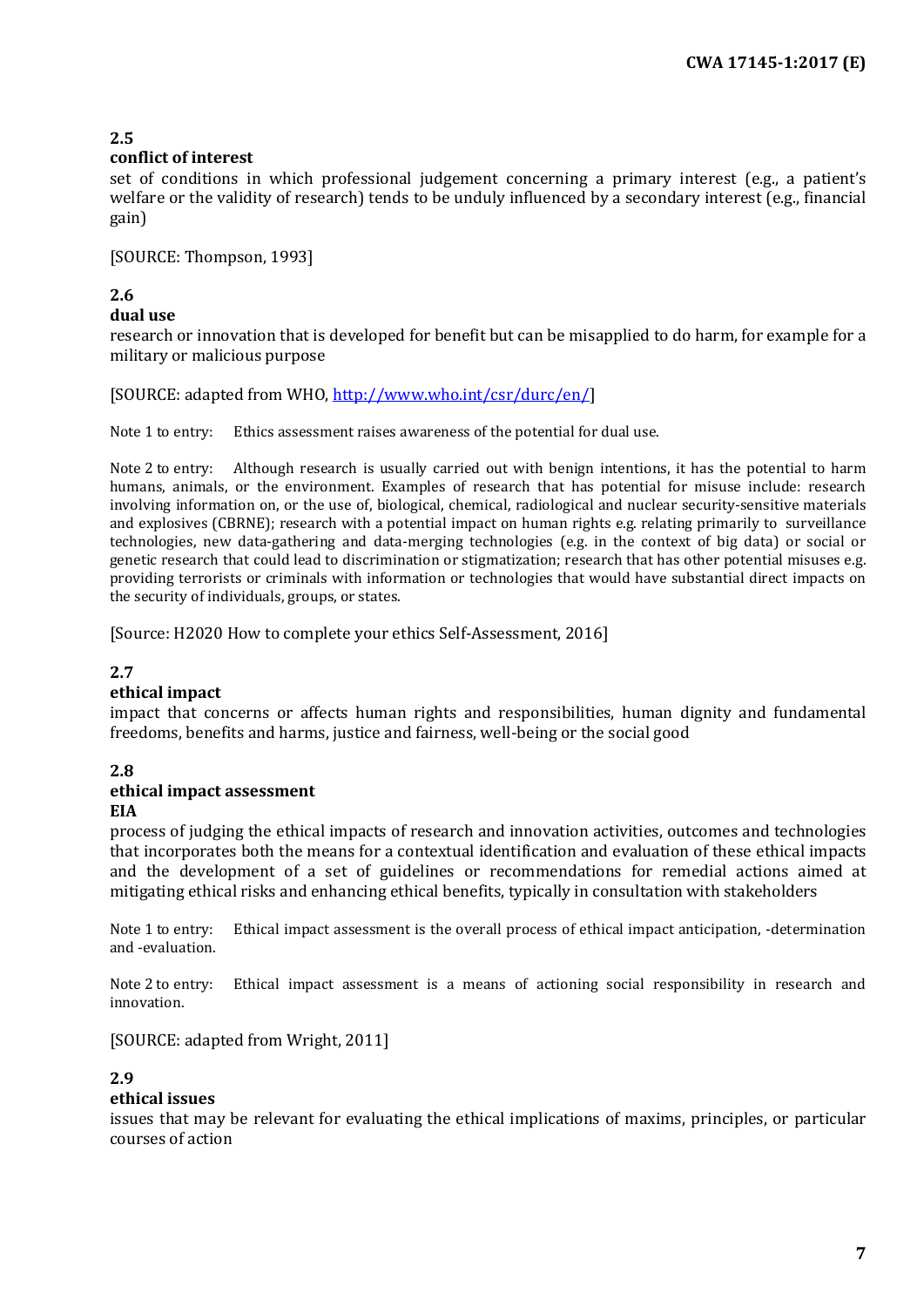#### **ethical principles**

general principles that may be relevant for making ethical evaluations

Note 1 to entry: Such principles include beneficence, non-maleficence, autonomy, justice, and dignity. Annex A provides an overview of ethical principles.

#### **2.11**

#### **ethics**

moral principles that govern a person's behaviour or the conducting of an activity; the branch of knowledge that deals with moral principles

Note 1 to entry: The EC perceives 'ethics' as including questions of legal and regulatory compliance as well as being a branch of philosophy, in European Commission: Roles and Functions of Ethics Advisors/Ethics Advisory Boards in EC-funded Projects.

[SOURCE: Oxford English Dictionary]

#### **2.12**

#### **ethics assessment**

institutionalised assessment, evaluation, review, appraisal or valuation of plans, practices, products and uses of research and innovation that makes use of ethical principles or criteria

[SOURCE: SA TORI D1.1, 2015]

#### **2.13**

#### **ethics committee**

institution, committee, board or officer that performs ethics assessment

Note 1 to entry: Ethics committees may assess research or innovation goals, new directions, projects, practices, products, protocols, new fields, etc. and their work may be performed before, during, and after the implementation of the projects they assess.

Note 2 to entry: Ethics committee may also be called Ethics Review Board, Ethics Assessment Unit, Ethics Board or other terms.

[SOURCE: adapted from SATORI D 1.1, 2015]

#### **2.14**

#### **human participants**

living human beings about whom a researcher obtains data through intervention or (indirect) interaction with the individual or from individually identifiable information. Persons may also become a human participant through the use of their tissue

Note 1 to entry: Diseased persons may not qualify as human participant in the full sense but special consideration may be needed, e.g. informed consent by next of kin.

Note 2 to entry: Some are of the opinion that embryos and fetuses have an independent status. However, in any case informed consent from the legal representative(s) is needed.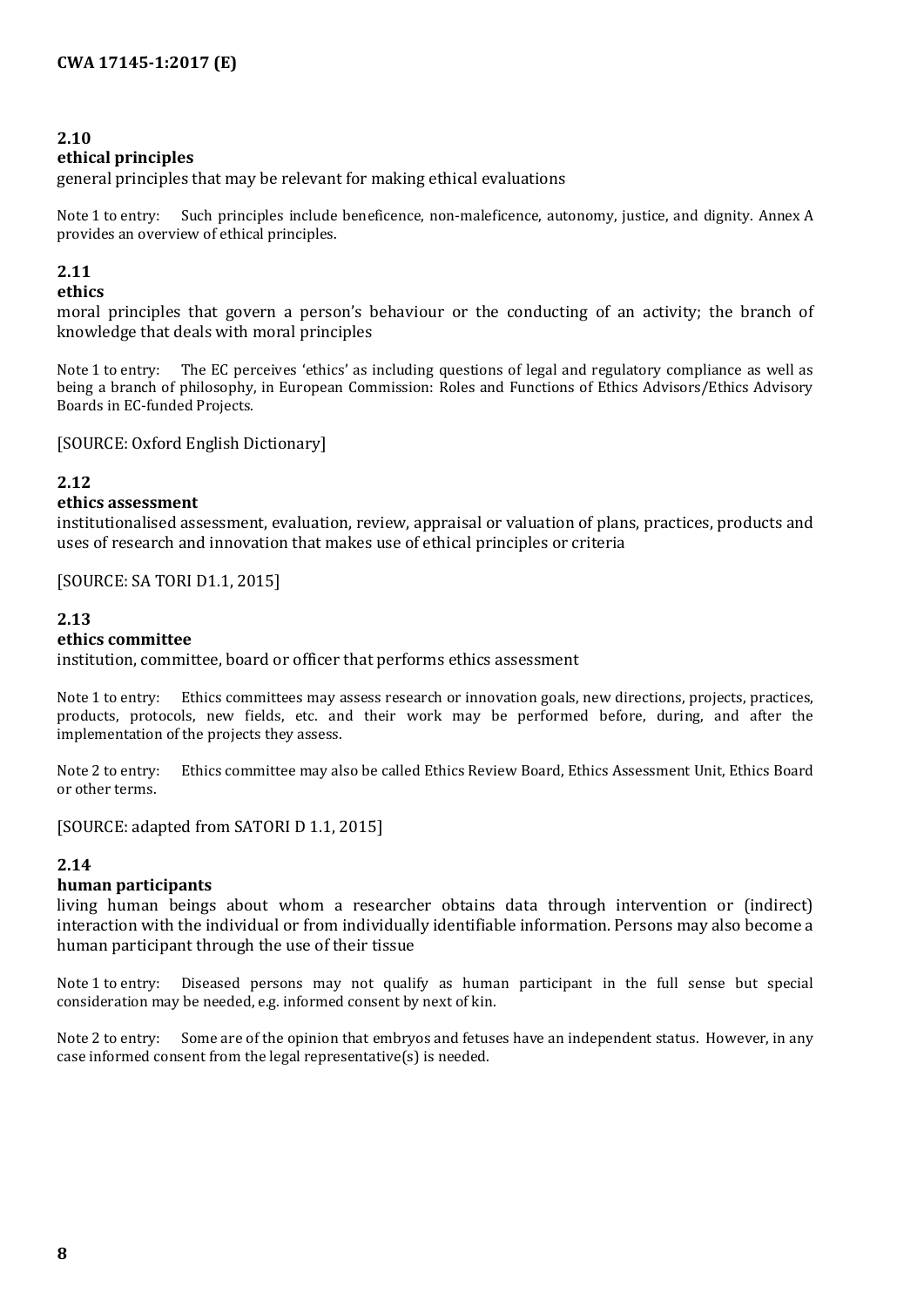#### **impact of research and innovation**

influence or effects, e.g., societal, ethical, legal, political, economic or environmental, of research and innovation

EXAMPLE: Environmental consequences of technological innovations resulting from research in the chemical sciences

## **2.16**

#### **informed consent**

decision, written, dated and signed, to be a research participant, taken freely after being duly informed of its nature, significance, implications and risks of the research. Informed consent must be appropriately documented, by any person capable of giving consent or, where the person is not capable of giving consent, by his or her legal representative

Note 1 to entry: The above definition is in line with that in Directive 2001/20/EC relating to the implementation of good clinical practice in the conduct of clinical trials on medicinal products for human use. The principle of 'informed and free decision' remains valid for any other kind of research.

Note 2 to entry: If the person concerned is unable to write, oral consent in the presence of at least one witness may be given in exceptional cases, as provided for in national legislation.

### **2.17**

#### **innovation**

development, based on new ideas or inventions, of new products, services, processes and methods

[SOURCE: adapted from Shelley-Egan et al., 2015. SATORI D 1.1]

## **2.18**

#### **justice**

principle of equal rights of all persons, both participants and researchers, involved in or impacted by research

Note 1 to entry: Any inequality arising from research practices is designed to bring about the greatest benefit for the least advantaged.

[SOURCE: adapted from Rawls, 1971]

## **2.19**

#### **lay person**

person without relevant professional expertise to better reflect the social and cultural diversity of society

Note 1 to entry: This term is used in reference to a member of an ethics committee.

#### **2.20**

#### **non-maleficence**

principle of, 'above all, do no harm', as stated in the Hippocratic Oath

Note 1 to entry: Research on healthy subjects may apply this principle by evaluating whether the research poses any risk greater than the subjects could encounter in their everyday lives.

[SOURCE: Beauchamp et al., 2011]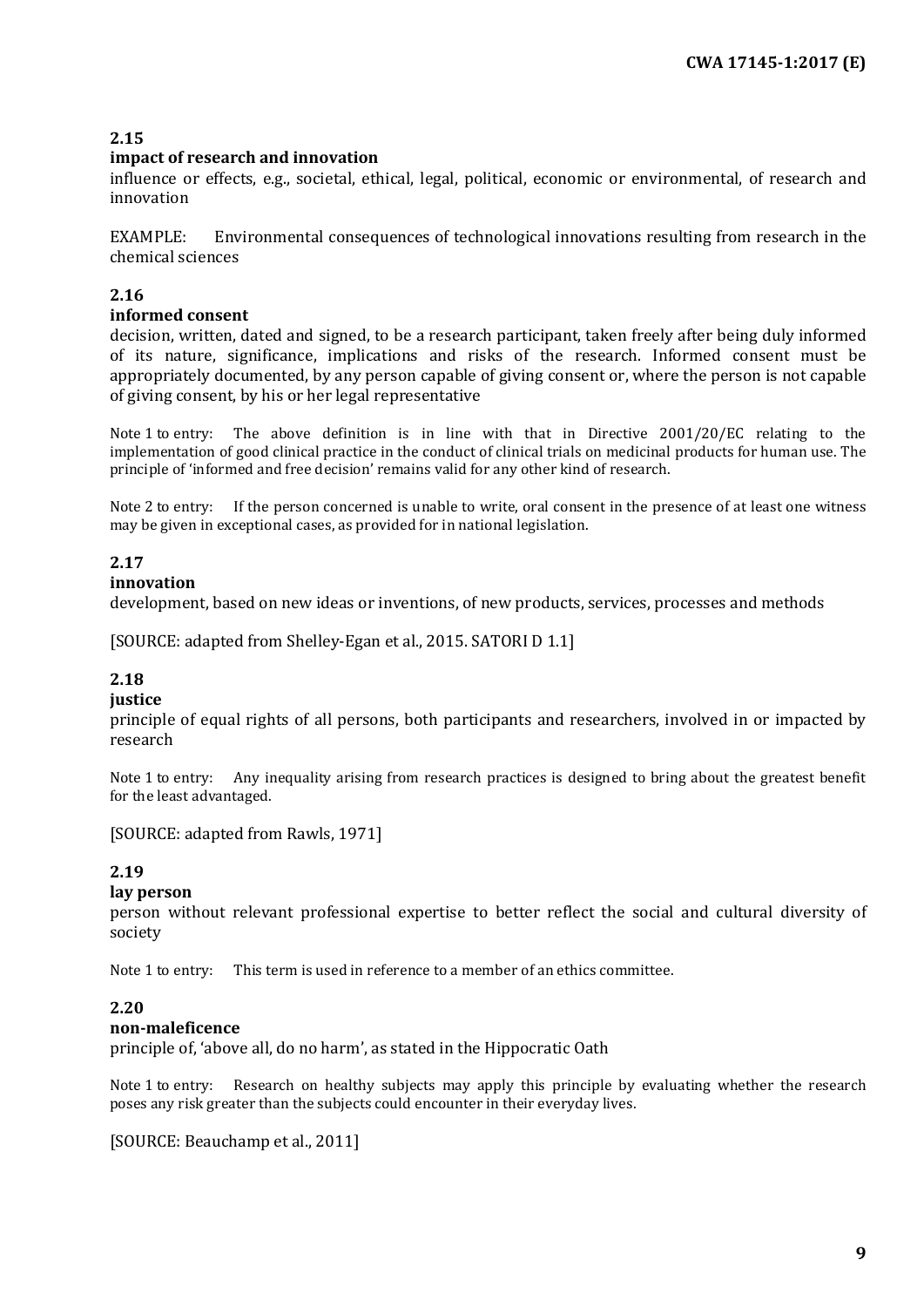#### **openness**

principle of willingness to consider new ideas in the research field and of sharing data, resources and procedures

#### **2.22**

#### **personal data**

information relating to an identified or identifiable natural person ('data subject'); an identifiable natural person is one who can be identified, directly or indirectly, in particular by reference to an identifier such as a name, an identification number, location data, an online identifier or to one or more factors specific to the physical, physiological, genetic, mental, economic, cultural, or social identity of that natural person

[SOURCE: art. 4(1) 679/2016 General Data Protection Regulation]

#### **2.23**

#### **precaution**

principle of methodologically considering the likelihood of benefits and harms from new technologies and for revising their development if the risk of damage is significant

#### **2.24**

#### **professional conduct**

principle of respecting fellow researchers and treating them fairly, rejecting discrimination, assisting in educating and mentoring junior researchers, giving proper credit for conducted research and upholding the standards of conducted research, upholding the standards of the profession and following the guidelines of professional conduct

#### **2.25**

#### **professional principles or code of conduct**

agreed and established norms of behaviour; set of rules and responsibilities of, or proper practices applicable to, an individual, group or organisation

#### **2.26**

#### **protection and preservation of communities**

ethical principle of ensuring that research being conducted is responding to the needs of specific communities and is of value and in the interest of those affected and involved; of making provisions for the needs of vulnerable cultures, including those who cannot consent on their own behalf, and of recognising the practices and knowledge of traditional communities and avoiding their exploitation and stigmatisation

Note 1 to entry: In cases where people in a position of power or criminal groups are being researched in the social sciences, research findings may be critical of the practices in which these people or groups are involved. In such cases, special care should be given to the protection of the researchers.

#### **2.27**

#### **protection of the vulnerable**

principle of taking additional care to prevent vulnerable populations from exploitation or stigmatisation

Note 1 to entry: Alternatives to informed consent are sought and obtained if the participants are unable to give such consent themselves.

#### **2.28**

#### **research**

form of systematic inquiry that aims to contribute to a body of knowledge or theory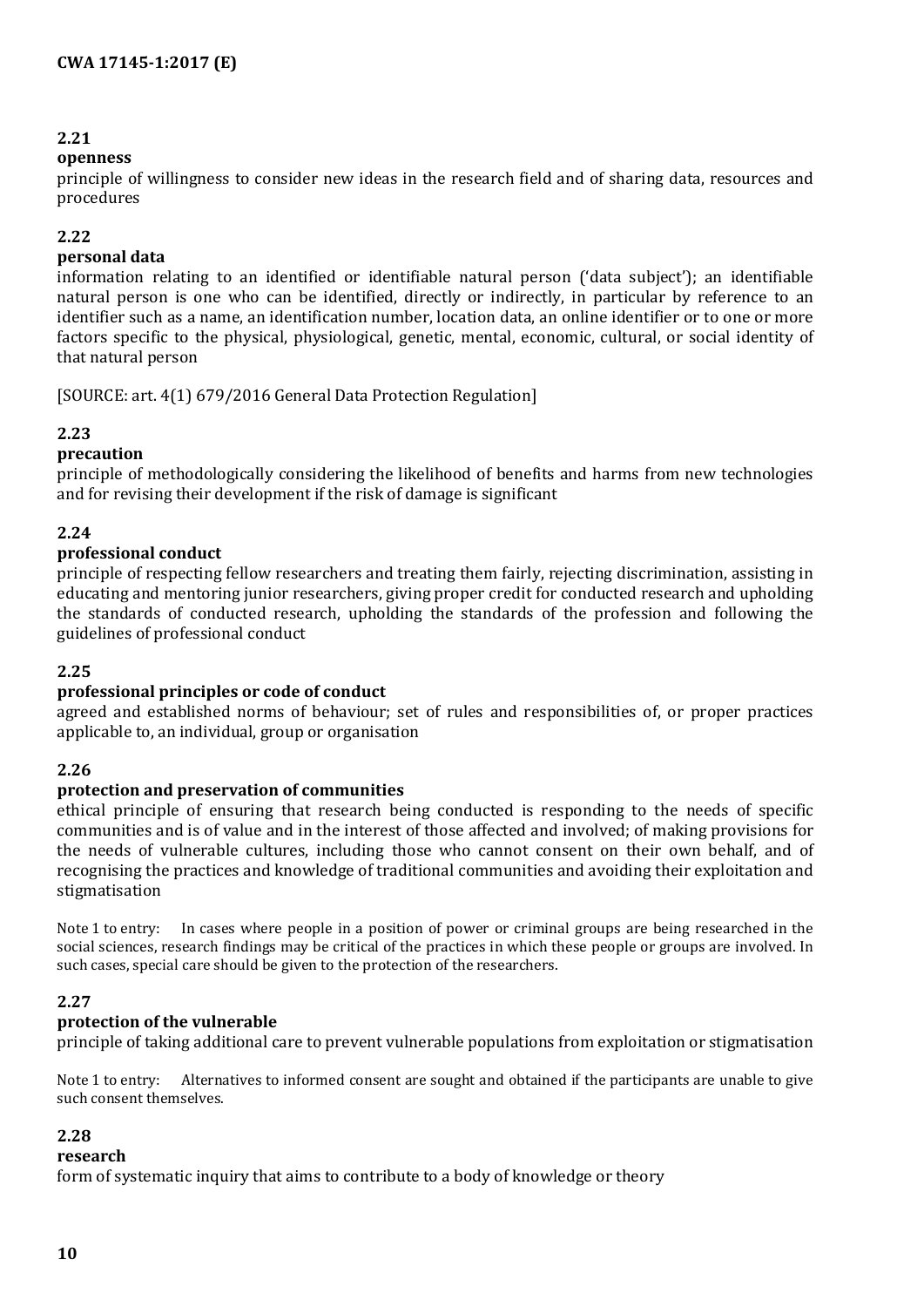#### **research ethics**

moral principles guiding research from its inception through to completion and publication of results and beyond

#### **2.30 research ethics committee**

#### **REC**

group of people formally appointed to review research proposals or initiatives to assess if the research is ethical

Note 1 to entry: The independence of a REC is founded on its membership, on strict rules regarding conflict of interest, and on regular monitoring of and accountability for its decisions.

#### **2.31**

#### **research practice**

practices of systematic, methodical creation of new knowledge or the use of existing knowledge in a new and creative way so as to generate new concepts, methods or understandings

#### **2.32**

#### **respect for biodiversity and cultural diversity**

principle of recognising the value of cultural diversity and biodiversity and the means for preserving them when conducting research

#### **2.33**

#### **respect for human participants**

principle of obtaining informed consent from human participants, minimising harm, ensuring that the potential benefits outweigh the harms caused to research participants, fairly distributing the benefits and burdens of research, and taking additional steps to protect participants from vulnerable groups

#### **2.34**

## **responsible research and innovation**

#### **RRI**

transparent, interactive process by which societal actors and innovators become mutually responsive to each other with a view to the acceptability, sustainability and societal desirability of the innovation process and its marketable products, in order to allow a proper embedding of scientific and technological advances in society

#### **2.35**

#### **responsible treatment of cultural heritage**

principle of protecting and promoting "the legacy of physical artefacts and intangible attributes of a group or society that are inherited from past generations, maintained in the present and bestowed for the benefit of future generations" and recognizing the shared aspects within human diversity and culture

[SOURCE: adapted from UNESCO, Cultural heritage]

#### **2.36**

#### **ensuring safety**

ethical and legal principle of undertaking actions to avoid injury or other harm to research participants and researchers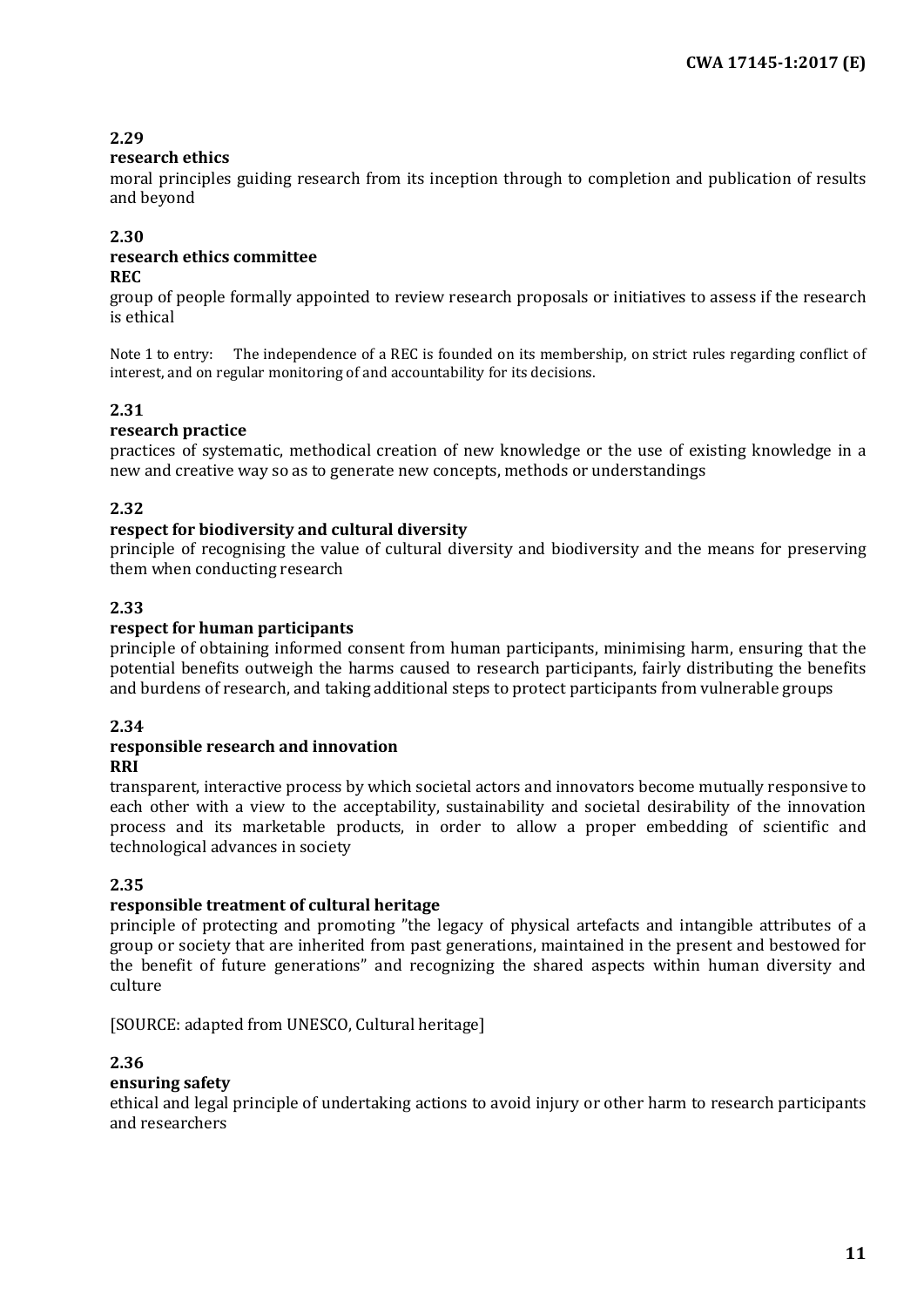#### **scientific freedom**

principle of freedom of thought and research, not subject to political or institutional interference

#### **2.38**

#### **scientific integrity**

principle of carrying out research practices in an honest, objective, impartial, independent, responsible, and fair way

#### **2.39**

#### **social responsibility**

responsibility to consider the societal impacts of research and innovation and for taking steps to minimise anticipated harm and maximise benefits

Note 1 to entry: These impacts include among other things socio-economic impacts, environmental impacts, impacts on health, safety, human rights, civil liberties, etc.

#### **2.40**

#### **stewardship**

principle of wisely using resources, whether they are human, technological, or natural and the caretaking of research sites, artefacts and collected samples

#### **2.41**

#### **sustainability**

principle of responsible care and use of economic, social, institutional and environmental resources so that they are preserved for future generations

Note 1 to entry: Environmental sustainability concerns more specifically the preservation of environmental resources and biodiversity.

#### **2.42**

#### **transparency**

full, accurate, and open disclosure of relevant information

Note 1 to entry: This is important where the research involves new and innovative methodologies.

## <span id="page-11-0"></span>**3 Ethics committee**

#### <span id="page-11-1"></span>**3.1 Role and responsibilities**

The objective of an ethics committee is to assess, evaluate, review, appraise or valuate practices, products and uses of research and innovation. In order to achieve this objective, the ethics committee makes use of primarily ethical principles or criteria.

The ethics committee should determine its scope of operation. The scope of operation includes:

— objects of assessment;

EXAMPLE: The objects for assessment can be, but are not limited to, research proposals or policies, guidelines, tools and principles for ethics assessment of R&I, innovation goals, new directions, projects, practices, products, protocols, and new fields. The assessment may be performed before, during, and after the implementation of the projects and practices they assess;

— scientific fields;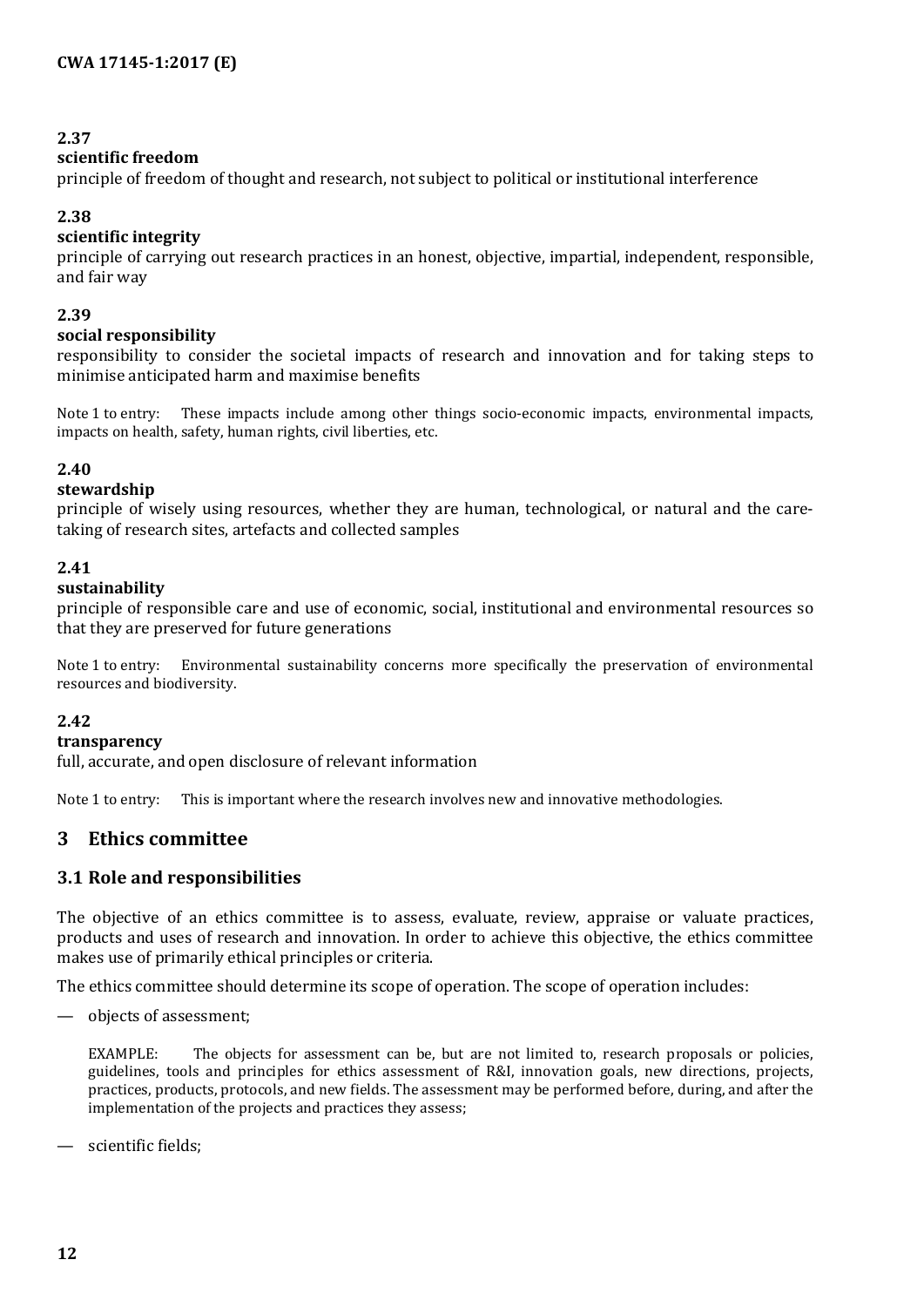— goals and expectations. The goals and expectations typically include that the work is fair and unbiased and compliant with legislation, ethics standards, polices and declarations.

The ethics committee should determine whether it is part of its mandate to assess the scientific quality and adequacy of proposals, including the methodology proposed in them. Reasons in favour of considering scientific adequacy are that bad science is unethical, wastes resources and provides possibly false information, and that there may not be another committee that assesses scientific adequacy. Reasons against it include the fact that some may not hold it to be part of the mandate of an ethics committee, and that an assessment of scientific adequacy may require extra effort and expertise.

The ethics committee should monitor and review its scope and mode of operation by considering stakeholders' interests and opinions.

The ethics committee may either be part of a larger organization or independent. If the ethics committee is part of a larger organization, it should recognize the goals of this organization. In both cases, the ethics committee should be independent in its decision-making, and independent of the researchers and institutions involved. Its work should be fair and unbiased.

Ethics committees associated with industry should take into account the corporate social responsibility goals of the industry and the research's potential impact on the business goals of the company. This consideration should not compromise the ethics committee's judgement or influence it to approve research that it would otherwise reject as unethical.

Cultural factors should only be used to justify stricter requirements than those imposed by national or international laws, or by accepted international guidelines on research ethics. Having members on the ethics committee who have training and experience in applied ethics can assist in identifying and addressing cultural factors that could affect how the general community perceives the research.

Ethics committees should secure adequate resources which could include compensation in time, working space and secretarial support.

Independent ethics committees could secure funding from government and partially from fees paid by organisations requesting ethics assessments.

Ethics committees that are part of a larger organization could secure funding from this organization. They could also ask for fees for ethics assessments performed for outside organisations (e.g. commercial companies).

#### <span id="page-12-0"></span>**3.2 Competencies**

The ethics committee should determine and maintain the necessary competencies of its membership. Members should be *professional* (technically, ethically, and administratively), *independent* of the researchers and the institutions involved, *diverse* in their backgrounds and expertise, and *representative* of the communities affected by the committee's decisions.

The ethics committee should evaluate whether the necessary competencies are present within the ethics committee. The ethics committee should ensure that the members are competent on the basis of appropriate education, training and experience. The ethics committee should retain appropriate documented information as evidence of competence.

The ethics committee should, where applicable, take actions to acquire the necessary competence and evaluate the effectiveness of the actions taken. Ethics training could be made more effective by incorporating it into other policies and procedures that require training. Training in dealing with ethical issues could be included in the quality assurance system [6].

The ethics committee chairperson should possess administrative competence. This includes interpersonal skills for managing group decisions and communication skills to convey the ethics committee's decisions to researchers and supervisors.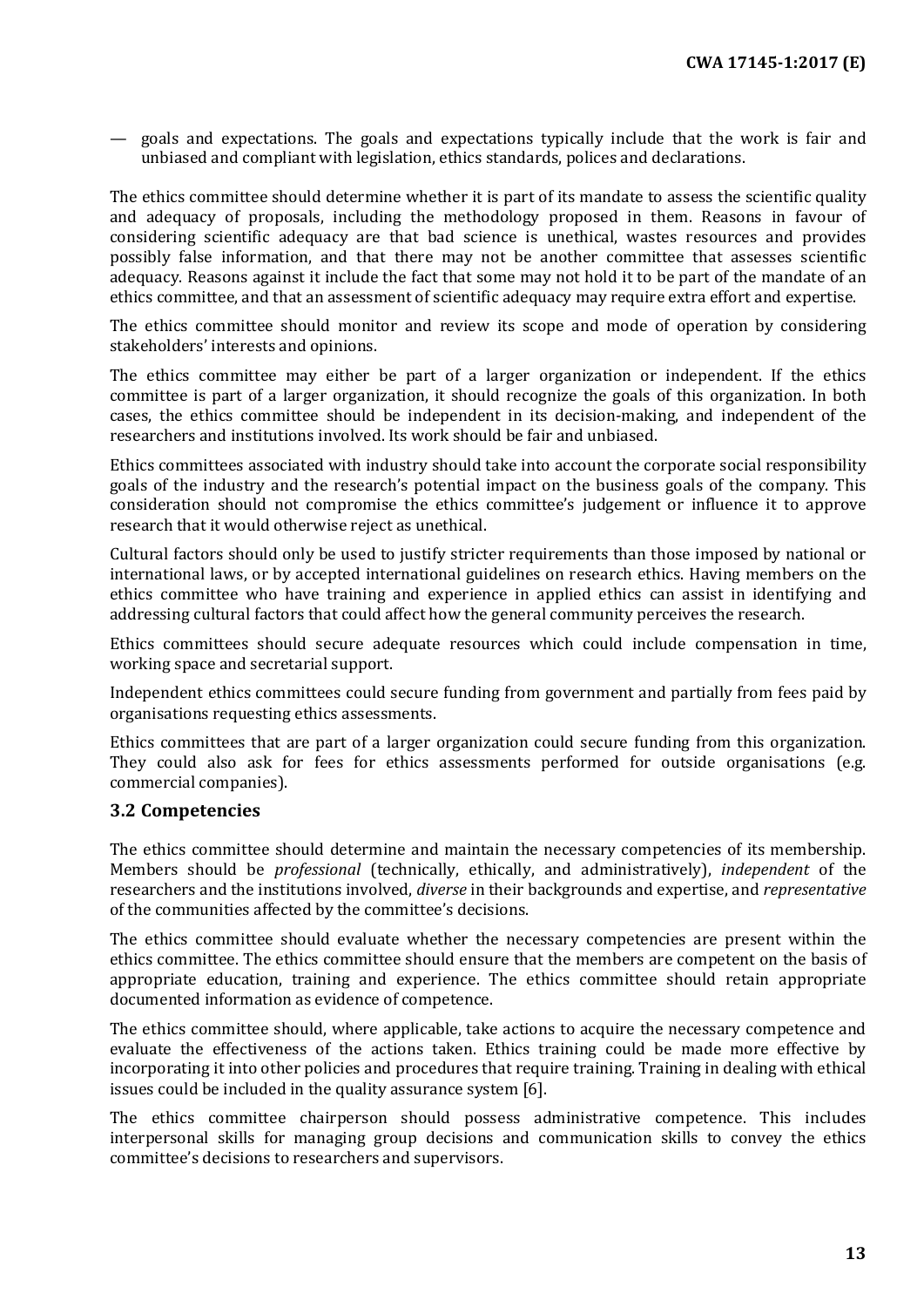## <span id="page-13-0"></span>**3.3 Appointment of the ethics committee and its members**

The ethics committee should determine, monitor and maintain procedures for the appointment of the ethics committee and its members. The procedures by which ethics committee members are appointed and by which membership is renewed should be transparent and fair. The appointment process should establish the authority, independence and credibility of the ethics committee.

Legal requirements shall take precedence over other considerations in the organization and operation of an ethics committee.

For ethics committees that are embedded in research performing organisations it is recommended that:

- the chairperson should be elected by the members;
- the organization should appoint qualified experts;
- members from outside the organization (e.g. stakeholder- or civil society organization (CSO) representatives) should be nominated by their organisations in a transparent way and selected because of their competence;
- lay persons should not be exclusively selected by scientific experts;
- the chief executive of the organization should not be a member of the ethics committee;
- in cases where a newly elected member of the ethics committee is replacing an outgoing member, there should be a transition period during which the new member acts as a regular substitute for the outgoing member, knowledge is transferred and training may take place.

Ad hoc members may be appointed to the ethics committee and either be treated as advisors who present their informed opinion of the activity under review, or as ad hoc members who participate in the ethics committee's full decision-making process. The term of office of ethics committee members, including the option of membership renewal, should be clearly prescribed, bearing in mind the need to maintain an appropriate balance between continuity of accumulated expertise and the appointment of new members. The position of chairperson of the ethics committee should rotate, over a fixed time period and through a democratic process, among members of the ethics committee who possess strong administrative competence.

It is necessary to manage possible conflicts of interest to preserve the independence of the ethics review process. For this reason, any potential ethics committee members should declare any actual or perceived conflicts of interest that exist or may arise as a result of participating in the activities of the ethics committee. Such declarations should be documented, considered, and periodically updated. Subsequently, appointed ethics committee members should be given a document of appointment and, where useful, documented specifications of the responsibilities established by their appointment.

The ethics committee should provide all members with adequate compensation (financial or equivalent non-financial) for their work as members of the ethics committee.

Members of the ethics committee can only be discharged from their position in the ethics committee by unanimous decision of the entire membership of the ethics committee.

#### <span id="page-13-1"></span>**3.4 Composition**

Members of an ethics committee should be able to recognize the ethical concerns raised by R&I activity during its planning, development and application. The committee's composition should encourage rigorous discussion and evaluation of research proposals. This is best achieved by a membership that is independent of the researchers and the institutions involved, diverse in background and expertise, and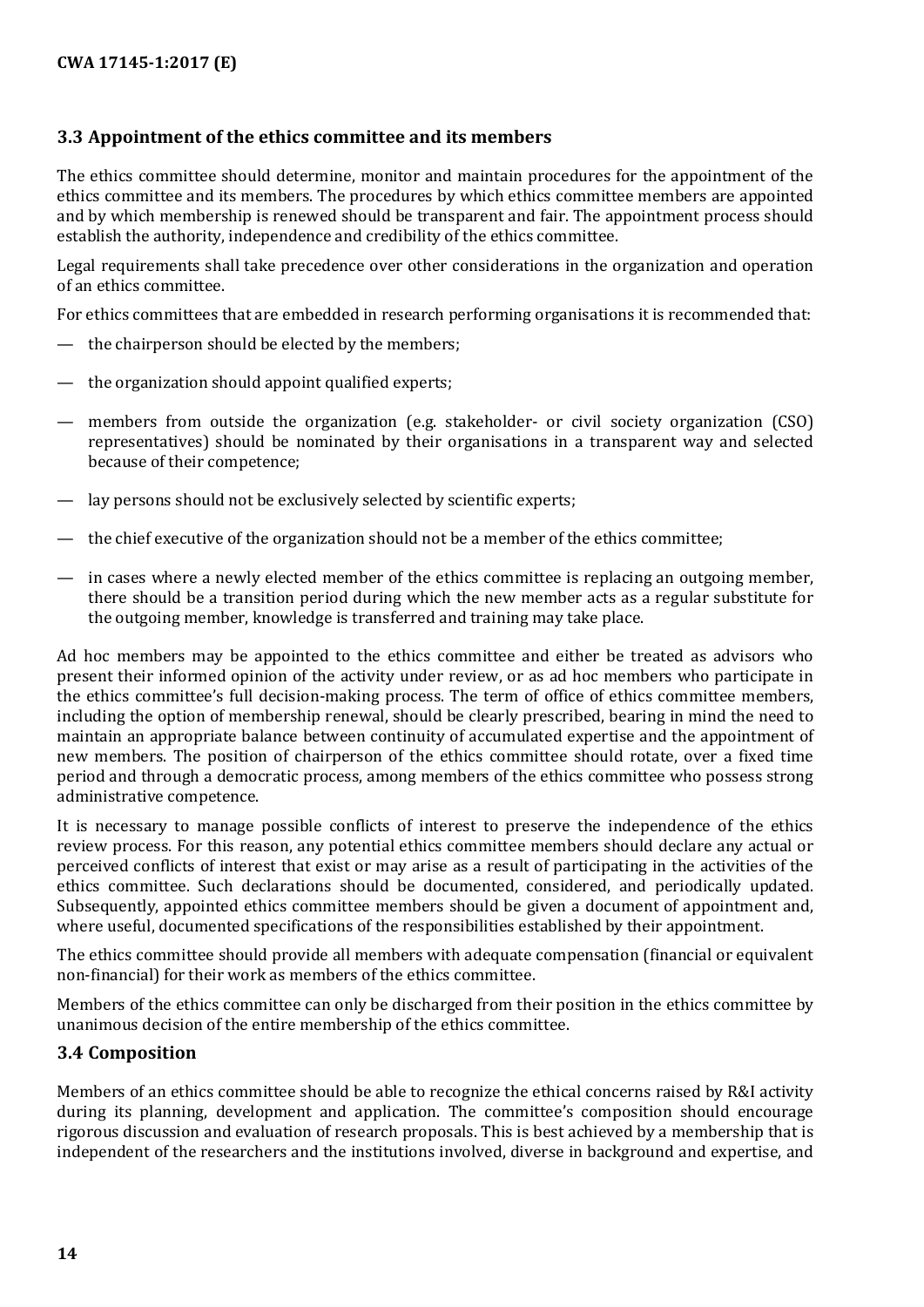representative of the communities that will be affected by its decisions. It should also include scientific expertise relevant for particular areas of inquiry.

NOTE While appointing members belonging to the same organization may reduce perceived independence, this can be countered by appointing sufficient non-affiliated members, such as lay persons and outside experts, to provide balance.

The number of members in an ethics committee may depend on relevant legislative requirements, the available resources, and the need to include a diversity of perspectives on the research while maintaining a manageable size to allow for fruitful discussion and deliberation.

The ethics committee should include at least one representative of each of the following areas of expertise and or background:

- scientific or technical expertise, preferably both related to the field being reviewed and outside that field;
- lay persons: lay persons should only be permitted to serve as ethics committee members for a limited time so that they continue to provide an 'outside' perspective on the research;
- end-user, or representative of the end-user group or organization, for example, patients or senior citizens;
- ethical expertise;
- legal expertise.

Additional expertise may be included:

- ethical expertise about both secular and religious moral traditions, especially those traditions represented in communities involved in or affected by the research;
- the ethics committee may consult ad hoc experts when necessary.

All members are equally important. Expert and non-expert members should be open-minded and impartial in considering research proposals, and be willing to discuss their views and consider alternative perspectives in making their decisions.

Apparent or potential conflicts of interest (personal or financial) should be declared and avoided among ethics committee members. Ethics committee members with an apparent conflict of interest should not participate in discussions or decisions where that interest may affect their judgement.

The composition of the ethics committee should provide well-balanced representation of each of the categories above. There should be enough lay persons to ensure that their views are not ignored by members with directly relevant expertise.

Each ethics committee member should possess the following characteristics:

- relevant expertise (professional members) or an informed interest (non-professional members or lay persons, experts from other fields) in the research under assessment;
- ability to evaluate the benefits, risks, and burdens of the specific research projects being assessed;
- personal commitment to the goals of ethics assessment;
- communication skills;
- ability to cooperate in a group;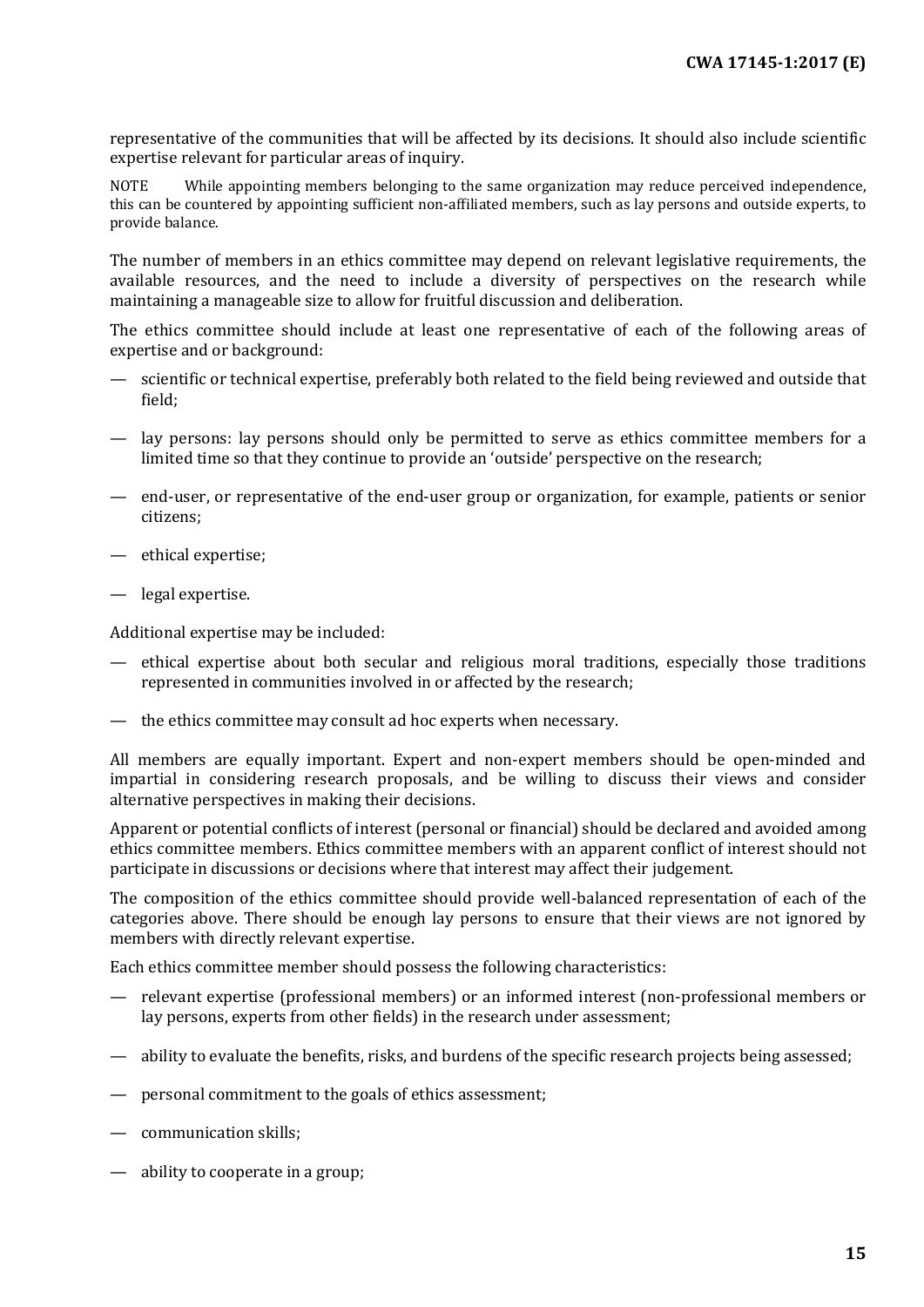- no apparent and or potential conflicts of interest;
- ability to engage in reasoned debate and discussion in order to reach and accept a balanced view of the research projects assessed;
- awareness of the cultural factors that may influence the community perception of the research under consideration.

#### <span id="page-15-0"></span>**3.5 Conflicts of interest of the ethics committee**

The ethics committee should establish, monitor and maintain a conflict of interest policy to assess and manage the conflicts of interest of members of the ethics committee. Such a policy helps to preserve the independence of the ethics review process by establishing cultural norms and providing a framework for enforcing those norms. The policy should be publicly available and should include the following elements:

- clear definition of conflict of interest (for instance, 2.5);
- acknowledgement of the different types and dimensions of conflict of interest, including:
	- financial and non-financial conflicts of interest (e.g. ownership of shares in a company funding the proposed research, or an interest in attracting scientists into the research programme with which one is affiliated);
	- personal and professional interests and relationships (e.g. personal involvement in the proposed research, or competing research proposals associated with the ethics assessor and another researcher);
- institutional conflicts of interest (e.g. the research is proposed by the ethics committee's home institution or an institution with which an individual ethics committee member is affiliated);
- specification of the general conditions under which these kinds of conflict of interest should be considered problematic (e.g. monetary threshold for financial interests, guidance on which relationships should be considered problematic);
- specification of the people to whom the policy applies. The policy should chiefly apply to: ethics committee members, ad hoc reviewers, consultants, guests and administrative staff;
- conflict of interest disclosure procedure, consisting of:
	- annual reports from the individual members and administrative staff of the ethics committee about their actual, possible or perceived conflicts of interest;
	- regular conflict of interest disclosure rounds at ethics committee meetings;
- submission, by the chairperson of the ethics committee, of the conflict of interest reports to an audit subcommittee or other appropriate oversight authority for review;
- procedure on how to identify and deal with conflicts of interest whose value exceeds a minimum threshold. The procedure should state that it is the conflict of interest audit body that identifies actionable conflicts of interest. The audit body should decide whether a particular ethics committee member may serve as a reviewer, participate in discussions at specific meetings, or vote on the relevant ethics assessment decision; or whether he or she should completely divest of any conflicting interests;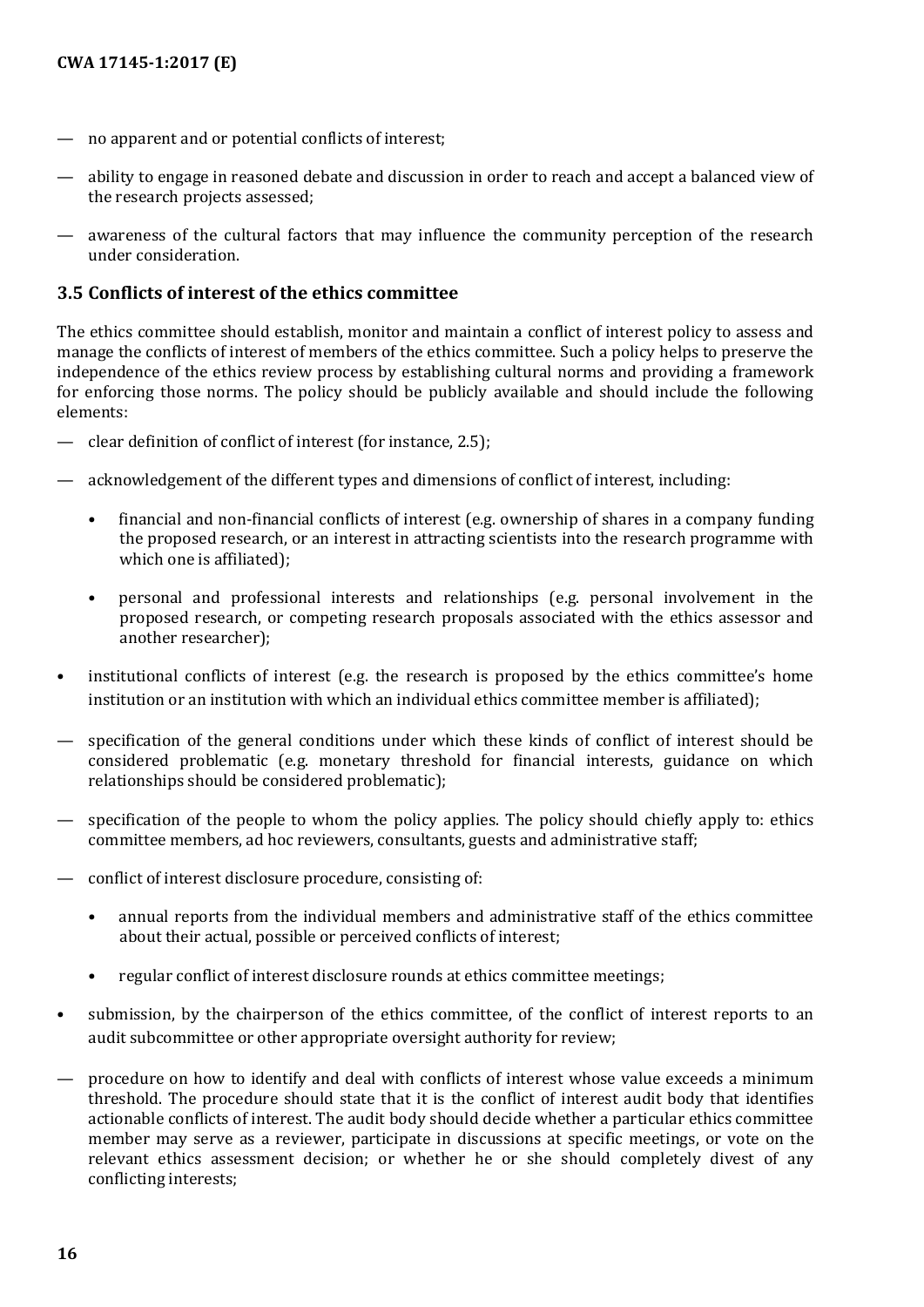— outline of possible consequences and penalties for non-compliance with the policy (e.g. removal from the ethics committee).

The risk of conflicts of interest may relate to the institutional structure of ethics committees. A good solution to achieve independent operation is that ethics committees are not embedded in research institutions. If the ethics committee is embedded in the research institution, the personal and professional affiliations between members of the committee and the work they review should be carefully considered to avoid conflicts of interest. Members of the same department should not assess each other's proposals. In addition, the ethics committee should operate independently from the executive(s) of its host organization.

The ethics committee should determine and maintain a procedure of appeal to allow resubmission of proposals for assessment to another ethics committee.

## <span id="page-16-0"></span>**4 Ethical issues and principles**

#### <span id="page-16-1"></span>**4.1 General**

The ethics committee should determine and maintain the ethical issues and principles that are to be considered in the ethics assessments within its mandate. It should consider ethical issues and principles that generally apply to all fields of research and innovation, and ethical issues and principles specific to the field(s) of research and innovation that fall under the scope of its ethics assessments.

Ethical principles for research and innovation come in three kinds, only one of which is normally considered by ethics committees:

- **professional principles and codes of conduct** are ethical principles that specifically concern the behaviour and practices of individual researchers and innovators and the way they treat others. Assessment of behaviour is not normally the responsibility of ethics committees. Instead, it is the responsibility of research integrity boards, research integrity offices, professional ethics boards or disciplinary committees, or may be considered as part of ordinary job performance evaluations. Principles of research integrity belong in this category;
- **ethical guidelines for institutional responsibility and integrity** are ethical principles that concern the way in which the institutional setting for research and innovation ought to be constructed so as to support ethically sound research and innovation practices. These principles are not normally applied by ethics committees, although ethics committees sometimes address them in their work;
- **ethical guidelines for the conduct of research and innovation** are ethical principles for the assessment of plans and practices in research and innovation. They are central to the work of ethics committees.

Ethical issues relating to research integrity typically do not fall within the remit of ethics committees.

NOTE **Research integrity**, or scientific integrity, is about possessing and firmly adhering to the scientific and professional standards that govern the conduct of research. These standards, which are often specific to particular fields or disciplines, are provided by professional organisations and research institutions (in codes of conduct), and sometimes by the government or the public. In general, they call for the avoidance of data fabrication, manipulation, plagiarism and conflicts of interest, and for collegiality, among other things. Since research integrity is about the behaviour and conduct of the researcher rather than the research plans and activities themselves, matters of research integrity are generally handled by other committees than those that perform ethics assessment of research and innovation projects, proposals and practices; namely, they are handled by scientific integrity boards or professional ethics committees. Research integrity can, however, be assessed by ethics committees to the extent that there are potential individual or institutional conflicts of interest that are apparent in research and innovation proposals and activities. It is in the interest of good research ethics that ethics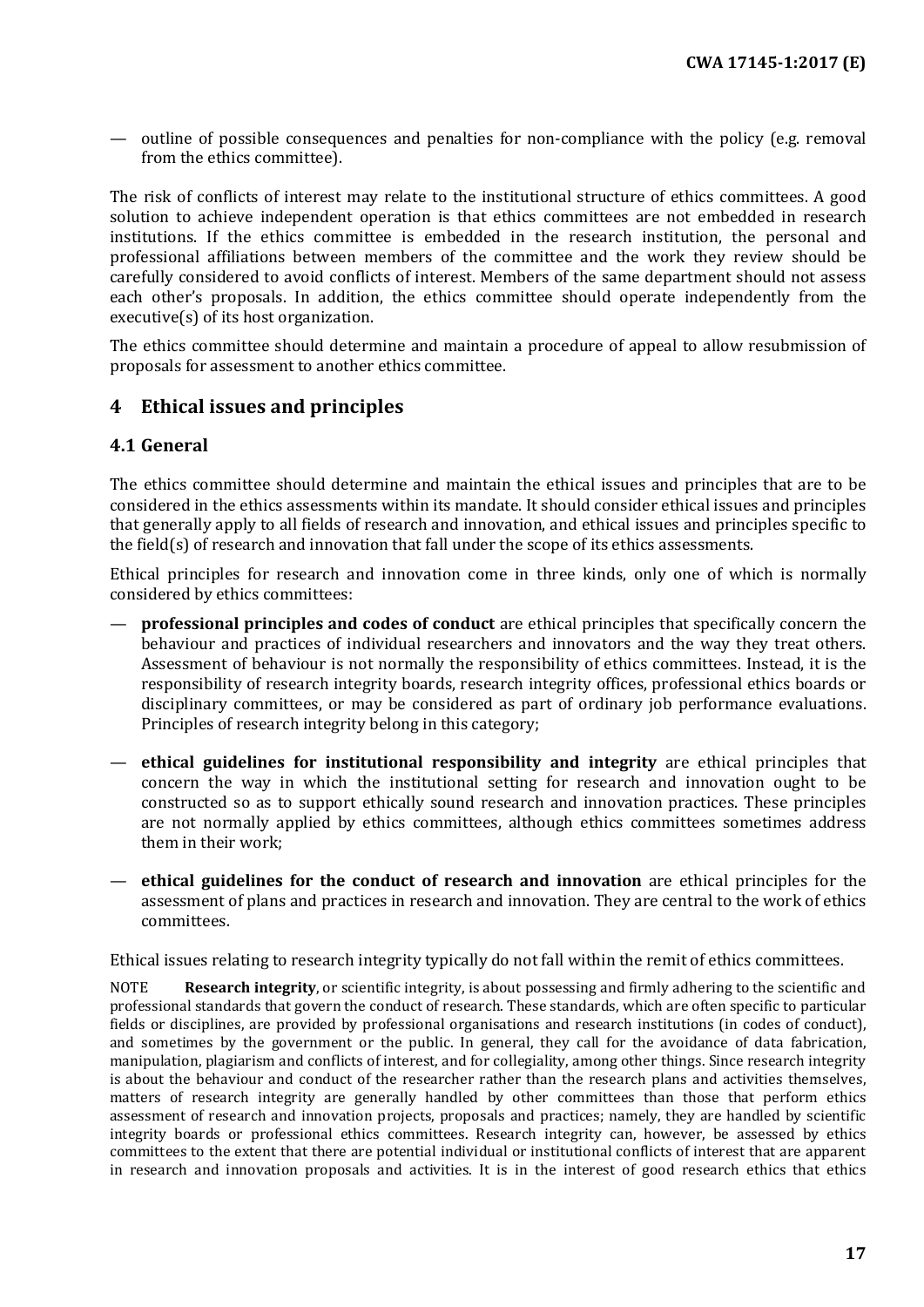committee members are at least aware of the core principles of research integrity, and ethics committees could take it upon themselves to inform researchers of research integrity standards (if there is no other unit that does this), and to observe and identify flaws in research plans and activities that could provide evidence of scientific misconduct.

The determination of ethical issues and principles is typically:

- based on an international discussion among a variety of stakeholders, with reference to shared values;
- often prompted by critical incidents and specific cases and guided by moral intuitions;
- advocated and developed by national and international organisations with the mandate to promote ethical issues in general and in a specific field of research;
- revised according to new technological challenges, best practice experience, and new research findings.

Note that ethical principles and protocols are sometimes stated as voluntary guidelines, but may also be encoded in of legislation (directives passed by a government or governing body that must be legally complied with) and regulations (rules by regulatory bodies and government executives that specify how laws are to be implemented). Especially in the medical field, ethical issues are heavily regulated. In addition, regulations and legislation exist in many countries for issues concerning privacy and data protection, health and environmental risks and dual use, among other things. Ethics committees should be aware of the relevant legislation and regulations to which research and innovation is subject, and should assess if the research or innovation plan or activity is compliant.

The ethics committee should resolve conflicts between ethical principles by means of arguments referring to more basic ethical views such as maximizing utility (utilitarianism) and respecting individual rights (deontological ethics). Annex B provides information on moral decision-making and resolving conflicts between ethical principles.

#### <span id="page-17-0"></span>**4.2 General and field-specific ethical principles**

The ethical principles under consideration by ethics committees can be divided into:

- general ethical principles that potentially apply to every major field of scientific research and innovation;
- ethical principles that apply only to specific fields of research and innovation including the natural sciences, the engineering sciences, the medical sciences, the life sciences, the computer and information sciences, and the social sciences and the humanities. These principles primarily concern the context of the research, such as how experiments are performed or which research participants are involved, and the (future) impacts of the research, such as the environmental consequences of technological innovations resulting from research in the chemical sciences.

NOTE The ethical principles that specifically concern the behaviour of the researcher, of which most can be defined in terms of research integrity, such as avoidance of plagiarism, are normally considered by research integrity boards, although ethics committees may address them in their work.

Among its ethical principles, the ethics committee should include general ethical principles that potentially apply to every major field of research and innovation. Annex A, section A.2, offers detailed operationalisations of the following general ethical principles (in addition to that of research integrity):

social responsibility;

protection and management of data;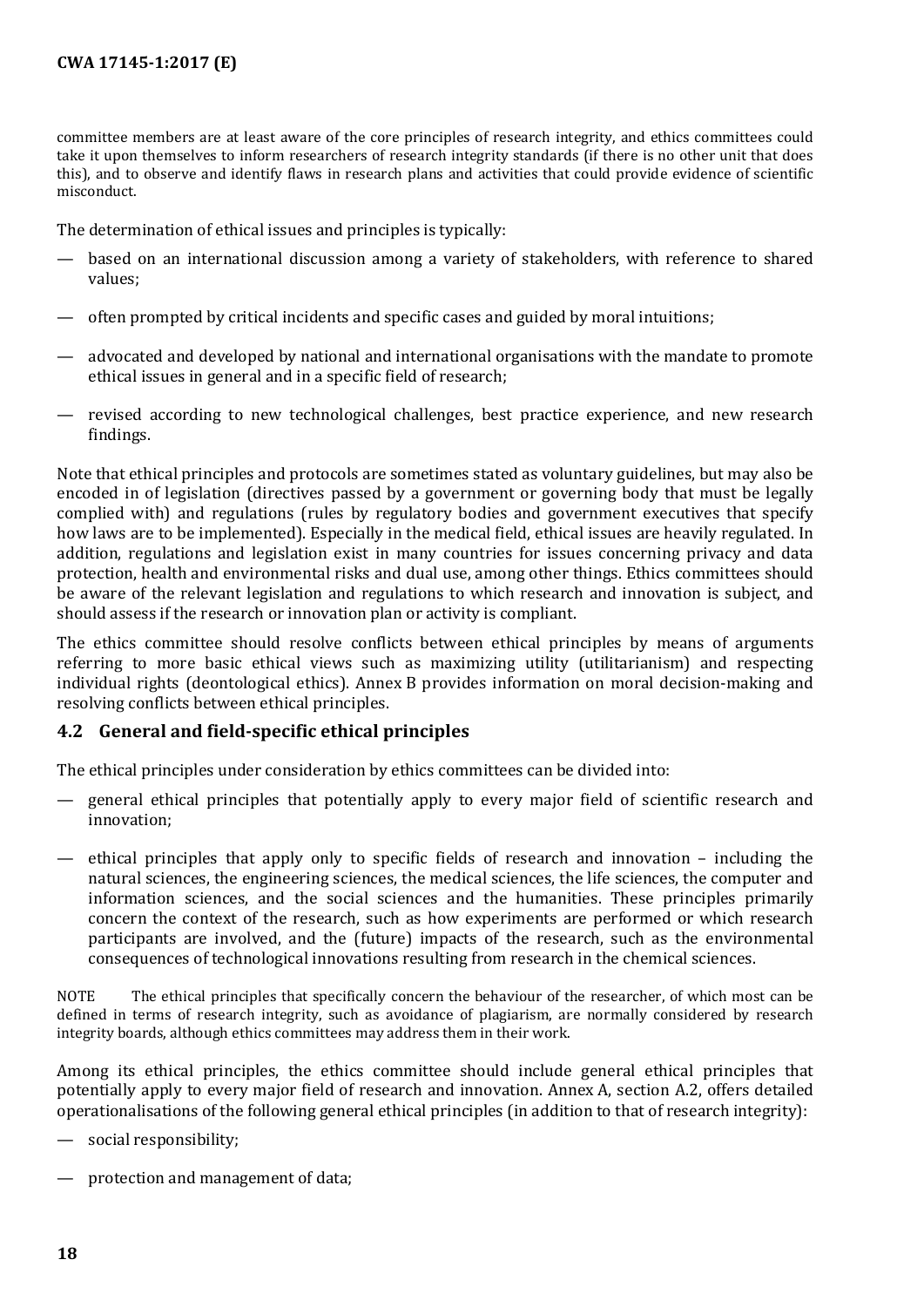- dissemination of research results;
- protection of researchers and the research environment;
- avoidance of, and openness about, potential conflicts of interest.

The following two principles do not apply to all research, but could play a role in all fields (some more so than others) and for this reason have been included in the list of general ethical principles for research ethics committees in Annex A:

- protection of and respect for human research participants;
- protection of and respect for animals used in research.

In addition to these general ethical principles, the ethics committee should include ethical principles that apply to special conditions that may come up in research and innovation that raise ethical issues. The presence of human research participants and animals in research are two such special conditions. Other examples of special conditions include the involvement of personal data, the involvement of human stem cells, the involvement of objects of cultural heritage, the potential of particular social and environmental impacts, the possibility of dual (civilian and military) use, the utilization of particular research methods, and others. The presence of such special conditions triggers the need for special ethical principles and protocols or special reflection on how to apply ethical principles.

In different scientific fields, different special conditions may arise, and with differing frequency. In addition, fields may include field-specific methods, approaches, practices and conventions that also necessitate field-specific principles and protocols.

NOTE Annex A, sections A.3 through A.8, offers detailed statements on field-specific principles in six key scientific fields: natural sciences, engineering sciences, medical sciences, life sciences, computer and information sciences and social sciences and humanities.

Figure 1 provides an overview of both general and field-specific ethical principles.

Because ethical principles are primarily triggered by special conditions that often obtain across multiple fields, it is not strictly necessary to organize ethical principles for ethics assessment by field. It is possible to identify on a case-by-case basis for each research and innovation project what special conditions obtain and then to apply the relevant ethical principles and protocols, while taking into account special provisions, conventions and regulations that may apply to specific fields.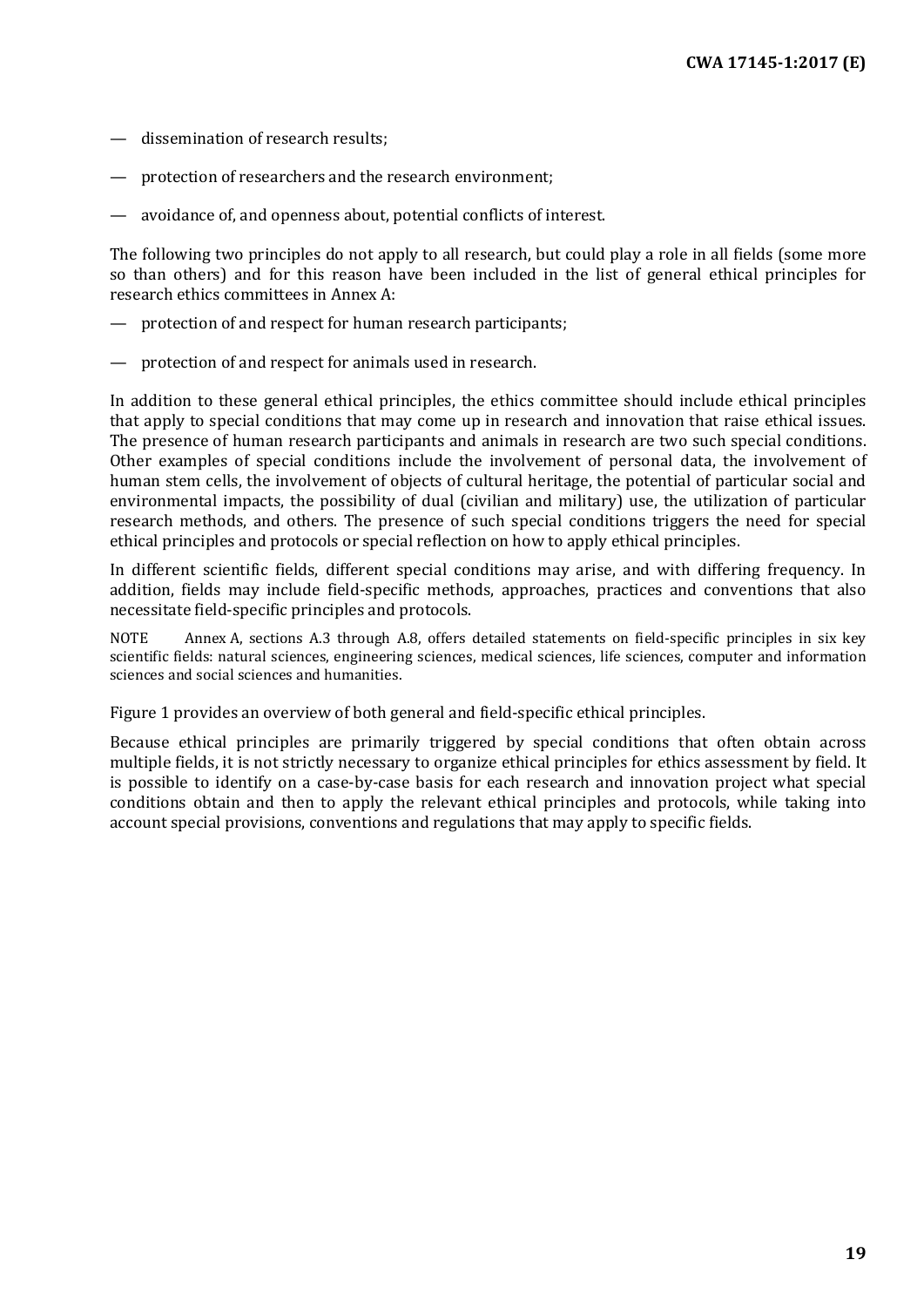

**Figure 1 — Framework of ethical principles and issues in research**

## <span id="page-19-0"></span>**4.3 Conflicts of interest of the researcher(s) proposing research**

Ethics committees should evaluate research proposals for possible conflicts of interest on the part of the researcher(s) and institution(s) involved. Participating researchers should disclose such potential conflicts of interest on standard application forms prior to ethics assessment. In particular, possible conflicts of interest of the following kinds should be disclosed:

- financial interests of participating researcher(s) that could affect or reasonably appear to affect the ethical conduct, review or oversight of the proposed research;
- non-financial interests of the participating researcher(s) that could cause conflicts of interest, including conflicts of commitment (situations in which persons have obligations to others that may interfere with the ethical conduct, review or oversight, such as research collaboration or supervision) and conflicts of conscience (situations in which the personal beliefs of persons, such as religious, political or ideological beliefs, could interfere with the ethical conduct, review or oversight).

## <span id="page-19-1"></span>**5 Procedures for ethics assessment**

#### <span id="page-19-2"></span>**5.1 General**

The ethics committee should determine, implement and maintain operating procedures for ethics assessment. The operating procedures should support the goals and expectations of ethics assessment. In addition to political and legal issues the ethics committee should have the mandate to select topics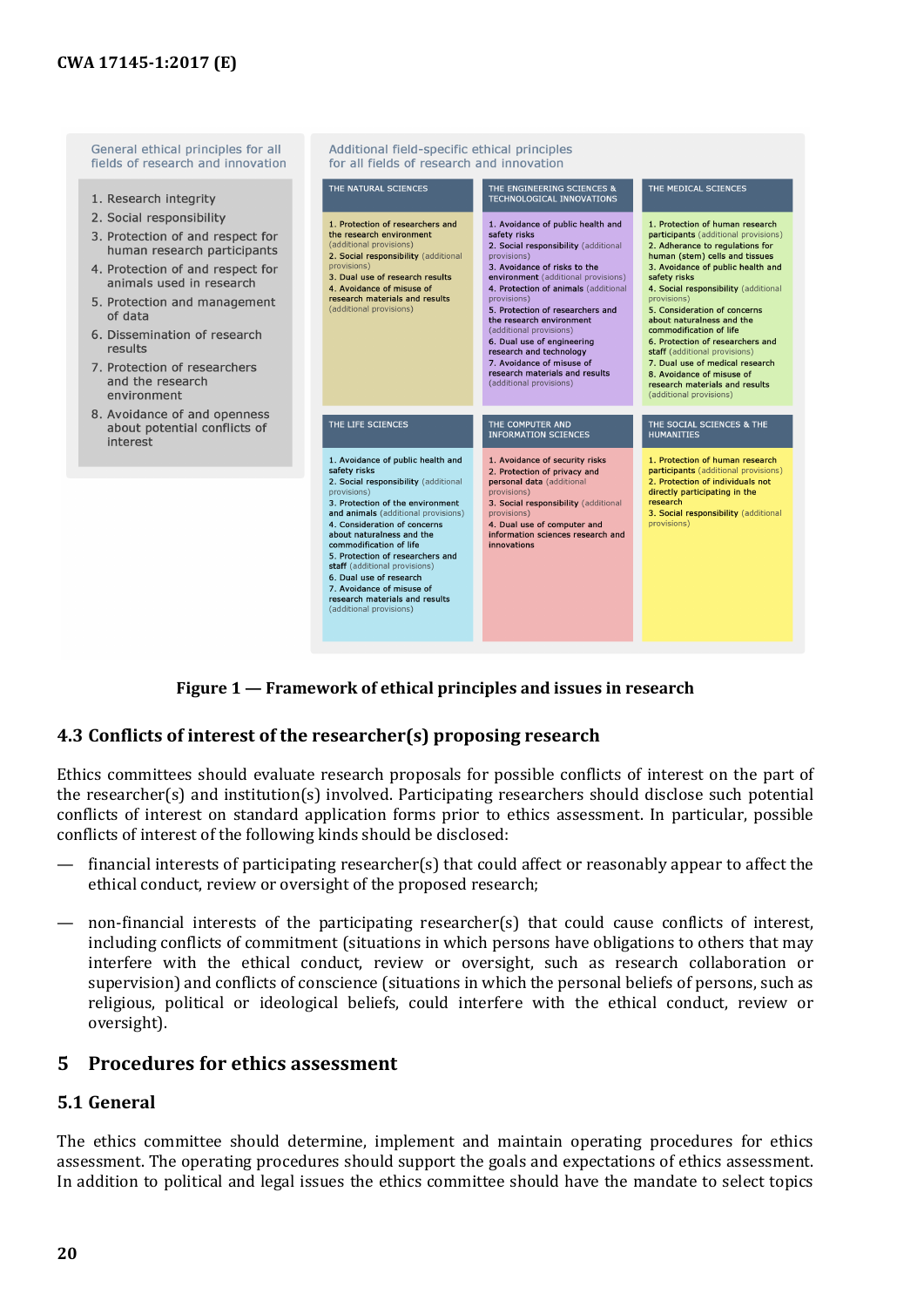and issues the ethics committee itself finds pressing. The ethics committee should make its ethical principles transparent.

The ethics assessment procedures should as a minimum:

- enhance the ethical awareness of the applicants concerning the research and its consequences rather than promote mere rule-following;
- protect stakeholders (e.g. individuals participating in the research) from undue risk and harm or violation of their rights;
- determine if the research or innovation methods are appropriate;
- increase awareness of the ethical impact of research and innovation;
- avoid unjustified duplication of ethics assessment.

In shaping their procedures, the ethics committee should consider available good practice, operating procedures and voluntary harmonization procedures at national and international levels. Operating procedures include both general and field-specific procedures.

Ethics committees should meet in person, if possible, to engage in joint ethics assessments. Discussions could also take place by means of teleconference meetings. Exchanges through e-mail and other textual media are acceptable for routine issues, but should be avoided for issues that require extensive deliberation.

EXAMPLE Several European institutes have published examples of good practice in ethics assessment procedures. Examples are: Economic and Social Research Council (ESRC), *Framework for research ethics 2015*; Association for Research Ethics Committees (AREC), *Framework of policies and procedures for university research ethics committees, 2013*; Council of Europe, *Guide for research ethics committee members, 2012*; European Commission, *ERC Rules for Submission and Evaluation, requirement of an ethics-ready proposal 2014*.

The procedures typically include:

- procedures prior to assessment. These typically include a self- assessment by the researcher or applicant;
- procedures during assessment;
- procedures after assessment. These typically include procedures for dissemination, appeal and follow-up for on-going research;
- procedures for appeal. Researchers may appeal and submit a proposal for second review.

The ethics committee should determine, implement and maintain the criteria and conditions for cases where iterative ethics assessment procedures are required.

The procedures for ethics assessment should be clearly stated so that researchers have clear expectations about the time needed to perform assessment. The ethics committee should keep the applicants informed about the progress of the assessment.

#### <span id="page-20-0"></span>**5.2 Procedures prior to assessment**

Recommendations for procedures prior to assessment are the following:

- **use of a standard application form** including the following topics:
	- person responsible for conducting the project;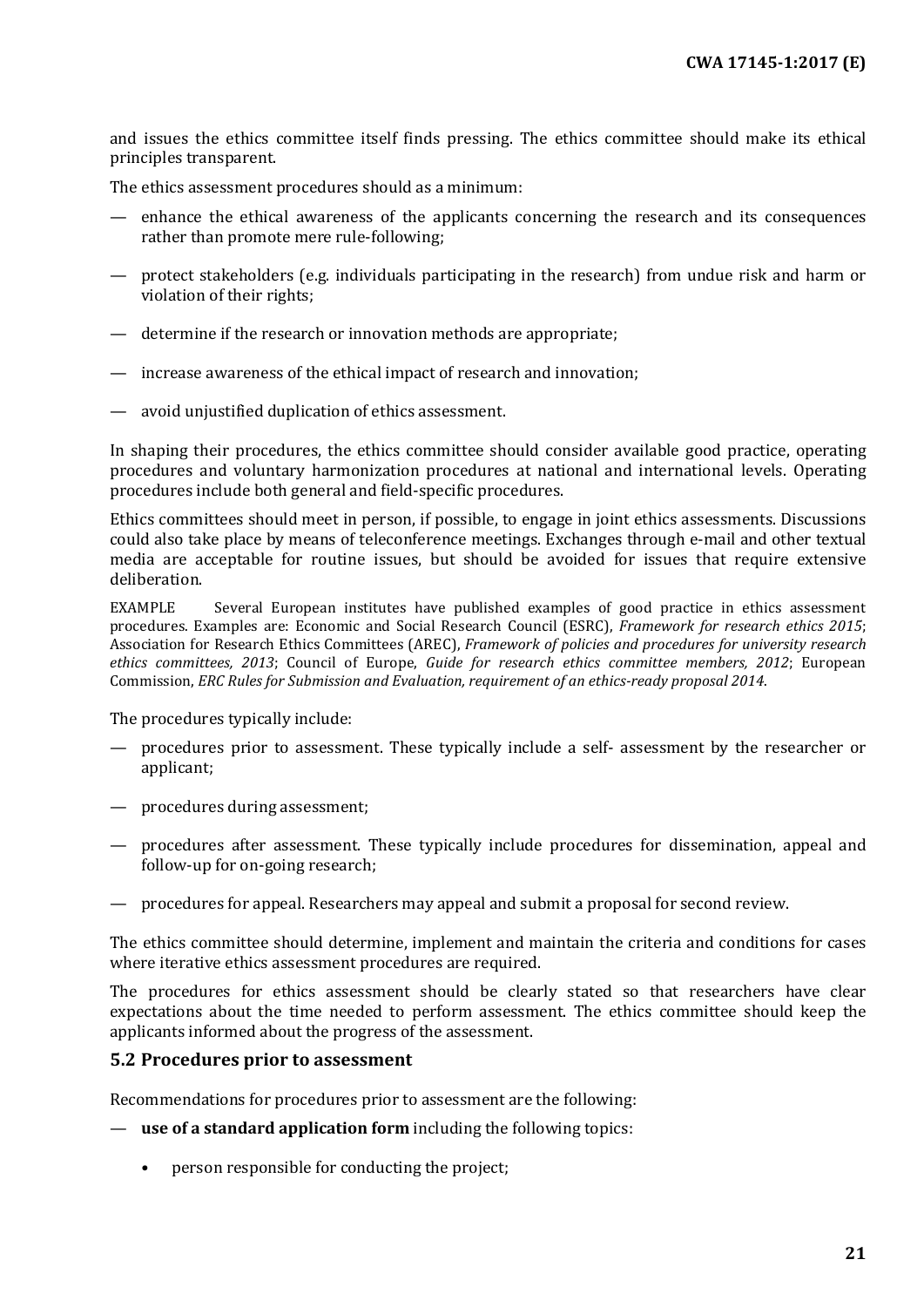- description of the R&I activity including the scientific questions, and the overall aim and purpose of the research and or experiment;
- methodology:
- procedures for obtaining informed consent;
- significance of the R&I activity and expected benefits;
- social impact and context of the R&I activity;
- documentation and data protection and or how biological material is to be stored;
- identified stakeholders.
- **use of self-assessment**: The research proposal should include the researchers' description and assessment of the ethical considerations;

NOTE A benefit of self-assessment is that the researchers reflect on the ethical issues of the project. Making researchers aware of the ethical impact of their research is one aim of ethics review.

- use of pre-assessment: Pre-assessment, or screening, deals with the question of whether the ethical issues of the project have already been addressed. One or two persons from the ethics committee could perform the pre-assessment of proposals. Pre-assessment includes:
	- summary of the case;
	- reflection on the ethical issues that the researcher has identified and resolved;
	- identification of ethical issues that the researcher has not addressed;
	- suggestions, with supporting arguments, for a decision on the case.

NOTE The use of pre-assessments allows the ethics committee to reduce time spent on ethically nonsensitive proposals thereby allowing the ethics committee to focus on ethically sensitive proposals.

#### <span id="page-21-0"></span>**5.3 Procedures during assessment**

Recommendations for procedures during assessment are the following:

- the ethics committee unit should determine, implement and maintain decision procedures. The decision procedures should be documented and made public;
- the ethics committee should determine, implement and maintain a methodology for weighing the benefits of the research against its risks and harms, to individuals, animals, society or the environment;

NOTE Annex C provides information on risk-based thinking for ethics assessment, based on the principles and guidelines of ISO 31000 Risk management.

— the discussions within an ethics committee should be kept confidential. At a minimum, the ethics committee should apply the Chatham House rule, or have a non-disclosure agreement.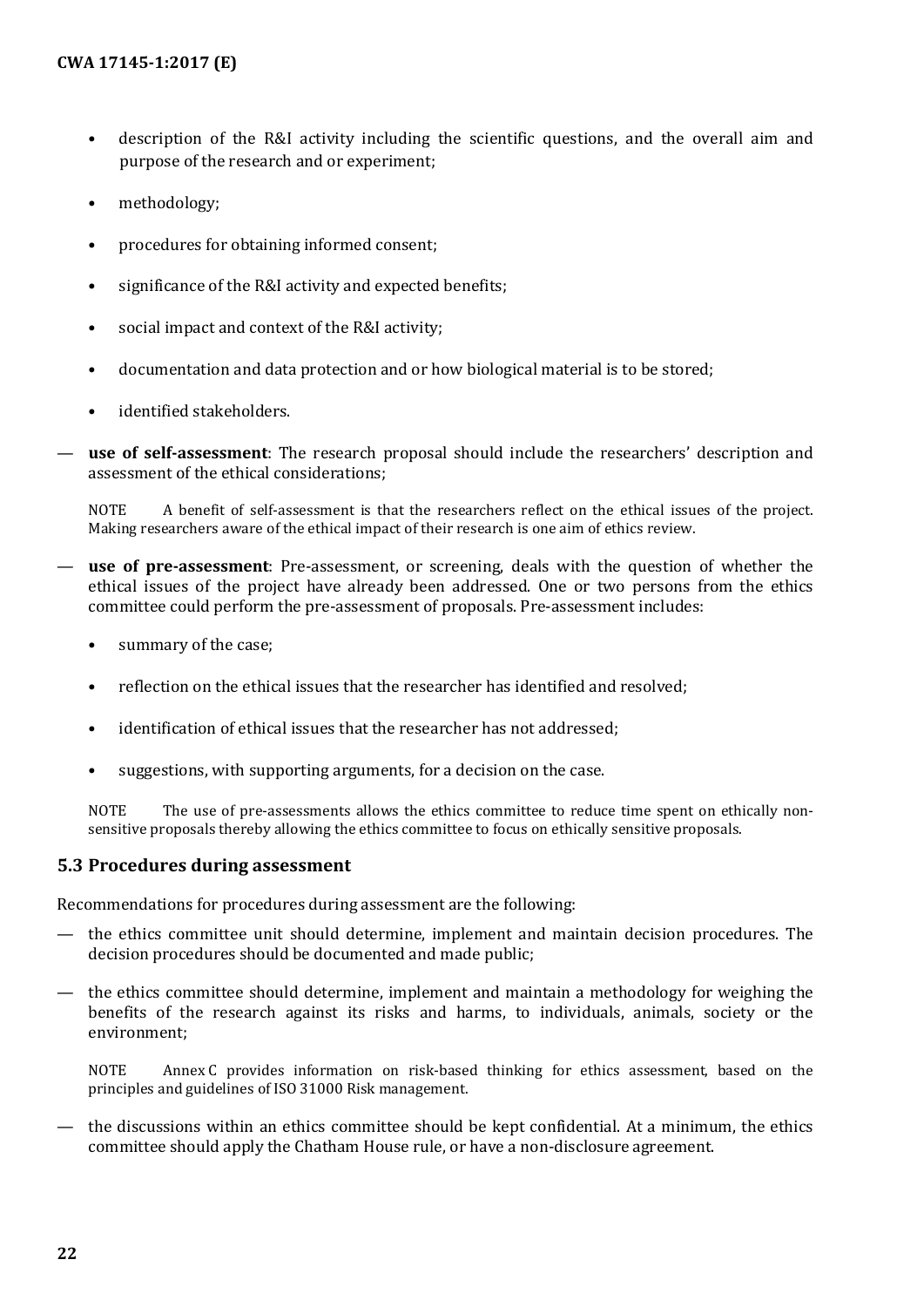NOTE Information on the Chatham House rule, which ensures that neither the identity nor affiliation of speakers at an event may be revealed in later discussion, is at speakers at an event may be revealed in later discussion, is at [https://www.chathamhouse.org/about/chatham-house-rule.](https://www.chathamhouse.org/about/chatham-house-rule) The full protocol should be available to all members.

- the ethics committee should establish mechanisms for communicating their decisions to the researchers;
- the ethics committee should provide ample explanation of their decisions;
- the ethics committee should establish procedures for dealing with conflicts of interest within the unit;
- researchers should be obliged to state any potential conflicts of interest;
- the ethics committee may use check boxes and lists in order to check the presence of ethical issues. It should always be possible to add ethical issues to the list. The use of check boxes and lists should not replace an open discussion.

#### <span id="page-22-0"></span>**5.4 Procedures after assessment**

Recommendations for procedures after assessment include the following:

- the decisions of the ethics committee should be recorded for internal access, and for external reference if this required by legislation or for audit;
- the ethics committee should provide the applicant with a written assessment that explains the ethics committee's decision. If the decision by the ethics committee is not unanimous, this should be noted in the written assessment. The decision could take a number of forms:
	- In cases of obligatory assessment, the ethics committee could:
		- o approve the R&I activity;

o ask for amendments: there should be a dialogue between the ethics committee and the submitter regarding the ethical issues and how to deal with them;

- o reject the proposal and halt the R&I activity.
- In cases of non-obligatory assessment, the ethics committee could recommend that the R&I activity should either proceed, be revised or be halted;
- the ethics committee should provide an opportunity to appeal against the ethics committee's decision. The right to appeal is necessary in order to correct mistakes and to uphold the integrity of the research ethics system;
- the ethics committee should determine, implement, and maintain procedures for monitoring the compliance of assessed R&I activities. In cases of non-compliance, the ethics committee should:
	- report cases of non-compliance to the funding agency;
	- report cases of non-compliance to the relevant authority.

NOTE Non-compliance can seriously affect the reputation of the organization.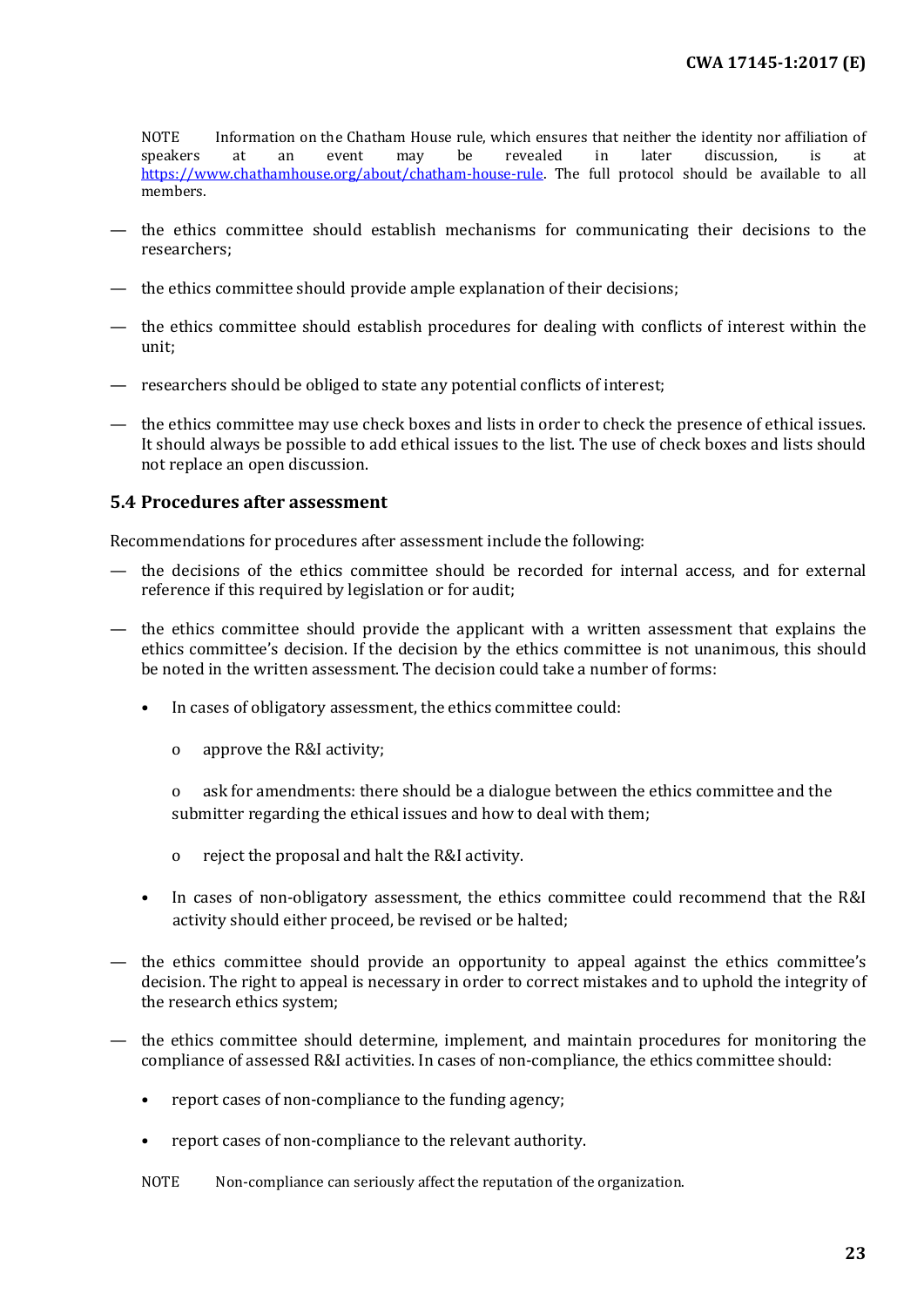- each decision made by the ethics committee should have a written justification. Minority voices or opinions should be included;
- the ethics committee should oblige researchers to provide annual reports, end-of-study reports, and reports on adverse events.

### <span id="page-23-0"></span>**6 Quality assurance in ethics assessment**

Quality assurance in ethics assessment can help determine and ensure that the ethics assessment is meeting its goals and expectations. Quality assurance can help correct any misinterpretations or misapplications of ethics policies and procedures. Quality assurance activities help foster communication between different agents involved in the ethics assessment process – i.e. those making the policy and those implementing it. Quality assurance can also help develop and strengthen best practice and tailor ethical policies and procedures to meet different requirements, e.g. in relation to different scientific fields.

The ethics committee should self-evaluate the suitability, adequacy and effectiveness of their ethics assessment policies and procedures on a defined, regular basis. This evaluation should include the views of relevant stakeholders. Third-party evaluations are recommended to demonstrate the quality of the ethics committee's work.

The ethics committee should be supervised by a senior administrative or managerial level of the organization within which they operate. The supervision of ethics committees should not compromise their ability to be independent in their decision-making.

The ethics committee should consider the results of analysis and evaluation, from internal and external review, to determine if there are needs or opportunities that should be addressed as part of continuous improvement.

The ethics committee should continuously improve the suitability, adequacy, and effectiveness of their ethics assessment system.

A recommended approach to quality assurance is the Plan-Do-Check-Act (PDCA) approach. This approach is particularly relevant as it is a continuous improvement model. Using this approach could help ethics assessors plan their ethics assessment processes and interactions better, and ensure quality by enabling them to check that processes are adequately resourced and managed, and that opportunities for improvement are identified and acted on.

NOTE The PDCA approach is used in the ISO 9001 Quality management systems — Requirements.

The PDCA approach for ethics assessment has the following elements:

- **Plan:** establish the objectives of the ethics assessment and its processes, and the resources needed to deliver results in accordance with ethical requirements and the organization's policies;
- **Do:** implement what was planned;
- **Check**: monitor and (where applicable) measure ethics assessment processes and their results against policies, objectives and requirements, and report the results;
- Act: take actions to improve performance, as necessary.

Annex D provides guidelines for the use of the PDCA approach for ethics assessment.

The ethics committee should regularly provide sufficient information about its work – ethics review, research follow-up, and other activities – to its appointing institution or authority. This information should not reveal confidential details about the research or its participants. The information, in its entirety or in the form of an executive summary, should be made publicly available.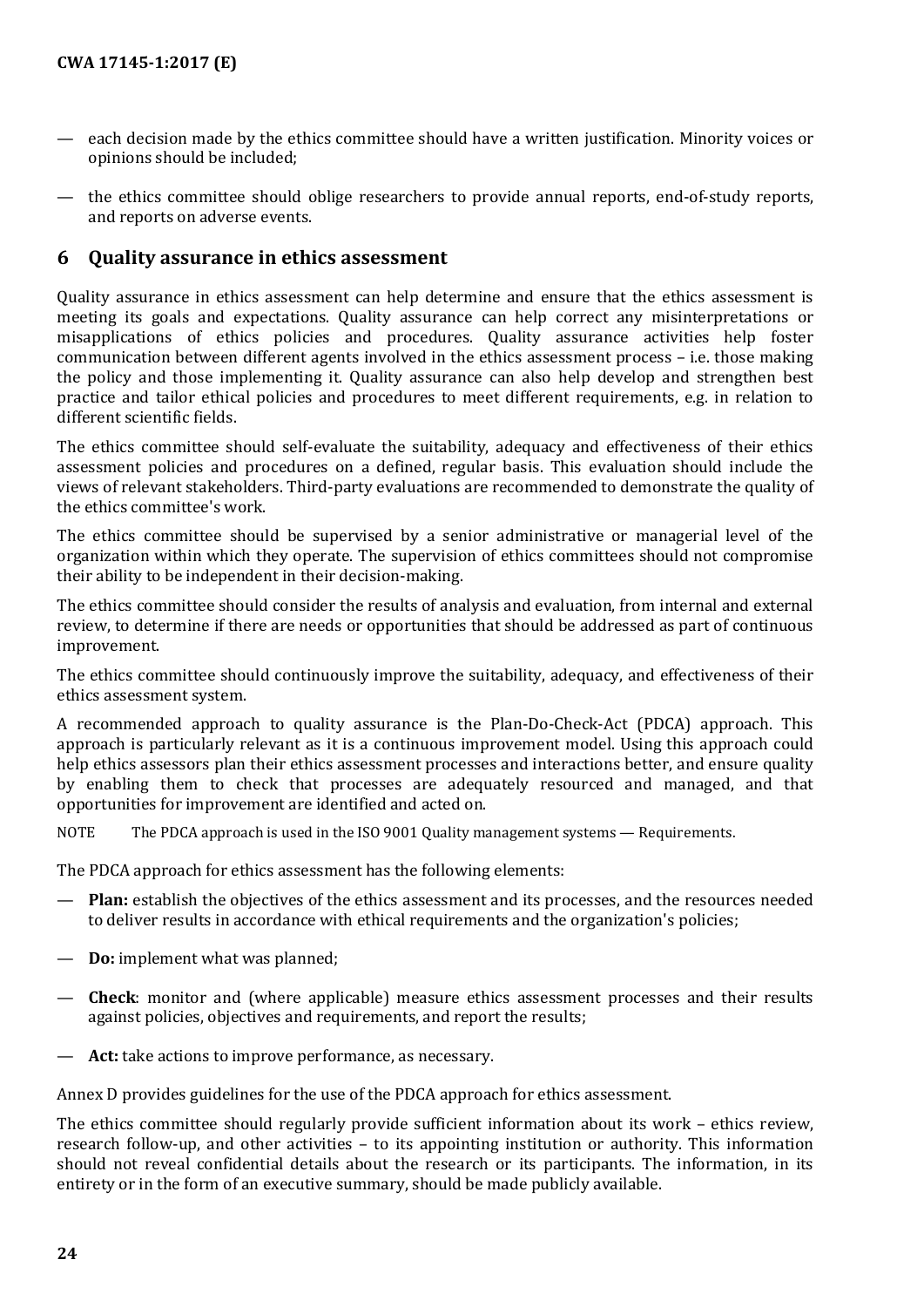## **Annex A**

## (informative)

## **General and field-specific ethical principles**

## <span id="page-24-1"></span><span id="page-24-0"></span>**A.1 General**

This annex lists and operationalises ethical principles for ethics assessment for all of the major fields of scientific research and (technological) innovation. The lists are comprehensive, but may not be complete. Ethics committees and organisations that provide guidance for ethics committees are encouraged to further adapt and develop the principles for the particular fields that they cover, and to make adaptations to account for national legislation and regulations and for the particular institutional, social and cultural settings in which research and innovation activities are carried out. Ethics committees may develop specific protocols for the application of ethical principles. Further development of field-specific principles may include the introduction of principles, protocols or considerations for specific issues, methods and approaches in these fields and for specific subfields.

EXAMPLE For the social sciences and humanities, special principles and protocols could be developed for specific data collection methods, specific types of research involving human research participants and specific fields, e.g. psychology, anthropology or visual arts., internet research

Section A.2 lists general ethical principles that apply to every major field of scientific research and innovation. These principles should be incorporated in the ethics protocols for all fields, although an exception can sometimes be made for the principles concerning human research participants and research involving animals since there are fields in which such research activities are rare.

Sections A.3 through A.8 list ethical principles that apply only to specific fields of research and innovation – the natural sciences  $(A.3)$ , the engineering sciences  $(A.4)$ , the medical sciences  $(A.5)$ , the life sciences (A.6), the computer and information sciences (A.7), and the social sciences and the humanities (A.8). These lists constitute field-specific additions to the general ethical principles in section A.2. For "hybrid" fields that combine elements of two or more of these fields (e.g. biomedical engineering, geo-information sciences), the ethical principles of all of the "parent" fields should be used. Multidisciplinary research should use the combined ethical principles of the participating fields.

The principles are intended to be used as guiding principles for research ethics committees and for the development of self-assessment forms and questionnaires for researchers who are preparing a request for assessment. The complexity of self-assessment forms should be proportional to the nature and size of the research and innovation projects that are being assessed. For example, for basic research and for smaller and more routine applied projects, the inclusion of only one or a few questions about social responsibility may be sufficient.

NOTE Examples of self-assessment forms will be posted on the SATORI project website[, http://satoriproject.eu.](http://satoriproject.eu/)

## <span id="page-24-2"></span>**A.2 Ethical principles and issues applicable to all fields of research and innovation**

- **Research Integrity**
	- Employ and apply appropriate research methods and take responsibility for the trustworthiness of results;
	- Avoid unintentional bias in the selection of research methods and analysis of research data;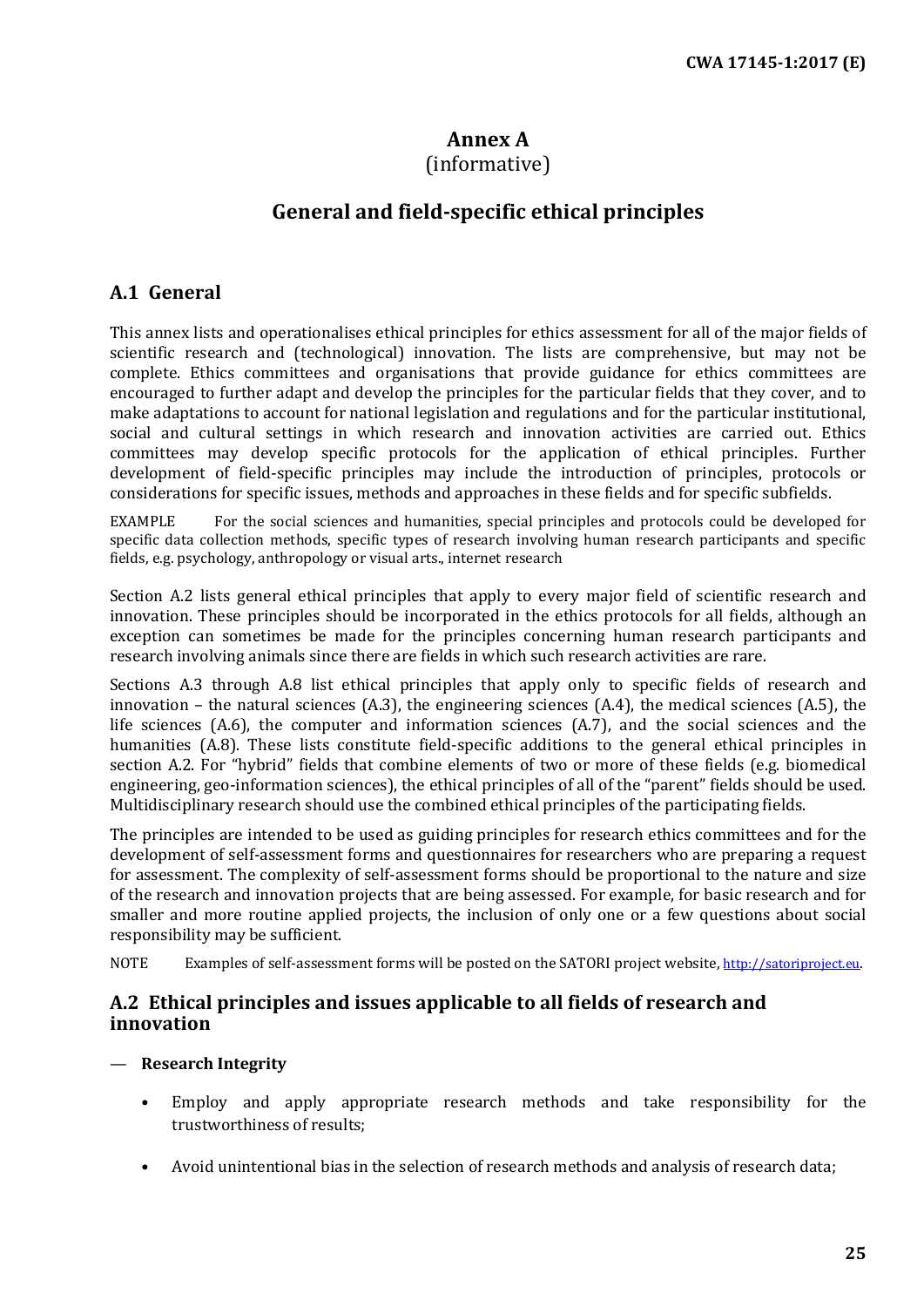- Avoid the manipulation of research instrumentation, materials or processes and the omission or distortion of research data;
- Avoid the inclusion of data, observations or characterisations that did not occur in the gathering of data or running of experiments;
- Ensure autonomy of research and freedom of critical thinking from ideological bias and political pressures;
- Avoid conflicts of interest, and disclose financial and other conflicts of interest that could compromise the trustworthiness of one's work in research proposals, publications, public communications or review activities;
- Avoid representing the work of others as one's own, and cite all sources used;
- Avoid misrepresenting one's qualifications, experience or research accomplishments;
- Respond to and report irresponsible research practices by others.

NOTE 1 Research integrity, or scientific integrity, is not normally a principle of ethics assessment conducted by ethics committees. It concerns the behaviour and conduct of researchers, and is normally considered by scientific integrity boards that investigate cases of scientific misconduct. It is, nevertheless, in the interest of research ethics that ethics committee members, researchers and innovators are aware of the core principles of research integrity. It is also in the interest of research ethics that members of ethics committees are aware of field-specific codes of ethics for researchers and know how these relate to the ethics assessment that they perform for these fields.

NOTE 2 Relevant international guidance and regulations exist for scientific integrity, such as the *Singapore Statement on Research Integrity* (2010), the *European Code of Conduct for Research Integrity* (2017) and the *Montreal Statement on Research Integrity in Cross-Boundary Research Collaborations* (2013). In addition, national guidelines exist in many countries.

#### — **Social responsibility**

The social responsibility principle applies to the assessment of research and innovation plans and practices, rather than the conduct of individual researchers or innovators:

- Anticipate and consider the potential consequences of the research and innovation project for society, including plausible future uses and applications of the results of project, and take appropriate remedial action to address any (potentially) negative societal and environmental impacts if such action seems justified;
- Consider whether and how the research or innovation activity could positively or negatively contribute to the interests, rights and well-being of individuals and groups, the common good or a just and peaceful world society;
- Consider whether the research or innovation promotes or is compatible with sustainable development, and how it could promote environmental sustainability;
- Acknowledge the economic and cultural value of local knowledge, pursue dialogue with local knowledge bearers, involve them in the research and let them share in the benefits. This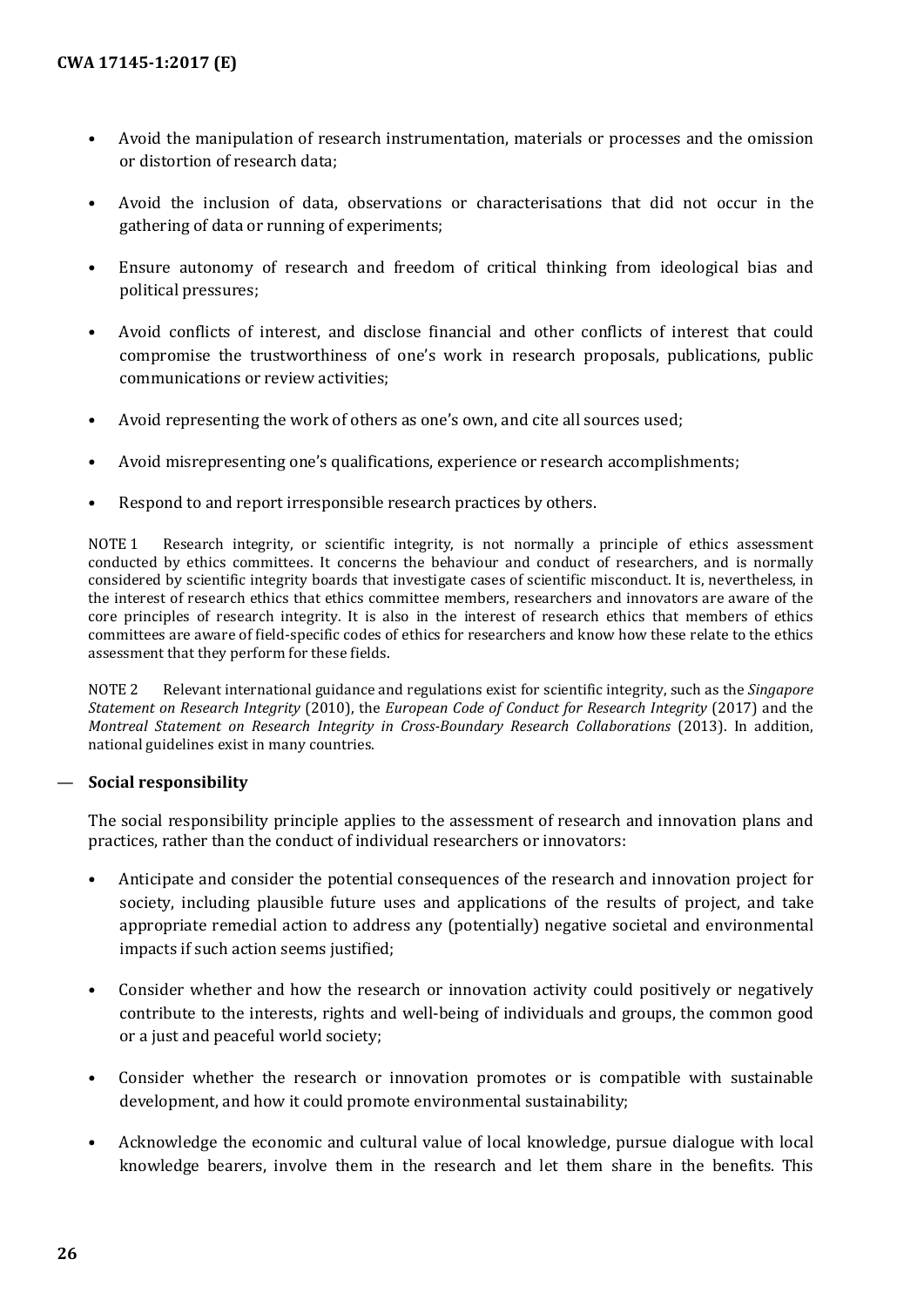applies to research and innovation that directly builds on other types of knowledge, specifically local or traditional knowledge, and the skills and practices found in individuals and local communities;

- Avoid the misuse of research materials and results by considering whether the materials, methods, technologies, and knowledge involved in or generated during the research or innovation could serve, or be modified or enhanced to serve, alternative (unethical or ethically questionable) purposes that could harm individuals, animals, society and or the environment;
- Take into account the concerns of stakeholders when planning and conducting the research, and communicate important research results and (potential) societal consequences to relevant stakeholders and to the general public to ensure their proper interpretation, while explaining the degree of uncertainty involved. This applies specifically to research and innovation projects with significant potential consequences for society.

*Special provisions for research involving low income or lower-middle income countries:*

- Be responsive to the particular (research) needs of the country or community where the research is carried out;
- Share the benefits of research involving local research participants or resources with local stakeholders, including local research participants and local communities;
- Involve local researchers in the research preferably as equal partners to help build local research capacity;
- Minimize the diversion of local (human) resources towards the research if this could have detrimental effects on the local community;
- Show respect for local cultural traditions and value systems.

NOTE 1 Social responsibility is both a quality of individual researchers and of the research itself. When applied to researchers and innovators, it is part of their professional responsibility and is usually included in ethics codes for professional conduct. It includes anticipation of and taking responsibility for the effects on society and the environment of one's research and innovation activities, taking proper precautions to avoid negative effects, communicating one's activities and their consequences effectively to stakeholders and the public, and addressing concerns to superiors and acting as a whistle-blower, if necessary. Ethics committees do not normally consider the behaviour of individual researchers, but may consider whether a research design of activity includes proper precautions and actions to address issues of social responsibility.

NOTE 2 Local resources can include, among other things, animal or human tissue samples, genetic material, live animals, human remains, materials of historical or cultural value, endangered fauna or flora samples, and fossils. Most countries have regulations on these resources.

NOTE 3 Benefits of research for local stakeholders can include, among other things, development of research infrastructure, distribution of research results, publications, access to data, intellectual property, proper compensation for use of resources and services, and technology transfer.

NOTE 4 Relevant guidelines for human rights include the *Universal Declaration of Human Rights* (1948) and the *Charter of Fundamental Rights of the European Union* (2000). Relevant guidelines for benefit sharing and research involving low-income countries include the *Nagoya Protocol*, the *United Nations Declaration on*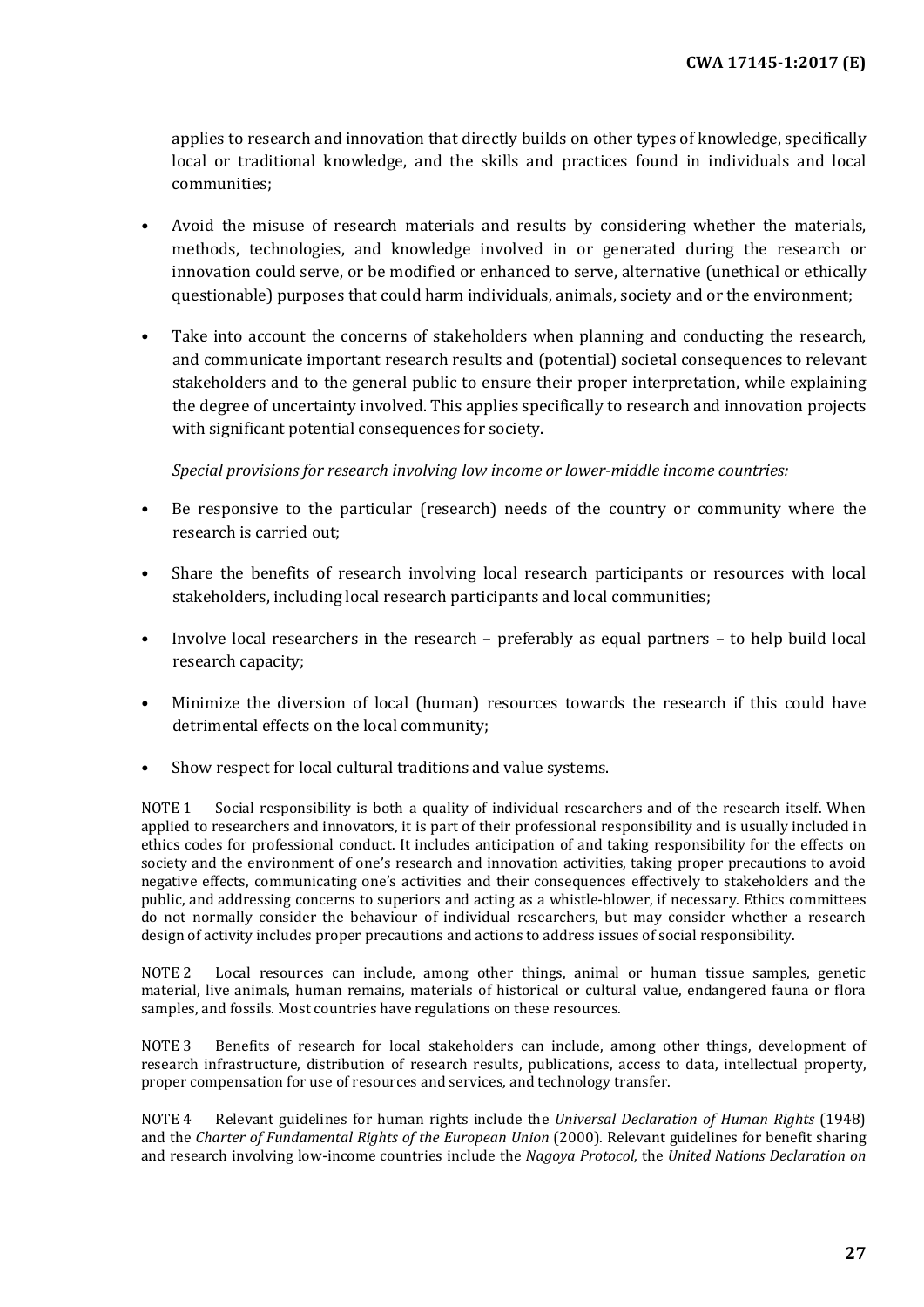*the Rights of Indigenous Peoples*, the *Ethical and Regulatory Challenges to Science and Research Policy at the Global Level* of the European Commission (2012) and the SATORI project deliverables D3.1 to D3.4

#### — **Protection of and respect for human research participants**

- Ensure that research participants are provided with adequate information about the research, including its purpose, its funder(s), who will use its results, the consequences for them of participation in it, and policies regarding privacy and confidentiality;
- Obtain consent from research participants that is informed, given freely, and provided in an explicit form (informed consent);
- Treat human participants with due consideration for their dignity, autonomy and personal integrity;
- Ensure that research participants are not exposed to serious physical or psychological harm or strain as a result of the research;
- Ensure that any risks or burdens to research participants are balanced by benefits to the participants or to society;
- Ensure that the privacy of research participants is protected and that identifiable information about them is kept confidential;
- Respect cultural diversity and pluralism, meaning that the cultural background, values and viewpoints of research participants are respected, as well as the cultural values and norms that apply in research settings;
- Ensure that one's pool of human research participants adequately represents society or the social group being investigated, with respect to categories such as gender, age, race, ethnicity, social class, religion, culture and disability; or discuss and, where possible, compensate for limitations in one's selection.

NOTE 1 The term 'research participant' refers to any or all of the following: *research subjects* (e.g. experiments), *research respondents* (e.g. surveys), *research informants* (e.g. anthropological studies) and *research participants* (e.g. interviews).

NOTE 2 The principle of protection of and respect for human research participants is relevant to most fields, but can be downgraded or removed in protocols for fields in which research involving human research participants is rare or non-existent, such as in the natural sciences.

NOTE 3 There is a debate on whether informed consent always requires explicit written and signed notification of consent. Many experts in research ethics now hold that for anonymous surveys and surveys that provide minimal risk to participants, a signed consent form is not necessary and a simple consent paragraph in the survey is sufficient. Some also hold that it is sufficient that the participant has been informed of risks, benefits and procedures in the study and has expressed consent in some way that can be verified, such as by text, on video or by returning a survey that contains a consent paragraph.

NOTE 4 Regarding the bullet point on the representativeness of one's pool of human research participants, it can be argued that the representativeness is part of proper research methodology rather than of research ethics. It need not be included in ethics assessment when a separate scientific evaluation takes place that can be expected to include the representativeness.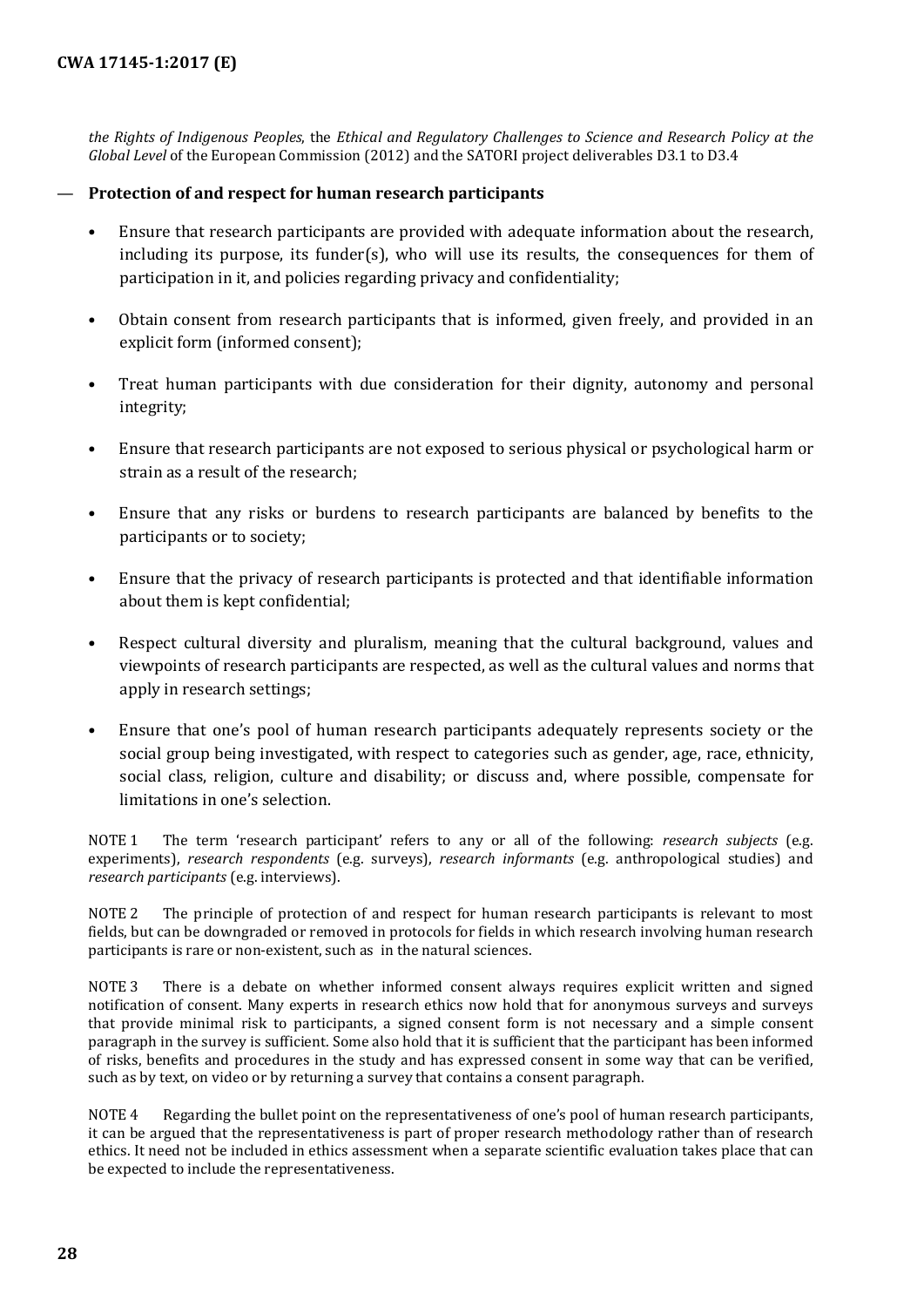*Special provisions for the protection of children, mentally disabled persons and other vulnerable groups:*

- Only carry out research with children or other persons unable to give consent if there are no acceptable alternatives, if the risks and burdens to participants are minimal, and if substantial benefits will accrue to the participants or the group represented by the participants;
- If the participant is a child, obtain informed consent from the parent(s) or legally authorized representative(s), and obtain assent from the child if possible;
- If the participant is an adult who is judged as lacking the mental capacity to give consent, obtain informed consent from the legally authorized representative(s), and obtain assent from the participant if possible;
- Ensure that inducements, rewards or compensation for participating in the research do not threaten or challenge the ability of participants to provide genuine informed consent;
- Take special care in all aspects of the research where vulnerable individuals or groups are involved.

NOTE 5 Vulnerable people include, among others, children, persons unable to give informed consent, people with mental or physical disabilities, pregnant women, senior citizens, residents of retirement and assisted living facilities, patients with incurable diseases, people with addictions and problematic substance use, poor persons (including the homeless and people receiving welfare or social assistance), the unemployed, prisoners, first-generation immigrants, members of groups that face discrimination, persecution and exclusion, and persons in low or lower-middle income countries.

NOTE 6 No international regulations or frameworks for the protection of human research participants currently exist that cover all scientific fields. There are, however, frameworks that are specifically directed at the medical sciences and/or social and behavioural sciences.

#### — **Protection of and respect for animals used in research**

*Respect for life (three Rs – replacement, reduction, refinement):*

- Consider all possibilities for replacing animal experiments with research methods that are less harmful to animals;
- Make an effort to minimize the number of animals involved in the experiment;
- Minimize the suffering of animals during the experiment and in the context of animal keeping and breeding.

NOTE 7 This principle can be downgraded or removed in protocols for fields in which research involving animals is rare or non-existent. Research involving animals occurs most frequently in medical and life sciences, may also occur in behavioural sciences and engineering sciences, but is rarer in social and economic sciences, humanities, computer and information sciences and natural sciences.

NOTE 8 Potential causes of suffering or harm to animals include invasive procedures, disease and deprivation of basic physiological needs. Other sources of harm for many animals include social deprivation and loss of the ability to fulfil natural behaviours.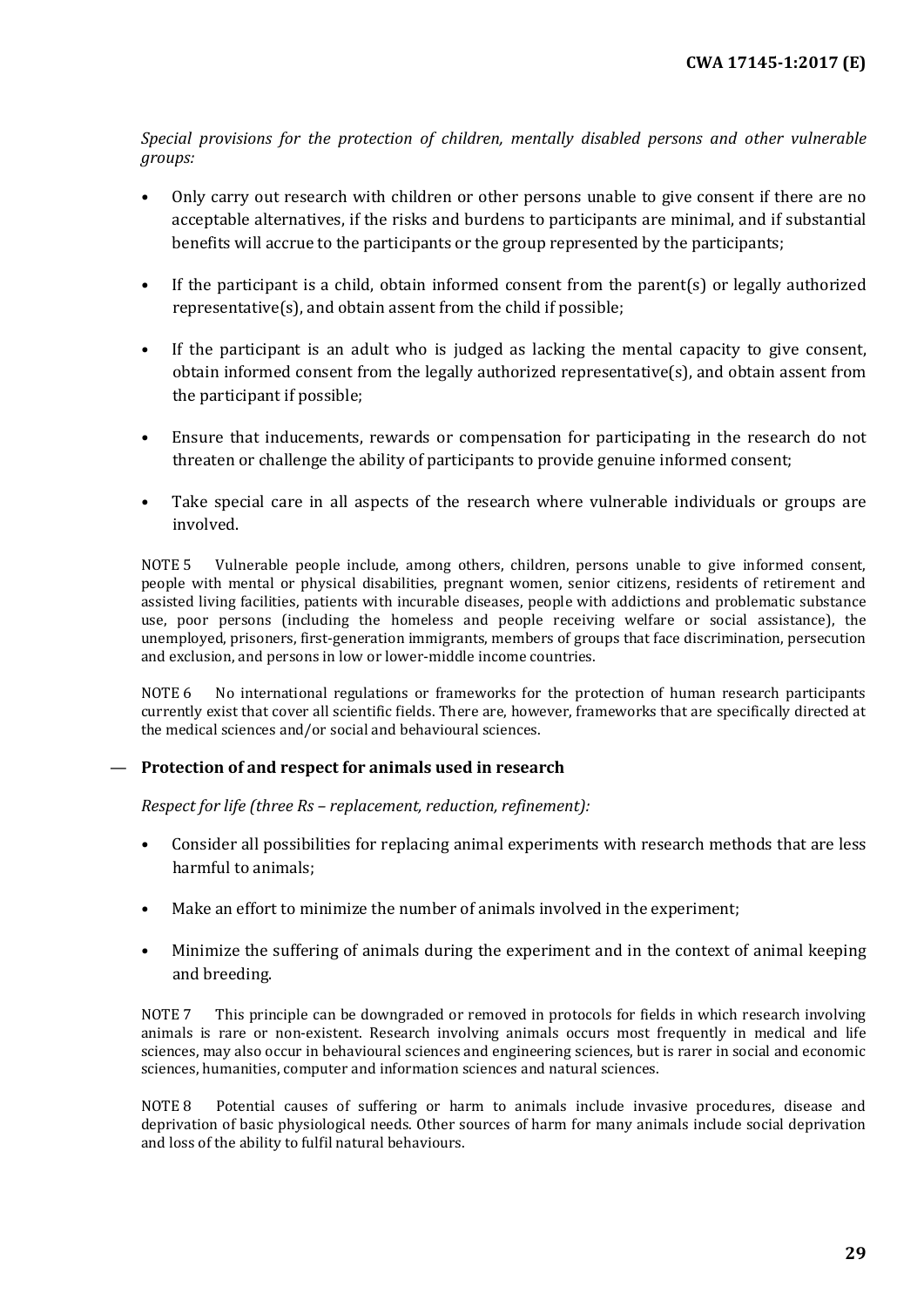#### *Respect for the welfare of animals:*

- Ensure that the potential benefits of the animal experiment outweigh the (potential) harm caused to the animals involved;
- Provide reasonable accommodation for the species-specific characteristics, needs and behaviours of animals involved in experiments;
- Only use animals bred to have genetic diseases and defects or behavioural disorders if their use is deemed essential following careful ethical balancing.

*Special provisions for the protection of non-human primates and wild animals and species:*

- Avoid the use of non-human primates in animal experimentation;
- Only use animals captured in the wild or animals from species that live in the wild if their use is deemed necessary following careful ethical balancing.

*Special provisions for the protection of animals in low or lower-middle income countries:*

- Help in building local capacity for the humane conduct of animal experimentation;
- Only use endangered species if the experiment contributes to the conservation of the species in question.

NOTE 9 Relevant regulations for the protection of animals in research are the *Directive 2010/63/EU on the protection of animals used for scientific purposes* and the *United Nations Convention on Biological Diversity* (1992).

#### — **Protection and management of data and dissemination of research results**

*Management of data and open data:*

- Store all research data securely, and render them difficult to access or hard to use for unwanted third parties;
- Be aware of all actual and potential data flows;
- Ensure that the research data produced will be locatable by and accessible to other researchers, interoperable with other data and tools, and reusable in future research.

NOTE 10 Source of points 1–3 is the *FAIR Guiding Principles for scientific data management and stewardship*, 2016.

NOTE 11 General guidelines on open data are provided by the European Commission, *Guidelines on Open Access to Scientific Publications and Research Data in Horizon 2020*, 2016.

#### *Protection of personal data:*

• Ensure that all personal data that researchers plan to collect are necessary for the research;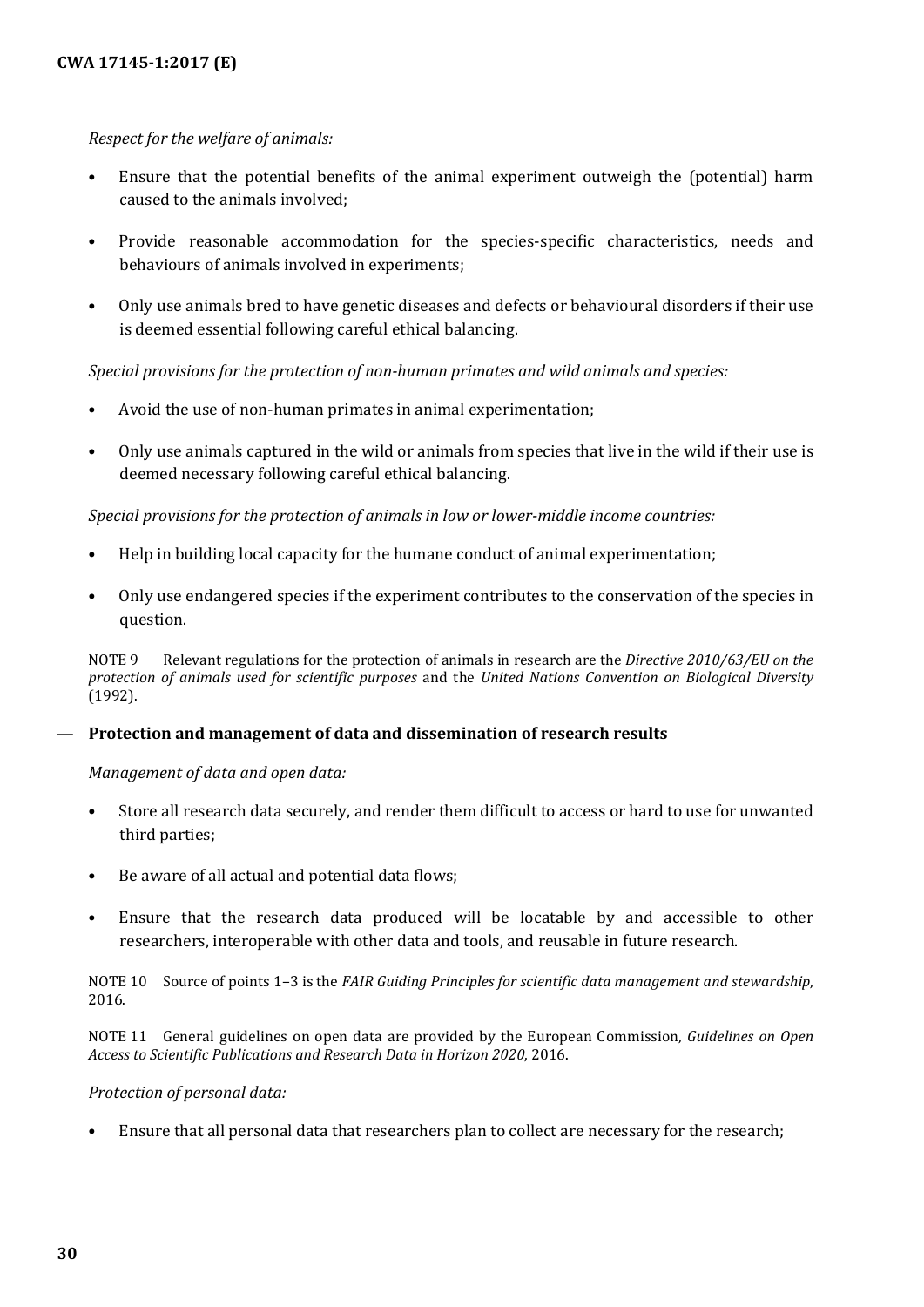- Obtain informed consent from research participants for the collection and use of their personal data, or verify that such consent has been given;
- Ensure that data related to identifiable participants are stored securely, and that such data are not stored any longer than is necessary to achieve the objective for which they were collected;
- Ensure that any personal data collected are not used for other research (secondary use) without the consent of the participants involved or proper justification if consent cannot be obtained;
- Ensure that, for any secondary use of data, the data in question are openly and publicly accessible or that consent for secondary use has been obtained;
- Consider and anticipate the effects that gaining access to personal information could have on third parties (e.g. persons related to the data subject).

### *Protection of personal data and ethics in Internet research:*

- Consider whether publicly available information should actually be considered sensitive personal information and treated as such;
- Take precautions when merging multiple data sources to ensure that anonymity and or pseudonymity are maintained;
- Take special precautions to guarantee proper consent in cases where such consent is required. Specifically, special precautions should be taken to ensure that persons are not recruited who should not be participating in the study, such as children in studies targeted at adults. It is also important to ensure that subjects adequately and correctly understand the information provided concerning the research and why consent is requested if the information is communicated in writing only, and over the Internet;
- Inform participants in open online forums about systematic registration or reporting of information when possible;
- Take precautions to ensure anonymity when using information from Internet sources (since such information may be searchable);
- Researchers should not disguise their identity when communicating with research subjects electronically. This contravenes ethical principles concerning informed consent and openness about the nature and purpose of the research.

NOTE 12 A relevant regulation for data protection is the European Union *General Data Protection Regulation (GDPR) EU 2016/679.*

#### *Dissemination of research results:*

• In the absence of compelling reasons to act otherwise, make research results publicly available. Openness regarding research findings is essential for ensuring verifiability, returning benefit to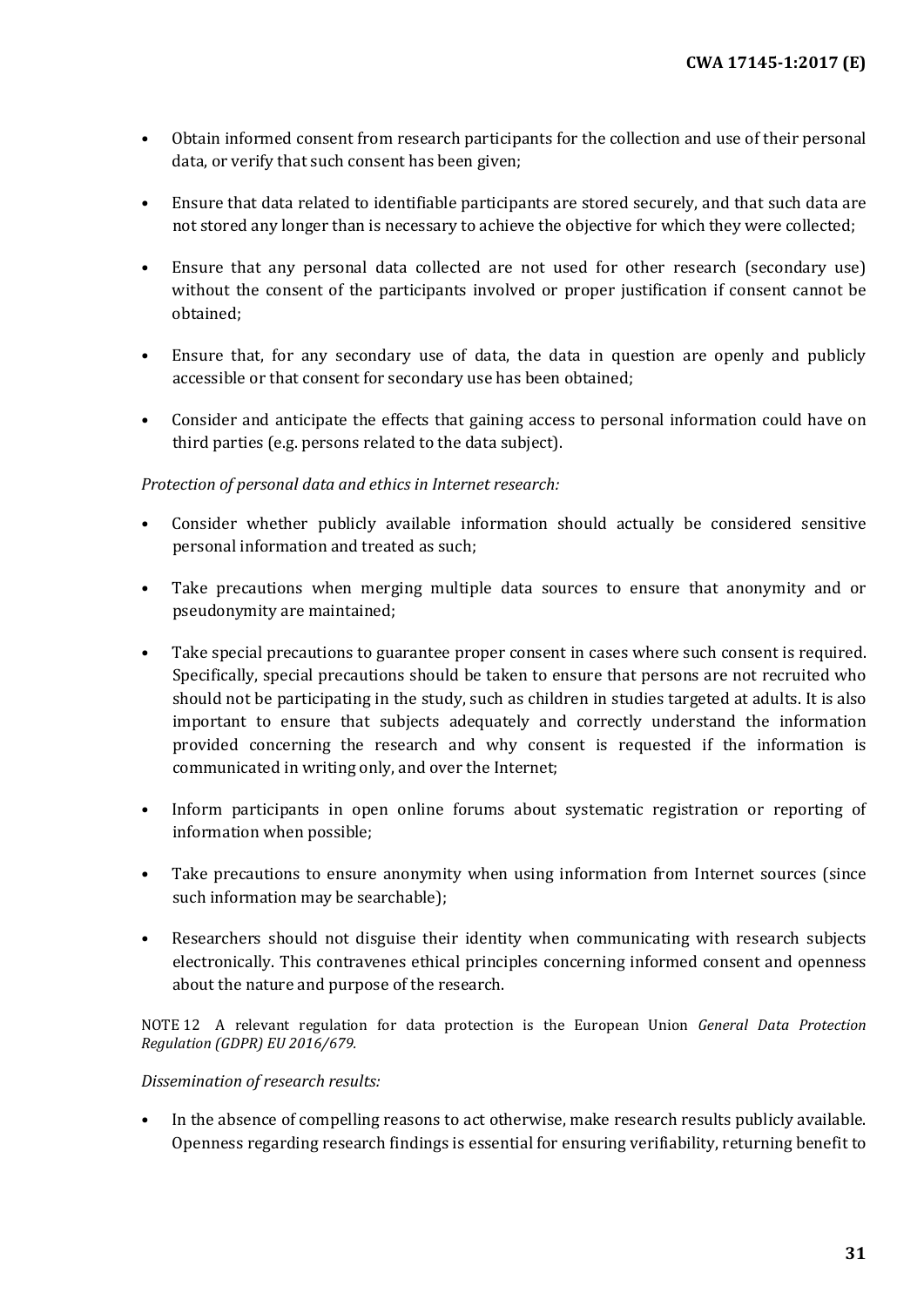research participants, providing benefit to society and ensuring a dialogue with fellow researchers, stakeholders and the public;

- Wherever possible, strive towards open access publications, which provide free online access to any user;
- Where possible, make research results available to different audiences that may have an interest in them, using different formats and media. Aim to include the general public, if results may be of interest to them, and aim to include regions that are otherwise excluded for reasons of economic disadvantage.

NOTE 13 General guidelines on open access are provided by the European Commission, *Guidelines on Open Access to Scientific Publications and Research Data in Horizon 2020*, 2016.

#### — **Protection of researchers and the research environment**

- Ensure that researchers and staff involved in conducting the research are not exposed to serious risk of physical or psychological harm or strain as a result of the research;
- Take special precautions regarding the health and safety of (local) researchers and staff if (part of) the research is conducted in low income or lower-middle income countries;
- Avoid harm to the local community as a result of any field work or experiments;
- Minimize harm to the local environment (including animals, plants and natural and cultural heritage) caused by any field work or experiments, and ensure that any harm done can be justified by the (potential) benefits of the research.

#### — **Avoidance of and openness about potential conflicts of interest**

- Be aware of and as far as possible avoid actual or perceived conflicts of interest of the researchers and/or organisations performing the research;
- Disclose information about relevant financial ties (especially direct funding of the research, funding of the salaries of participating researchers, or funding of organisations participating in the research) that are relevant to judging potential conflicts of interest;
- Be transparent about and disclose relevant professional positions or other work that researchers have done in political, religious or other value-based organisations that could potentially negatively affect (the perception of) those researchers' objectivity in conducting the research;
- Ensure that, in the event of a potential conflict between different roles, it is clear whether a participating researcher is speaking as a researcher or in a different capacity.

NOTE 14 A relevant national guideline for conflicts of interest in research is chapter 7 of the *Canadian Tri-Council Policy Statement on Ethical Conduct for Research Involving Humans* (2014).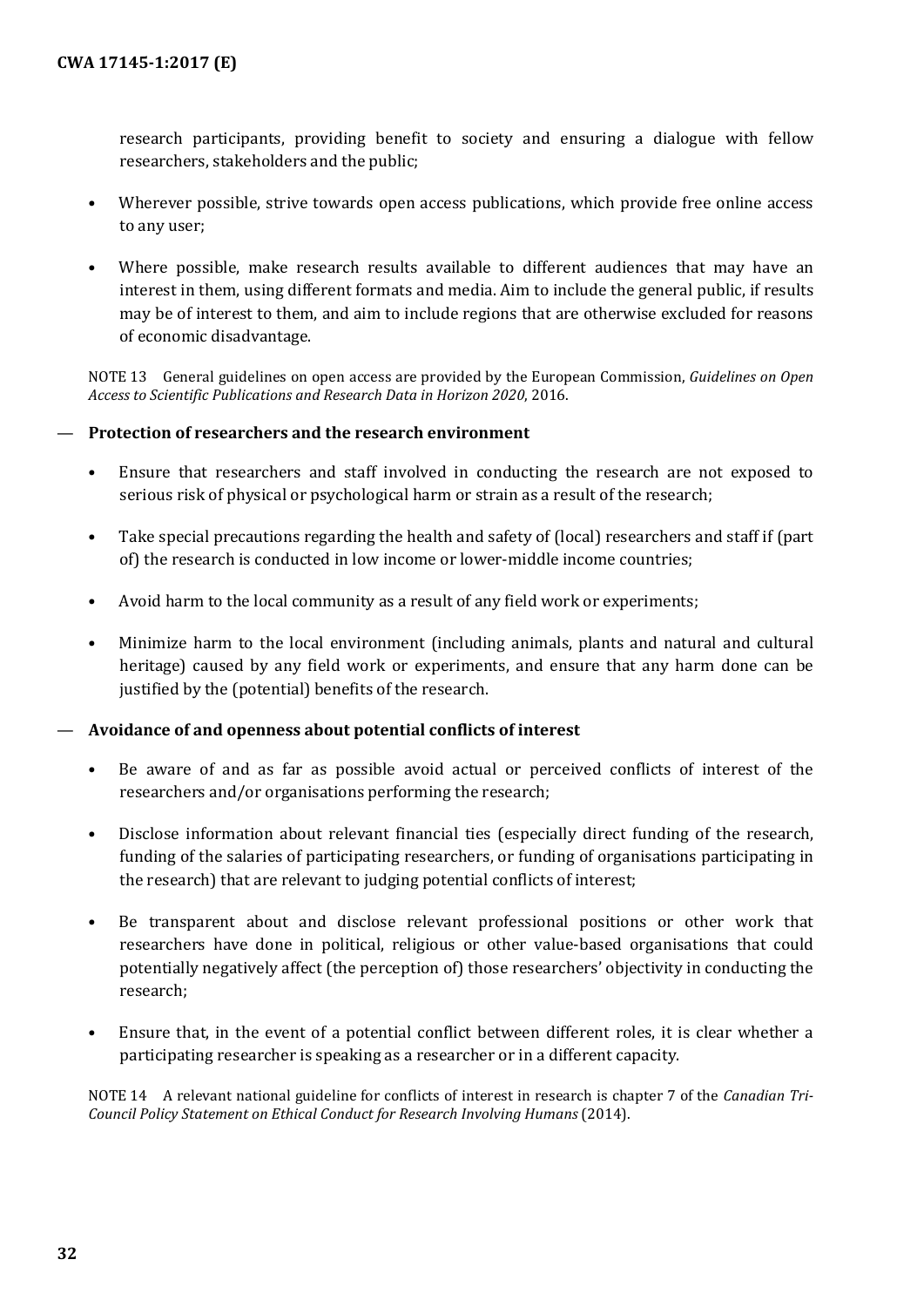## <span id="page-32-0"></span>**A.3 Additional ethical principles and issues in the natural sciences**

NOTE 1 For applied work in the natural sciences, see also A.4 on engineering sciences.

#### — **Protection of researchers and the research environment**

- Take special precautions to ensure that researchers and staff involved in conducting the research are not exposed to serious physical harm or strain as a result of working with harmful biological, chemical, radiological, nuclear, or explosive materials;
- Take special precautions to minimize any potential harm to the environment, animals, or plants caused by the use of harmful biological, chemical, radiological, nuclear, or explosive materials during the research.

NOTE 2 For applied work in the natural sciences, see also A.4 on engineering sciences.

#### — **Social responsibility**

#### **(additional provisions specific to the natural sciences)**

- Anticipate and consider the technological applications of the research and their potential positive and negative impacts on society and the environment;
- Take special care to communicate and ensure proper interpretation among stakeholders and the public of research and research results that have, or are could be perceived as having, potentially significant consequences or implications for society and/or the environment, such as research in climatology, astronomy and or astrobiology, experimental particle physics.

#### — **Dual use of research results**

- Consider whether the results of the research could have military applications;
- Consider whether the results of the research could contribute to the proliferation of weapons of mass destruction;
- Consult proper authorities before publishing and adhere to relevant national and supranational regulations if the research has significant military applications or if it contributes to the proliferation of weapons of mass destruction.

#### — **Avoidance of misuse of research materials and results**

#### **(additional provisions specific to the natural sciences)**

Take special precautions to prevent or counter the effects of potential misuse of securitysensitive chemical, radiological, or nuclear materials and knowledge (e.g. the appointment of a security advisor, limiting dissemination, classification, training for staff).

## <span id="page-32-1"></span>**A.4 Additional ethical principles and issues in the engineering sciences and in technological innovation**

— **Avoidance of public health and safety risks**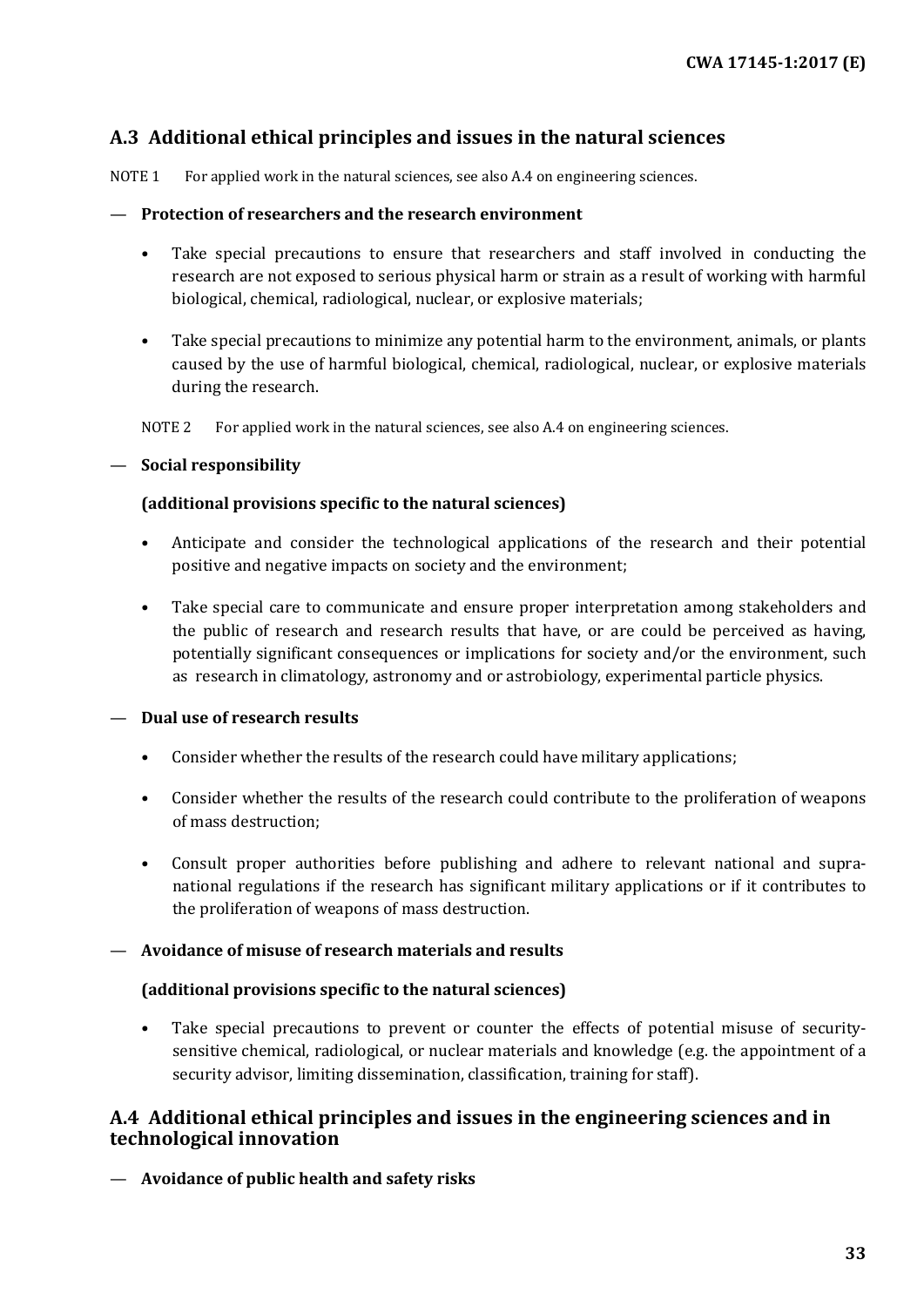• Ensure that the technology that is developed, in terms both of the production and the societal use of any goods based on it, does not pose inherent direct or long-term risks of harm to public health and safety.

### — **Social responsibility**

### **(additional provisions specific to the engineering sciences)**

*Respect for individual rights and liberties:*

• Ensure the technology does not pose inherent risks to individual freedom, autonomy, authenticity or identity; or to individual privacy, human dignity, or human bodily integrity.

#### *Protection and promotion of well-being and the common good:*

- Consider how the technology could potentially harm or benefit the well-being and interests of individuals and groups in society;
- Consider how the technology could help to protect and promote important social institutions and structures, democracy, and important aspects of culture and cultural diversity.

### *Protection and promotion of justice and equality:*

- Consider how the technology could harbour biases or negative effects that disproportionally impact people in terms of age, gender, sexual orientation, social class, race, ethnicity, religion, culture or disability;
- Consider how the technology could contribute to the reduction of unjust biases, stigmatization or discrimination in society in terms of age, gender, sexual orientation, social class, race, ethnicity, religion, culture or disability;
- Consider how the technology could widen or help narrow social inequalities in terms of the distribution of opportunities, powers and capabilities, civil and political rights, economic resources, income, risks or hazards;
- Consider how the technology could harm or benefit vulnerable, disadvantaged, or underrepresented individuals, groups, and communities in society or individuals, groups and communities in low-income and lower-middle income countries;
- Consider how the technology could harm or benefit future generations.

#### — **Avoidance of risks of harm to the environment**

#### **(additional provisions specific to the engineering sciences)**

#### *Protection of the environment:*

• Anticipate and assess potential risks of harm to the (urbanised or natural) environment as a result of the applications or uses of the technology, and take appropriate measures to address them during the innovation process;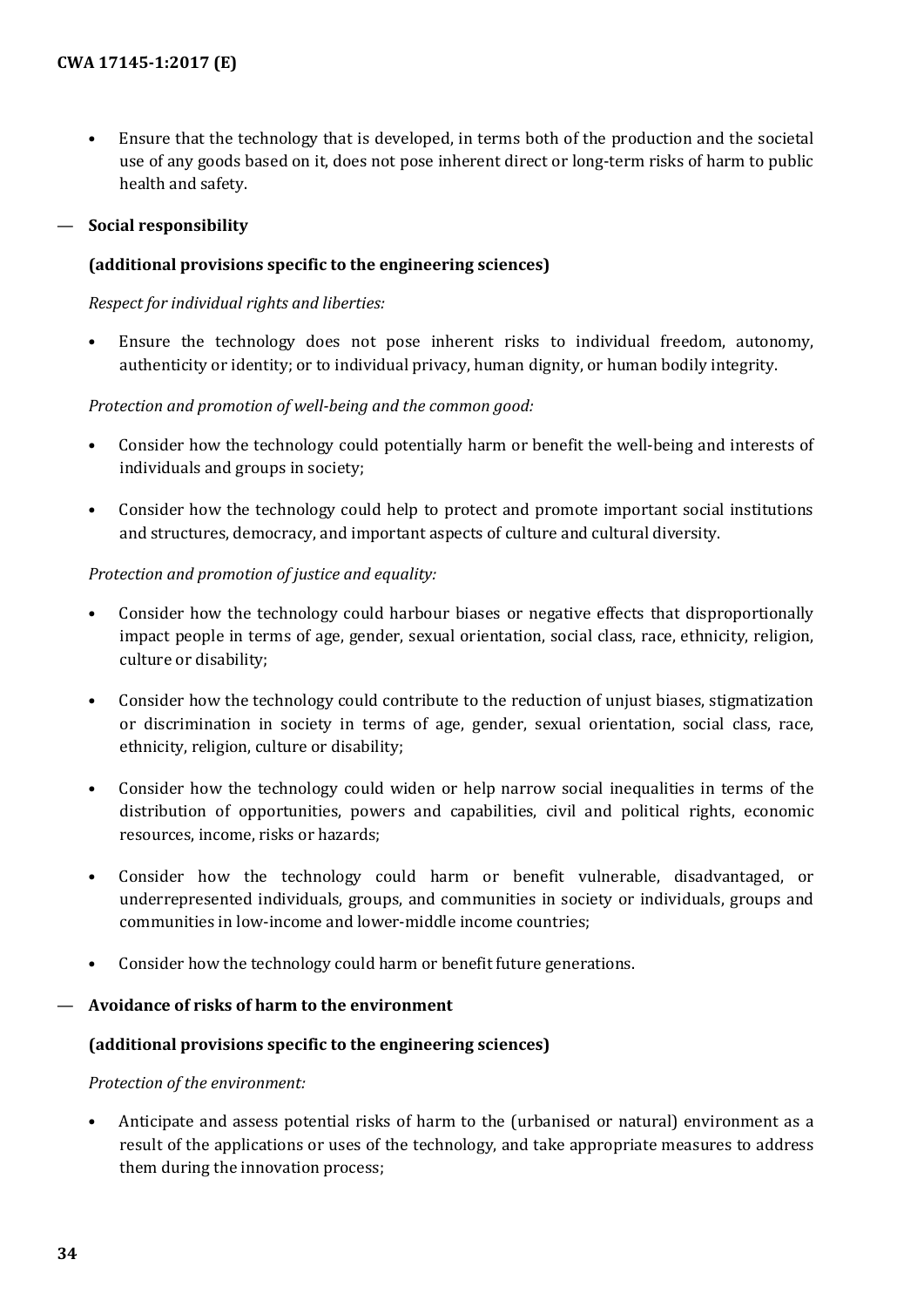- Consider the possibility of unforeseen or long-term environmental effects of the technology;
- Take special precautions to prevent environmental harms caused by the use of biological, chemical, radiological, nuclear, or explosive materials;
- Promote a clear understanding of the actions required to restore the environment once it has been disturbed as a result of the technology.

#### *Promotion of environmental sustainability:*

- Optimize the technology for effective and cost-efficient resource recovery (recycling);
- Take responsibility to search for technological solutions that lower the potential consumption of raw materials and energy;
- Take responsibility to search for technological solutions that lower the production of environmentally harmful wastes and lessen environmental pollution;
- Be conscious of the interdependence between eco-systems and the importance of bio-diversity.

#### *Social environmental responsibility:*

- Be conscious of, and engaged with, any (local) societal concerns and interests regarding the ways in which the technology could affect the environment.
- **Protection of animals (if the technology is intended for use around animals)**
	- Ensure that the technology does not pose any unnecessary risks of harm to animals;
	- Respect the characteristics, needs and behaviours of the animal species involved.

#### — **Protection of researchers and the research environment**

#### **(additional provisions specific to the engineering sciences)**

• Take special precautions to ensure that researchers and staff involved in conducting the research are not exposed to serious physical harm or strain as a result of working with harmful biological, chemical, radiological, nuclear, or explosive materials.

#### — **Dual use of engineering research and technology**

- Consider whether the technology could have military applications;
- Consider whether the technology could contribute to the proliferation of weapons of mass destruction;
- Consult proper authorities before publishing and adhere to relevant national and supranational regulations if the technology has significant military applications or if it contributes significantly to the proliferation of weapons of mass destruction.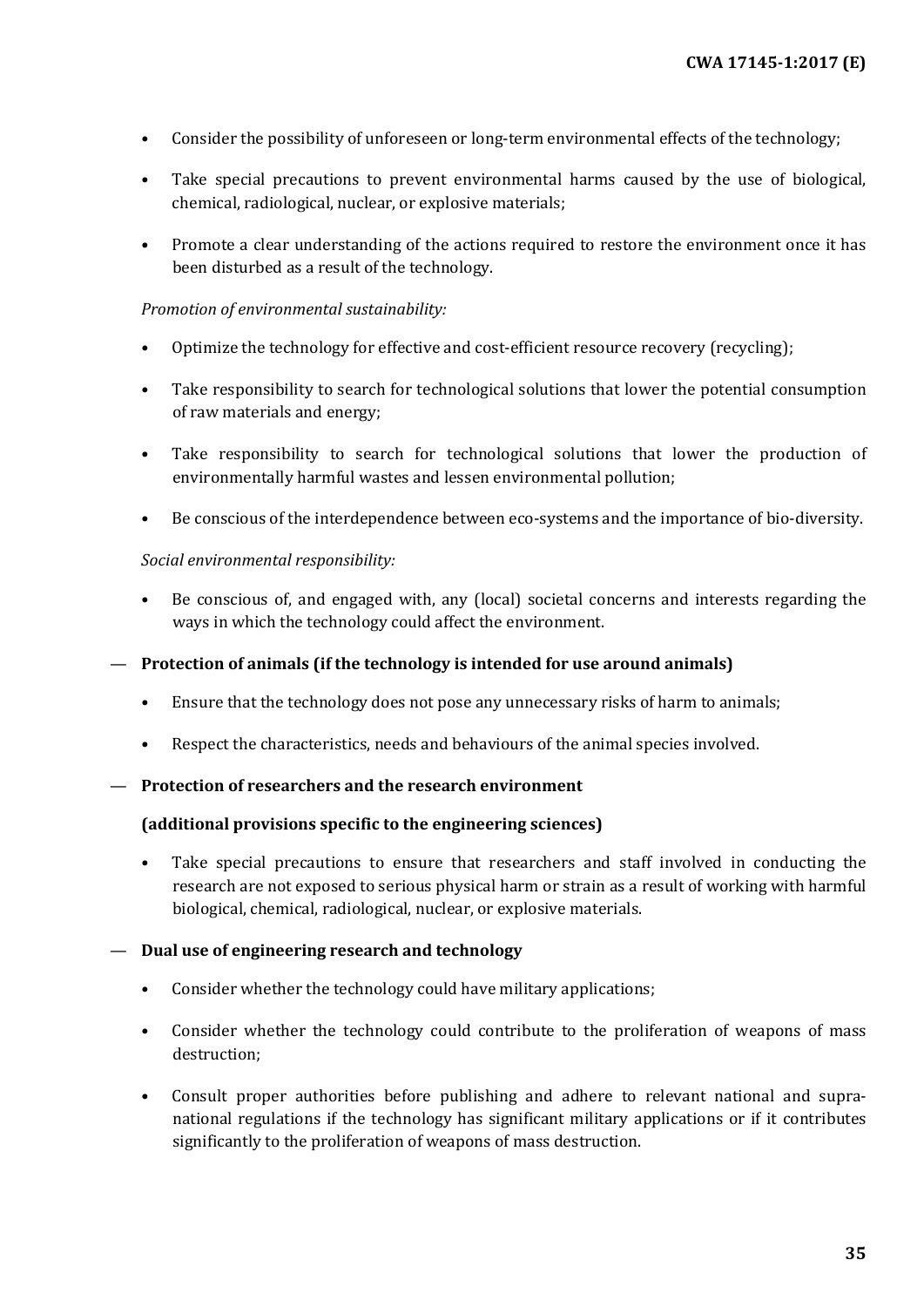#### — **Avoidance of misuse of research materials and results**

#### **(additional provisions specific to the engineering sciences)**

• Take special precautions to prevent or counter the effects of potential misuse of securitysensitive chemical, radiological or nuclear materials and knowledge (e.g. the appointment of a security advisor, limiting dissemination, classification, training for staff).

NOTE 3 A relevant national guideline for the engineering sciences is the *Guidelines for Research Ethics in Science and Technology* by The Norwegian National Committee for Research Ethics in Science and Technology (2016).

### <span id="page-35-0"></span>**A.5 Additional ethical principles and issues in the medical sciences**

#### — **Protection of human research participants**

#### **(additional provisions specific to the medical sciences)**

- Take special precautions to ensure the participant has a full understanding of all the risks, including potential unforeseen risks, associated with participating in the research;
- Take special precautions to ensure respect for the participant's bodily integrity;
- Take special precautions to ensure the participant's long-term quality of life (including its physical, functional, psychological/emotional, and social/occupational aspects) is not negatively affected as a result of their participation in the research.

NOTE 1 Relevant frameworks and regulations for the protection of human research participants in the medical sciences are the following: the *Declaration of Helsinki* (1964, last amended 2013), WHO *Standards and Operational Guidance for Ethics Review of Health-Related Research with Human Participants* (2011), the *Oviedo Convention*, the UNESCO *Declaration of Bioethics and Human Rights,* CIOMS *International Ethical Guidelines for Biomedical Research Involving Human Subjects* (2016), the *Nuremberg Code* and the *Belmont Report*.

#### — **Adherence to regulations for research involving human embryonic stem cells**

NOTE 2 Relevant regulations and guidelines for research involving human embryonic stem cells are: Declaration C 373/12 of the European Commission, the Council of Europe's *Additional Protocol to the Convention for the Protection of Human Rights and Dignity of the Human Being with regard to the Application of Biology and Medicine, on the Prohibition of Cloning Human Beings* and the International Society for Stem Cell Research *Guidelines for Stem Cell Research and Clinical Translation (*2016).

#### — **Adherence to regulations for research involving human cells and tissues**

NOTE 3 Relevant regulations for research involving human cells and tissues are: Directive 2004/23/EC of the European Parliament and of the Council of Europe's *Additional Protocol to the Convention on Human Rights and Biomedicine concerning Transplantation of Organs and Tissues of Human Origin* and the Council of Europe's *Recommendation CM/Rec(2016)6 of the Committee of Ministers to member States on research on biological materials of human origin*.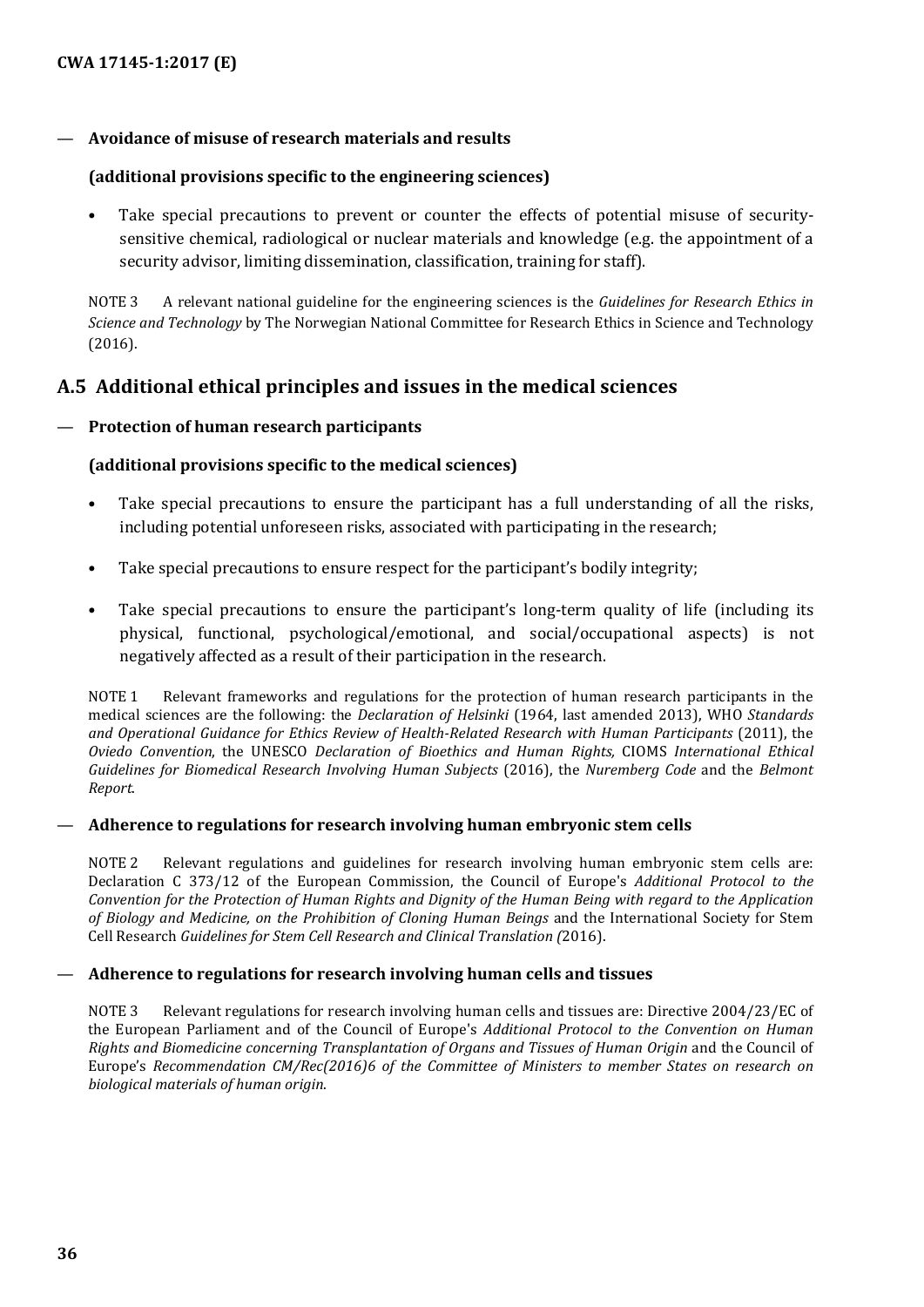#### — **Avoidance of public health and safety risks**

- Ensure that the medical research, regardless of its potential applications, does not pose any direct or long-term risks of harm to public health and safety (e.g. take adequate preventative measures against accidental release of hazardous biological agents);
- Anticipate, assess, and communicate any potential direct or long-term public health and safety risks caused by the medical innovation.

#### — **Social responsibility**

#### **(additional provisions specific to the medical sciences)**

- Ensure that the medical research or innovation has an appropriate cost-benefit ratio;
- Avoid raising unrealistic expectations about the medical innovation in society;
- Ensure that applied medical research or innovation is a response to actuals health needs and priorities.

#### *Respect for individual rights and liberties:*

• Ensure that medical innovation does not pose inherent risks to human dignity, individual freedom, autonomy, authenticity, identity (and sense of self) or individual privacy.

#### *Protection and promotion of the well-being of individuals and groups in society:*

• Consider how the medical innovation could harm or promote the well-being of individuals and groups in society;

#### *Protection and promotion of justice and equality:*

- Consider how the medical research or innovation could exacerbate or help reduce social inequalities in terms of the distribution of primary goods, capabilities, risks or hazards;
- Consider how the medical research or innovation could harm or serve the interests of vulnerable, disadvantaged or underrepresented individuals, groups and communities in society;
- Consider how the medical research or innovation could harm or serve the interests of individuals, groups and communities in low-income and lower-middle income countries;
- Consider how the medical innovation could affect future generations.

#### — **Consideration of concerns about naturalness and the commodification of life**

- Have consideration for concerns about naturalness, *i.e.* authentic generation by nature without human interference, in relation to (aspects of) human genetics research, human enhancement research, and other subfields of the medical sciences;
- Have consideration for concerns about the commodification of life in relation to (aspects of) human genetics research and human reproductive technologies.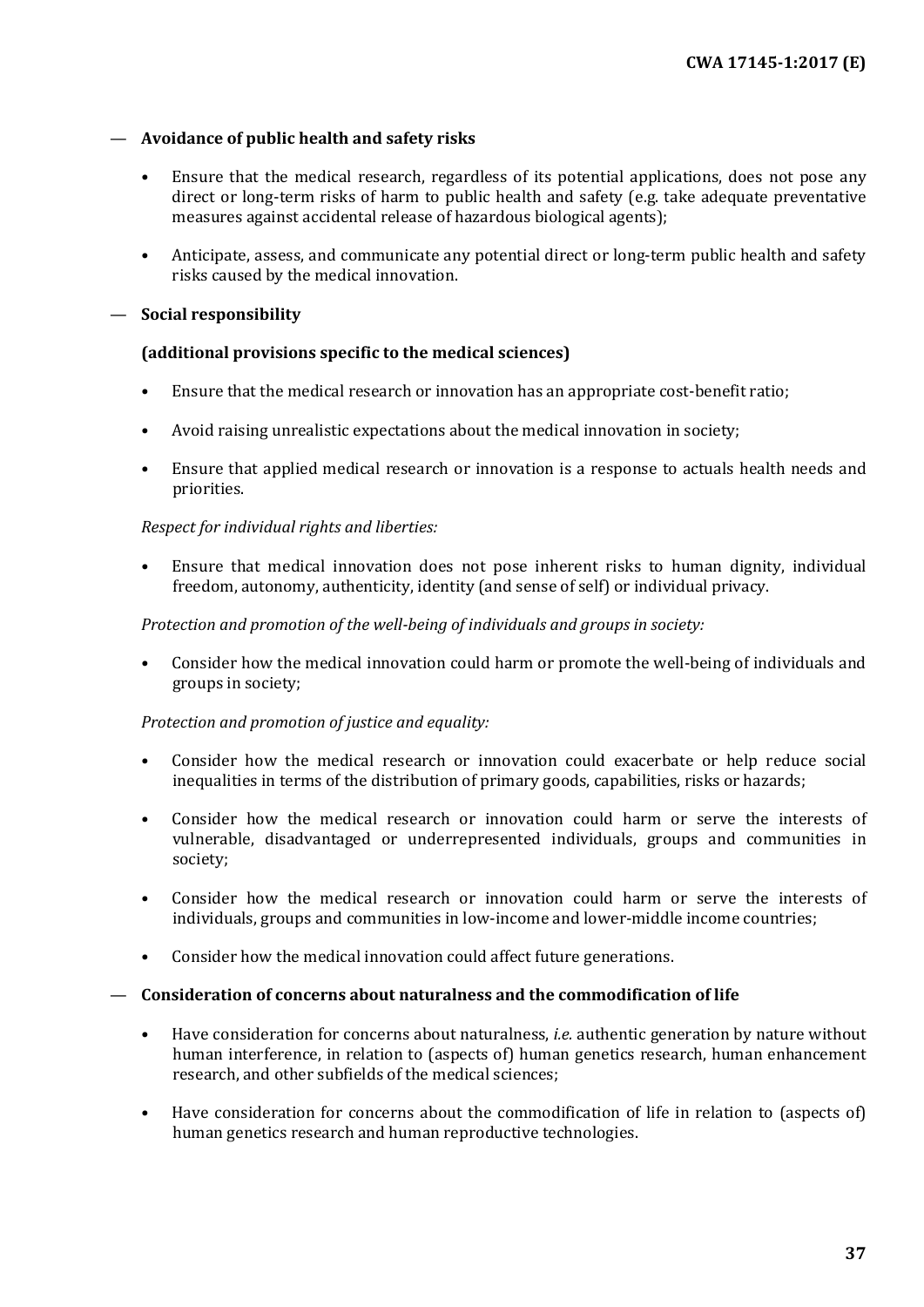#### — **Protection of researchers and staff**

#### **(additional provisions specific to the medical sciences)**

• Take special precautions to ensure that researchers and staff involved in conducting the research are not exposed to serious physical harm or strain as a result of working with harmful biological, chemical, or radiological materials.

#### — **Dual use of medical research**

- Consider whether the research or innovation could have military applications;
- Consider whether the research or innovation could contribute to the proliferation of biological weapons of mass destruction;
- Consult proper authorities before publishing and adhere to relevant national and supranational regulations if the research or innovation has significant military applications or if it contributes significantly to the proliferation of biological weapons of mass destruction. Even if publication is allowed, find a proper balance between security and freedom of publication.

#### — **Avoidance of misuse of research materials and results**

#### **(additional provisions specific to the medical sciences)**

• Take special precautions to prevent or counter the effects of the potential misuse of securitysensitive biological, chemical or radiological materials and knowledge (e.g. the appointment of a security advisor, limiting dissemination, classification, training for staff).

NOTE 4 The precautions in this bullet point are in conformity with the Declaration of Helsinki, the Nuremberg Code and the Belmont Report with regard to the requirement for ensuring the balance of risk and benefit in conducting medical sciences research on human subjects. They are in line with the UNESCO Declaration and the CIOMS Guidelines with regard to the responsibility for the protection of local and indigenous populations, especially in low-income and resource-poor countries. They draw from the CIOMS Guidelines and the Oviedo Convention, particularly with respect to concerns about the commodification of life, and special consideration of human tissue and embryonic cells. They also share concerns about future generation with the UNESCO Declaration of Bioethics and Human Rights. The emphasis on the priority of the interests of human beings (over the interests of science or society), the protection of human rights and dignity and the requirement for informed consent for medical science research and experimentation are universally shared across existing major international conventions and guidelines including the Nuremberg Code, the Declaration of Helsinki, the UNESCO Declaration, the CIOMS Guidelines and the Oviedo Convention. For medical research in European Union Member States, the above guidelines should be supplemented with the Oviedo Convention protocol, which is legally binding within the EU, as well as with other appropriate EU regulations and legislation.

NOTE 5 While International ethical guidelines for research in the medical sciences tend to have a focus on research involving human research participants (note at the beginning of section A.4), many also address some other ethical issues in medical research, such as benefit sharing, the use of human cells and tissues, and dual use. For many specific topics (e.g. genetics research, epidemiological research, stem cell research, medical devices, clinical drug trials, biobanking, research on transplantation, experiments on animals) separate guidelines and directives exist either at international (including EU) or national levels. The US International Compilation of Human Research Standards, 2017 edition contains an exhaustive overview of legislation, guidelines and directives across the world relating to different topics in medical research and innovation.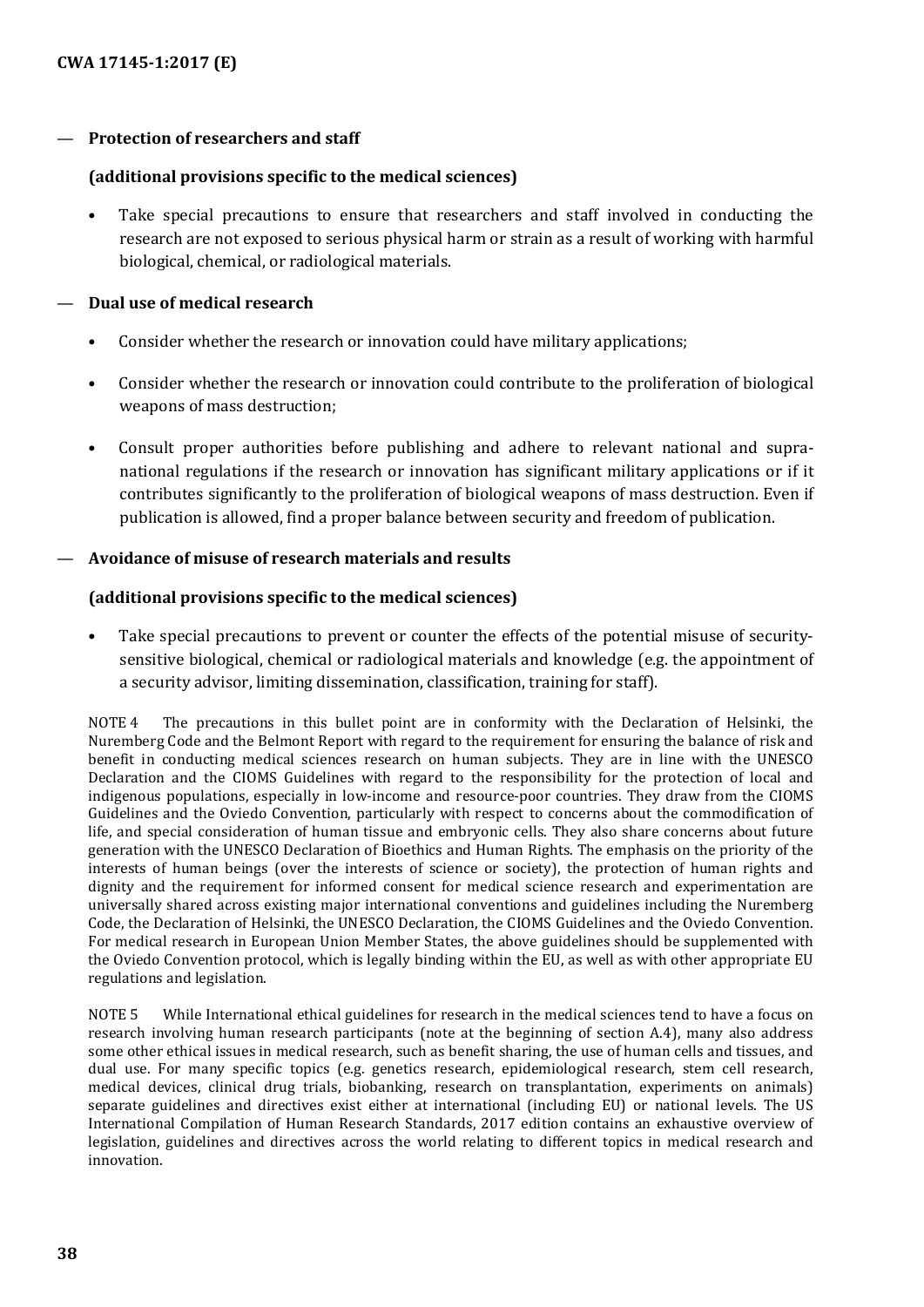NOTE 6 Ethical guidelines for medical research in low- or low-middle income countries are provided in the Nuffield Council of Bioethics report *The ethics of research related to healthcare in developing countries* (2014).

## <span id="page-38-0"></span>**A.6 Additional ethical principles and issues in the life sciences**

#### — **Avoidance of public health and safety risks**

- Ensure that the research, regardless of its potential applications, does not pose any direct or long-term risks of harm to public health and safety (e.g. take adequate preventative measures against accidental release of hazardous biological agents);
- Anticipate, assess, and communicate any potential direct or long-term public health and safety risks caused by the intended applications of the research.

#### — **Social responsibility**

#### **(additional provisions specific to the life sciences)**

*Protection and promotion of justice and equality:*

- Anticipate, assess, and communicate how innovations based on the research could affect social inequalities in terms of the distribution of opportunities, powers and capabilities, civil and political rights, economic resources, income, risks, and hazards;
- Anticipate, assess, and communicate how innovations based on the research could affect vulnerable, disadvantaged or underrepresented individuals, groups, and communities in society, and individuals, groups, and communities in low income and lower-middle income countries;
- Anticipate, assess, and communicate how innovations based on the research could affect future generations.

#### *Protection and promotion of rights, well-being and the common good:*

• Consider how the research could lead to innovations that could harm human and civil rights, interests or the well-being of individuals and groups in society, or the common good, and how the research and innovation activity could be directed to enhance rights, well-being and the common good.

#### — **Protection of the environment and animals**

#### **(additional provisions specific to the life sciences)**

#### *Protection of the environment:*

- Take special precautions to prevent environmental harms caused by the use of biological, chemical or radiological materials during the research;
- Anticipate, assess and communicate how innovations based on the research could harm biodiversity and the integrity of natural ecosystems.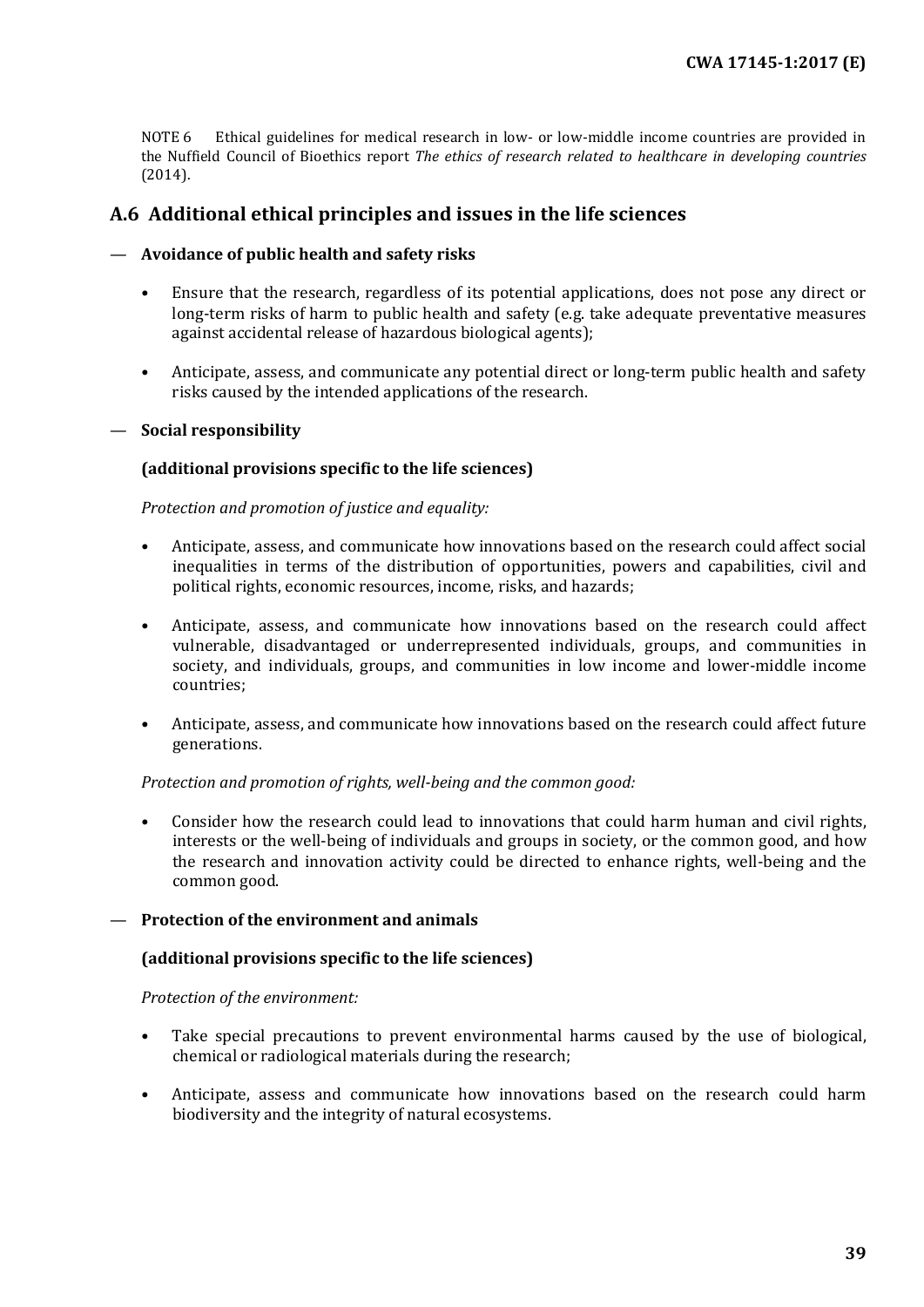#### *Protection of animals:*

• Anticipate, assess and communicate how innovations based on the research could harm (or contribute to) the welfare of animals.

#### *Social responsibility:*

• Be conscious of, and engaged with, any societal concerns and interests regarding the ways in which innovations based on the research could affect the environment.

### — **Consideration of concerns about naturalness and the commodification of life**

- Consider concerns about naturalness in relation to research into animal and plant breeding, cloning, and the (genetic) modification of organisms;
- Consider concerns about the commodification of life in relation to genetic patenting and research into animal and plant breeding, cloning, and the (genetic) modification of organisms.

#### — **Protection of researchers and staff**

#### **(additional provisions specific to the life sciences)**

• Take precautions to ensure that researchers and staff involved in conducting the research are not exposed to serious physical harm or strain as a result of working with harmful biological, chemical, or radiological materials.

#### — **Dual use of research**

- Consider whether the research results could have military applications;
- Consider whether the research results could contribute to the proliferation of biological weapons of mass destruction;
- Consult proper authorities before publishing and adhere to relevant national and supranational regulations if the research has significant military applications or if it contributes significantly to the proliferation of biological weapons of mass destruction. Even if publication is allowed, find a proper balance between security and freedom of publication.

#### — **Avoidance of misuse of research materials and results**

#### **(additional provisions specific to the life sciences)**

• Take special precautions to prevent or counter the effects of the potential misuse of securitysensitive biological, chemical, or radiological materials or knowledge (e.g. the appointment of a security advisor, limiting dissemination, classification, training for staff).

## <span id="page-39-0"></span>**A.7 Additional ethical principles and issues in the computer and information sciences**

#### — **Avoidance of security risks**

• Ensure that new research concepts and innovations offer reasonable protection against any potential unauthorised disclosure, manipulation or deletion of information and against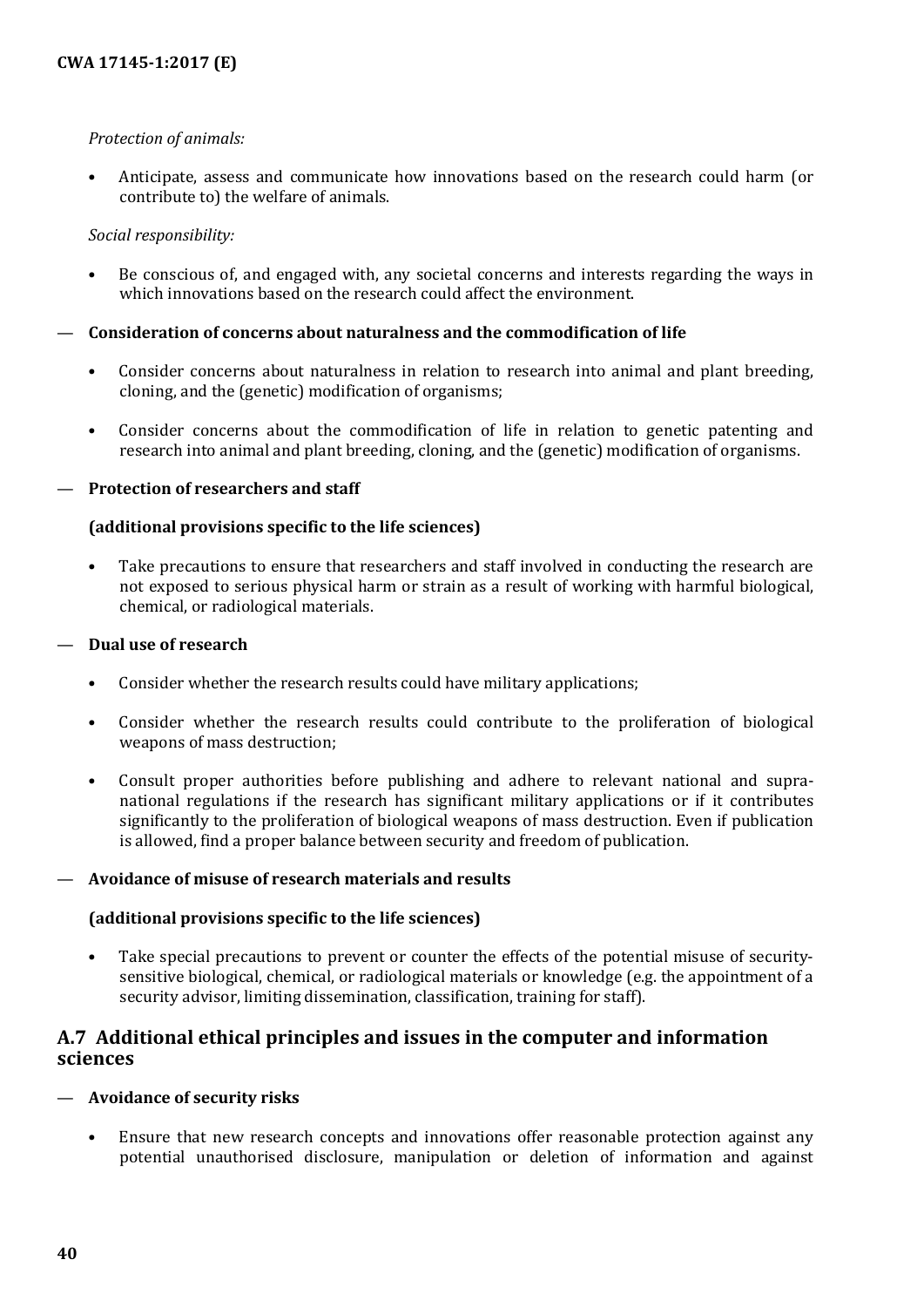potential denial of service attacks, e.g. protection against hacking, cracking, cyber vandalism, software piracy, computer fraud, ransom attacks, disruption of service;

- Ensure that new research concepts and innovations, by themselves or through their use in a system, do not pose inherent direct or long-term risks of harm to public health and safety, e.g. ICT innovations used in healthcare, ICT innovations used in the monitoring and control of public infrastructure, ICT innovations that could lead to addiction;
- Do not engage in research that involves attempts to make unauthorised access to telephone systems, computer networks, databases or other forms of ICT; such research is illegal and unethical, regardless of motivation;
- Treat with extreme caution the dissemination of research involving the identification of undiscovered security weaknesses in existing systems;
- Avoid practical experiments with computer viruses or perform them in a controlled environment, and exercise extreme caution in the dissemination of the results of paper-based (theoretical) computer virus experiments;
- Carry out any experiments in breach security on designated, standalone (offline) computers or on designated isolated networks of computers.

#### — **Protection of privacy and personal data**

#### **(additional provisions specific to the computer and information sciences)**

- Ensure that new research concepts and innovations do not pose any unjustified inherent risks to the right of individuals to control the disclosure of their personal data;
- If research concepts and innovations involve the combination of multiple data sources, carefully consider the effects on (informational) privacy;
- If research concepts and innovations involve the development of capabilities for, or the use of, data surveillance or human subject monitoring or surveillance, then invoke the requirement for informed consent, if appropriate. Strike an appropriate balance between the need to monitor and control personal information and the right of individuals to (informational) privacy and other human rights.

#### — **Social responsibility**

#### **(additional provisions specific to the computer and information sciences)**

*Respect for freedom of expression:*

- Ensure that new research concepts and innovations do not pose unjustified inherent risks to the freedom of individuals to express themselves through the publication and dissemination of information, or to their freedom of access to information;
- If research or innovation involves the use of censorship methods, strike an appropriate balance between the need for content control and the right of individuals to express themselves freely.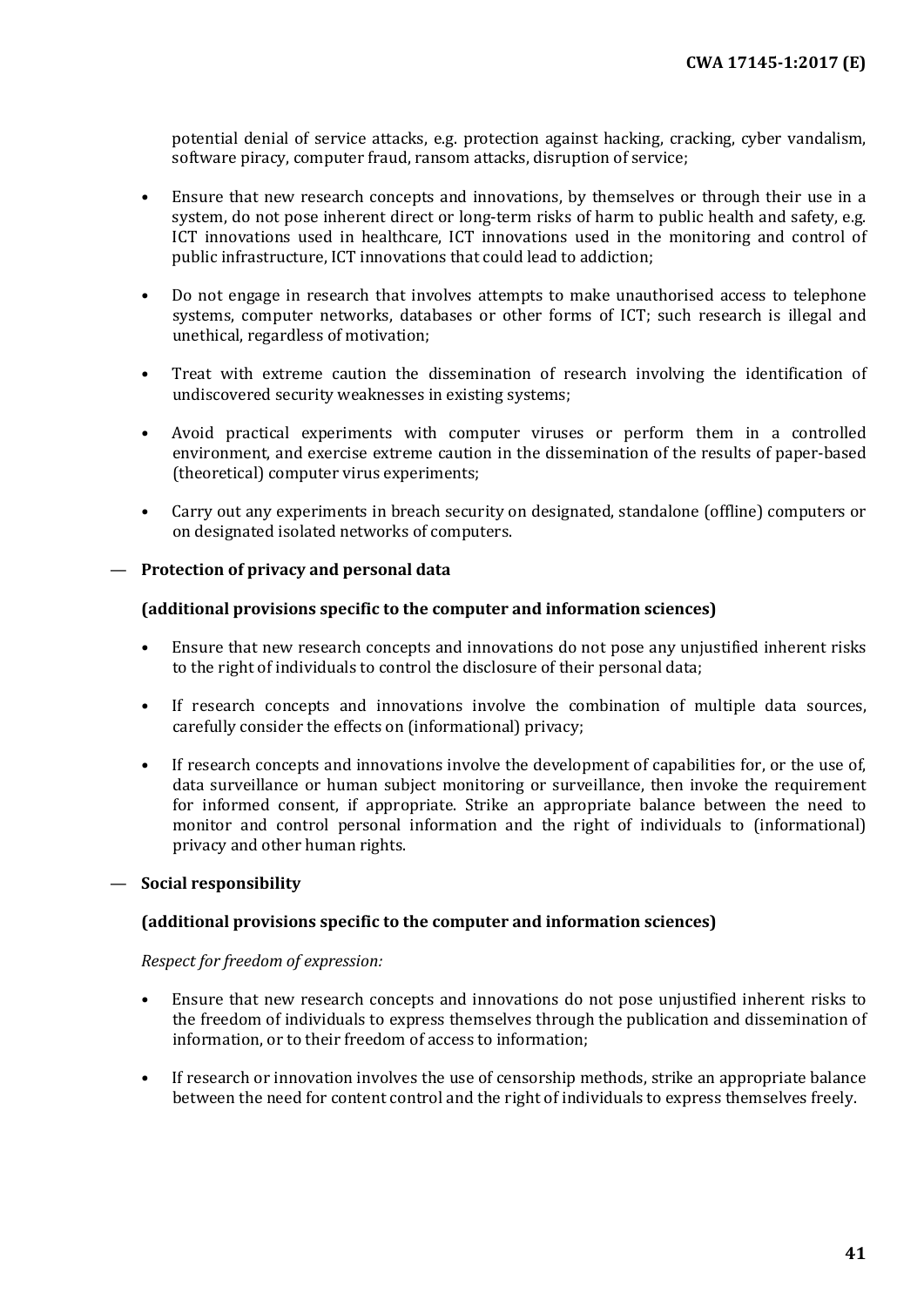#### *Respect for intellectual property:*

- Ensure that new research concepts and innovations do not pose unjustified inherent risks to the intellectual property rights of individuals or organisations;
- Avoid research that could generate copyright issues, such as research involving peer-to-peer networking or file sharing and distribution.

#### *Respect for other individual rights and liberties:*

- Ensure that new research concepts and innovations do not pose inherent risks to autonomy, authenticity or identity. In particular, ensure that information systems do not unnecessarily or unjustifiably take away control from users by limiting their choices or making choices for them that they would prefer to make themselves;
- Ensure that decisions made by information systems that have significant social impact take into account the rights, values and interests of stakeholders, including users, and make efforts to ensure that the reasons for decisions made by information systems can be retrieved, so as to make the systems accountable;
- Take into account the issue of how responsibilities and liabilities are assigned between humans and machines when information systems are involved in decision-making.

#### *Avoidance of harms to justice and equality:*

- Consider how new research concepts and innovations could widen or narrow social inequalities in terms of the distribution of opportunities, powers and capabilities, civil and political rights, economic resources, income, risks or hazards;
- Consider how new research concepts and innovations could harbour or counter unjust bias in terms of age, gender, sexual orientation, social class, race, ethnicity, religion or disability;
- Consider how new research concepts and innovations could harm or promote the interests of vulnerable, disadvantaged, or underrepresented groups and communities in society, including those in low income and lower-middle income countries.

#### *Promotion of well-being and the common good:*

- Consider how the research or innovation activity could harm or promote the general wellbeing of individuals and groups in society (e.g. effects on the quality of work or quality of life);
- Consider how the research or innovation activity could harm or promote the social skills and behaviour of individuals, and how it could harm or promote the learning or exercising of important virtues, such as patience and empathy;
- Consider whether and how the research or innovation activity could harm or promote important social institutions and structures, democracy, and important aspects of culture and cultural diversity.

#### *Promotion of environmental sustainability:*

• Optimize technologies for effective and cost-efficient resource use (including raw materials and energy), for resource recovery (recycling), and for lowering the production of environmentally harmful wastes and environmental pollution.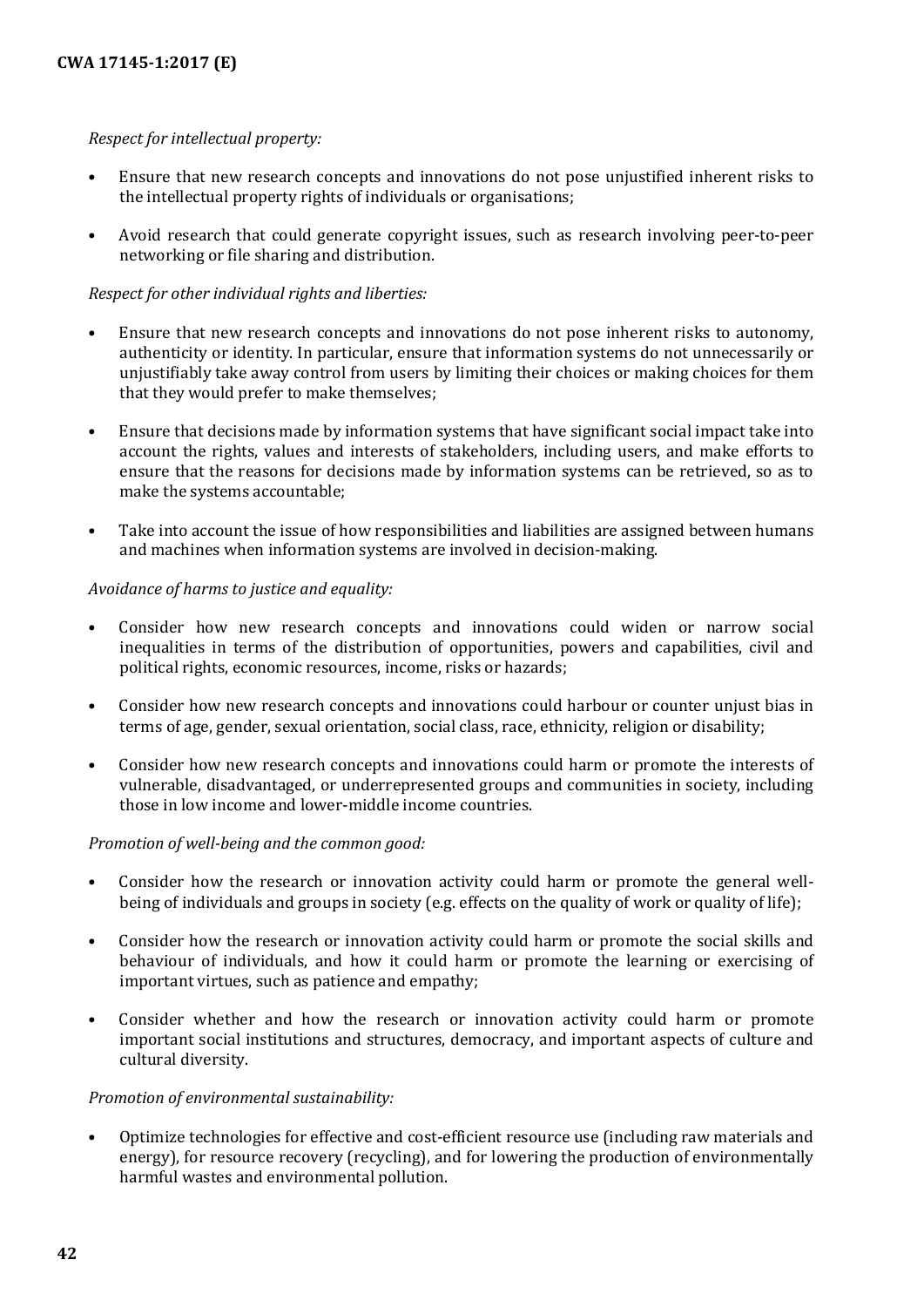#### — **Dual use of computer and information sciences research and innovations**

- Consider whether new research concepts and innovations could have military applications;
- Consider whether new research concepts and innovations could contribute to the proliferation of weapons of mass destruction;
- Consult proper authorities before publishing and adhere to relevant national and supranational regulations if a technology has significant military applications or if it contributes significantly to the proliferation of weapons of mass destruction. Even if publication is allowed, find a proper balance between security and freedom of publication.

NOTE An example of ethics guidelines for computer and information sciences is the 2013 publication *Applying Ethical Principles to Information and Communication Technology Research* by the US department of Homeland Security.

## <span id="page-42-0"></span>**A.8 Additional ethical principles and issues in the social sciences and the humanities**

#### — **Protection of human research participants**

#### **(additional provisions specific to the social sciences and the humanities)**

- Take into account cultural differences when approaching potential participants for informed consent, and seek alternatives to written and signed consent when such consent is culturally foreign to participants;
- Only consider exceptions to the requirement for informed consent in cases where the research cannot be effective if the participants are formally notified in advance of the topic of the research;
- Do not ascribe irrational or unworthy motives to participants without providing convincing documentation and justification. Show respect for the values and views of research participants, including those that deviate from those generally accepted by society.

#### — **Protection of individuals not directly participating in the research**

- Avoid conducting covert research unless it is the only method by which information can be gathered to fulfil a research aim of high societal importance;
- When conducting research on public individuals, communities, and organisations who are not directly participating in the research, strike an appropriate balance between consideration of the effects of the research on their reputations and privacy on the one hand and the societal benefit of such research on the other hand;
- Act with due consideration of the effects of the research on their posthumous reputations, when conducting research on deceased persons.

#### — **Social responsibility**

#### **(additional provisions specific to the social sciences and the humanities)**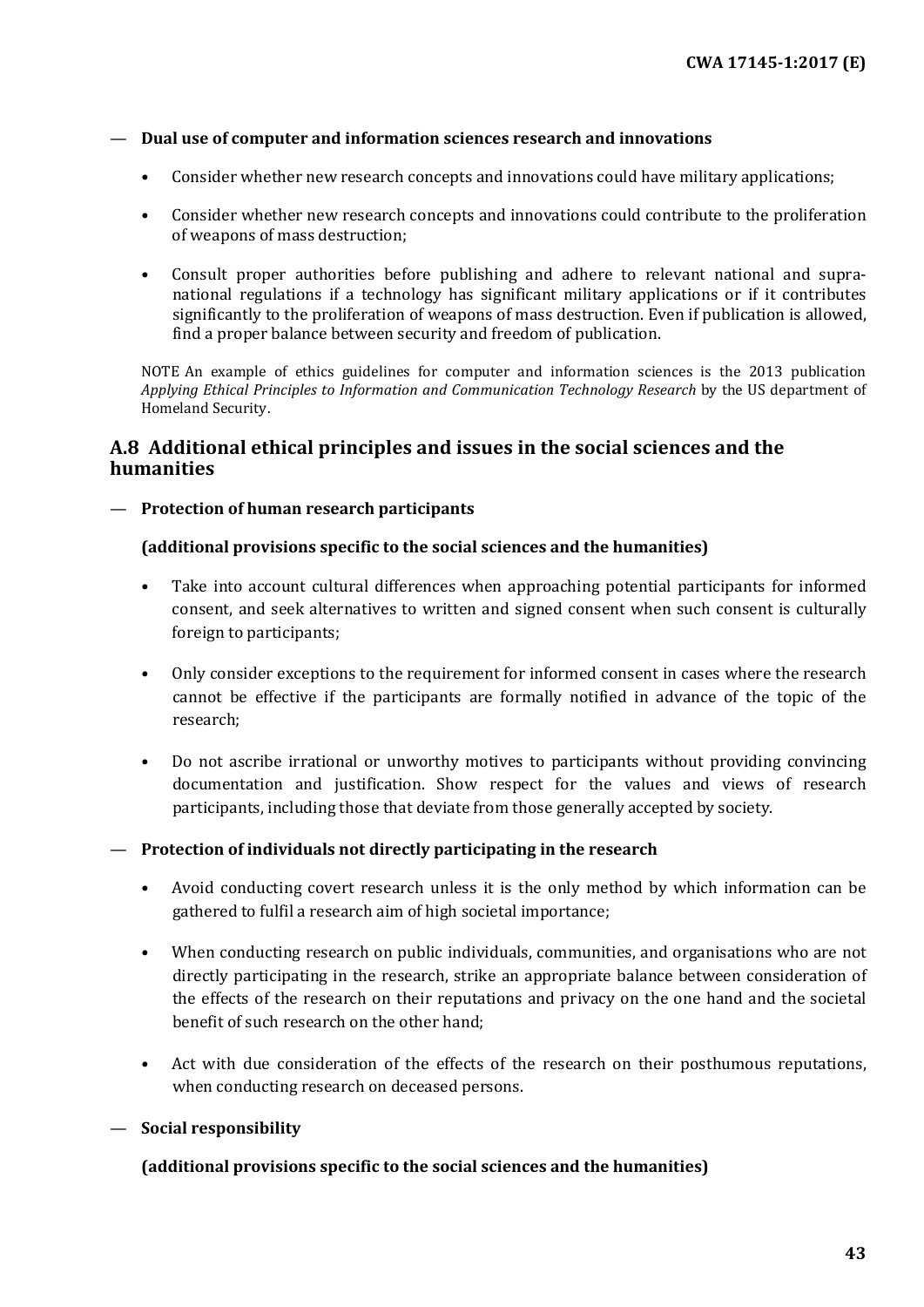- Acquire knowledge of local traditions, traditional knowledge and social matters and enter, as far as possible, into a dialogue with local inhabitants, representatives of the culture and local authorities when conducting research on other cultures, either in other countries or in minority cultures;
- Avoid using classifications or designations that allow for unreasonable generalisations when conducting research on other cultures.

#### *Respect for individual rights and liberties:*

- Consider how the research could contribute to a better understanding of, and better protections for, basic human rights, such as freedom, autonomy, human dignity, and privacy;
- Strike an appropriate balance between the recognition of cultural differences and the recognition of basic human rights.

#### *Protection and promotion of justice and equality:*

- Ensure that the research is conducted with respect for all groups and communities in society, regardless of age, gender, sexual orientation, social class, race, ethnicity, religion, culture, and disability;
- Consider how the research could contribute to the reduction of unjust biases, stigmatization, and discrimination in society in terms of age, gender, sexual orientation, social class, race, ethnicity, religion, culture, and disability;
- Consider how the research could contribute to the reduction of social inequalities in terms of the distribution of opportunities, powers and capabilities, civil and political rights, economic resources, income, risks or hazards;
- Consider how the research could help to protect and promote the interests of vulnerable, disadvantaged, or underrepresented groups and communities in society, including those in low income and lower-middle income countries.

#### *Protection and promotion of well-being and the common good:*

- Consider how the research could help to protect and promote the general well-being of individuals and groups in society;
- Consider how the research could help to protect and promote important social institutions and structures, democracy, and cultural diversity;
- Protect and promote the responsible treatment of the physical artefacts and intangible attributes of a group or society that constitute cultural heritage, including sites, monuments, artefacts, texts, archives, remains, and information about the past.

NOTE Several ethics guidelines and regulations for the social sciences and humanities exist, such as the EU *Code of Ethics for Socio-Economic Research* (2012), the Norwegian *Guidelines for Research Ethics in the Social Sciences, Humanities, Law and Theology* (2016), the USA *Federal Policy for the Protection of Human Subjects* (2015), the British *Code of Human Research Ethics* (2010) and the Canadian Tri-Council Policy Statement on *Ethical Conduct for Research Involving Humans* (2014).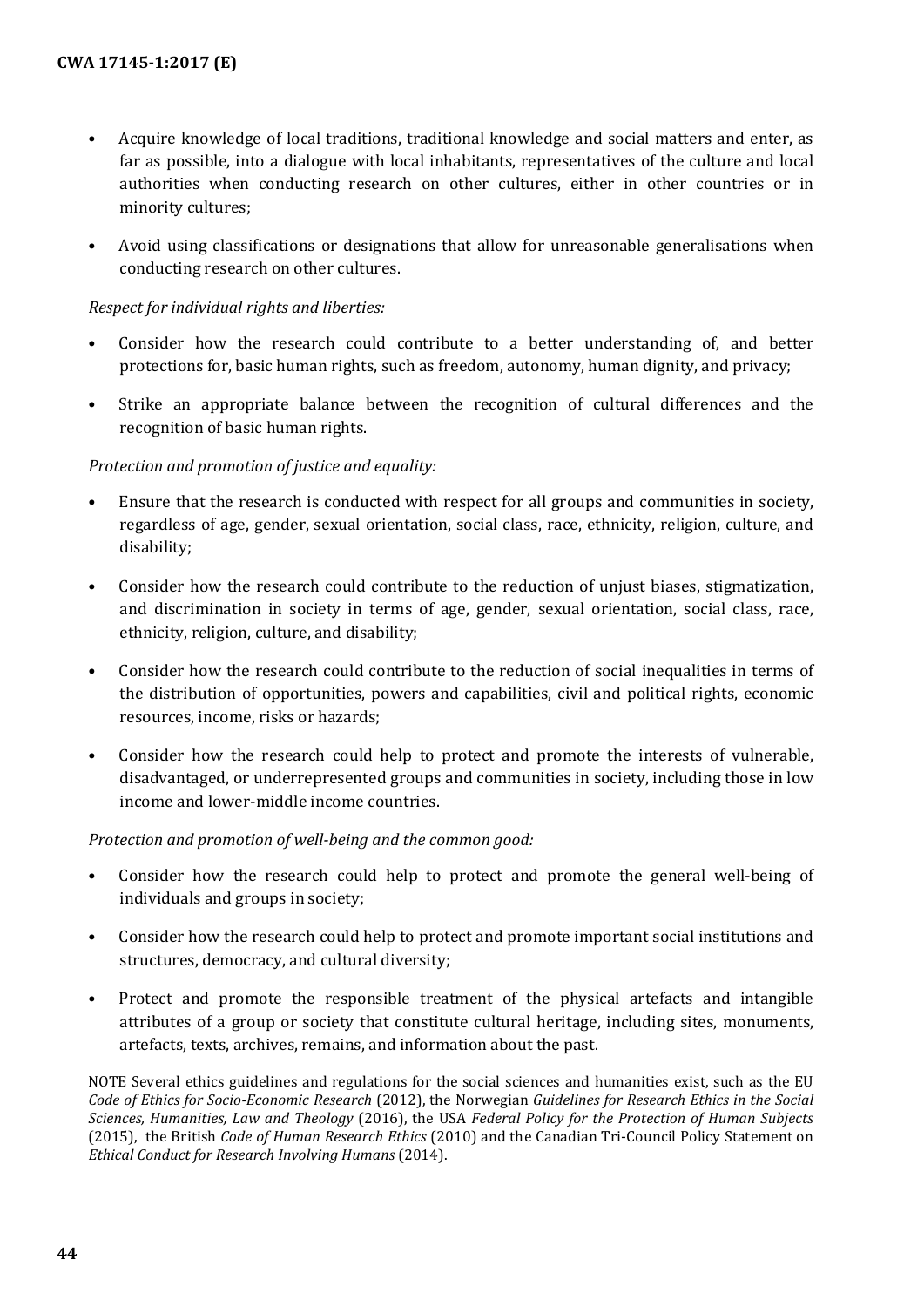## **Annex B**

## (informative)

## **Conflict between ethical principles**

## <span id="page-44-1"></span><span id="page-44-0"></span>**B.1 Ethical principles in moral decision-making**

Moral decision-making involves considering both the relevant facts, such as the potential outcomes of different decisions and the likelihood of these outcomes, and the application of value judgements. Value judgements can be justified by appealing to ethical principles. These principles help to explain why particular aspects of research and innovation activity could be of ethical concern and assist in communicating and justifying these concerns to others. Examples of ethical principles are listed in Annex A.

Ethical principles guide moral decision-making by emphasizing particular moral aspects of the possible outcomes of the decision. For example, non-maleficence calls for avoiding harm. Applying this principle to an evaluation of research and innovation activity would involve examining how the various outcomes could cause harm, and to whom, and whether it is possible to reduce or avoid the potential harm from these outcomes.

## <span id="page-44-2"></span>**B.2 Resolving conflicts between ethical principles**

Ethical principles could provide conflicting guidance when applied to some issues. This requires a choice to be made about which principle should be given priority over another. Which principle should take precedence is a matter of judgement and will depend on the context in which the research and innovation activity takes place. For example, the principles of beneficence (promoting well-being in others) and non-maleficence (avoiding harm) could conflict in medicine, where a medical procedure that could cause temporary harm is necessary to improve a patient's long-term health. In this case, the likelihood of the procedure's success in promoting future well-being would need to be considered against the degree of harm and discomfort caused by the procedure.

There are a variety of methods for deciding how a conflict between ethical principles should be resolved. Four such methods are the *utilitarian calculus*, *libertarian side-constraints*, *prima facie principles* and *specification*. An ethics committee may use one or more of these methods to assist in its decision-making.

— Utilitarian calculus

The utilitarian calculus uses the concept of utility to decide between possible actions. Utility is usually understood as desirable consequences for those affected by an action, including happiness, pleasure, and well-being. If the positive consequences of an action outweigh the undesirable consequences (such as harm or pain) then the action has positive utility and should be performed. The differences in the utility of various outcomes can be compared to decide which action has the greatest likelihood of producing positive utility.

— Libertarian side-constraints

Libertarian side-constraints emphasize the rights of those affected by an action and the importance of protecting these rights against violation. The rights of individuals, such as the rights to life and liberty, serve as constraints on the permissible actions of others.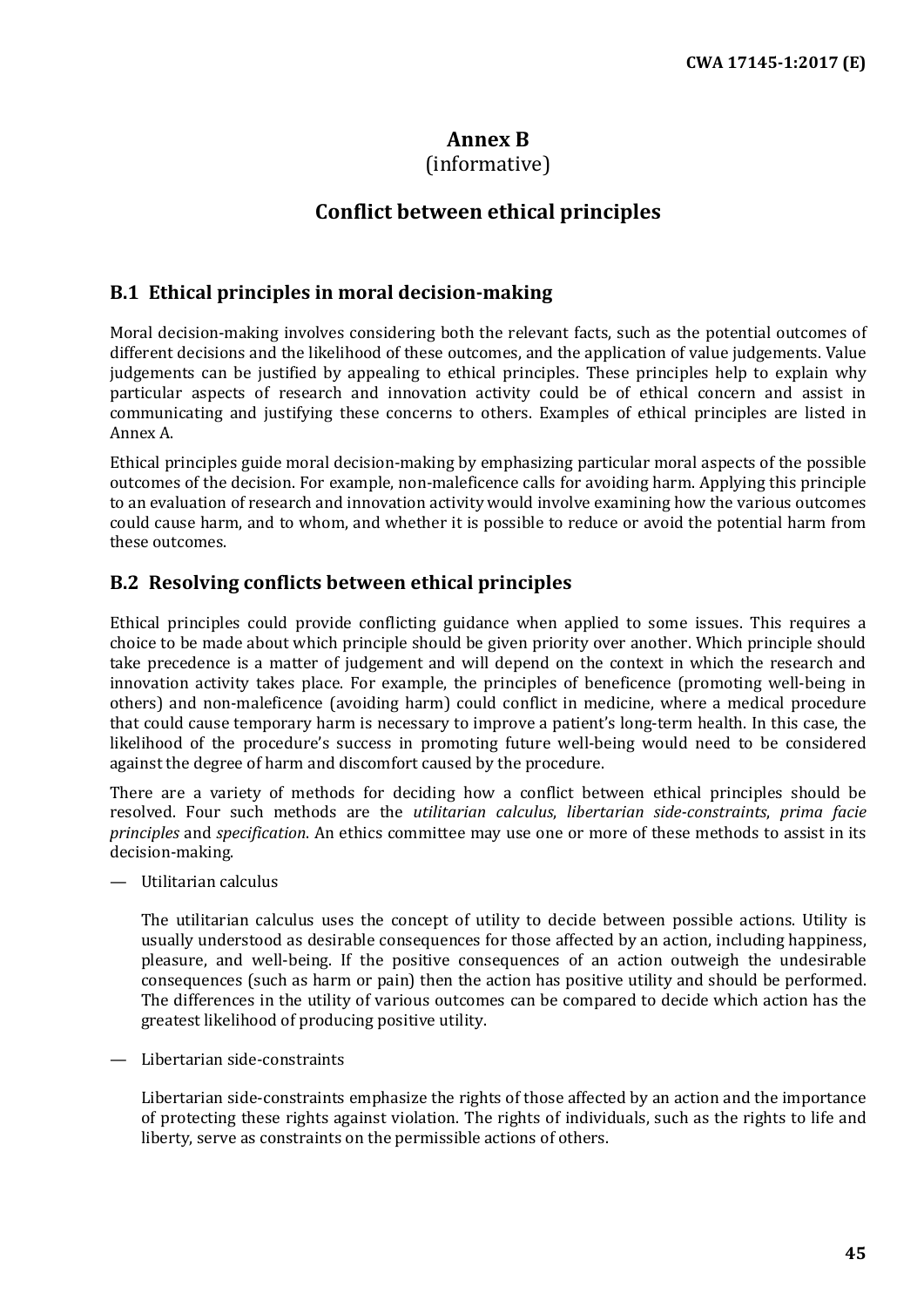#### — *Prima facie* principles

The *prima facie* approach sees ethical principles as valid only if they do not conflict with each other. In other words, these principles create *prima facie* duties that may be overridden by the requirements of another principle. When principles conflict with each other, the moral intuitions and experience of the decision-makers can help direct them in deciding which of the conflicting principles should take precedence over the others.

#### — Specification

The method of specification seeks to resolve conflicts between ethical principles by recognizing that such principles are understood as being valid 'in general', and may be made more specific to handle particular cases and to recognize the priority of other principles. For example, a potential conflict between the principle of beneficence and the individual's right to liberty could be avoided by specifying the principle of beneficence as the duty to increase the health and well-being of others in accordance with their right to choose their actions for themselves.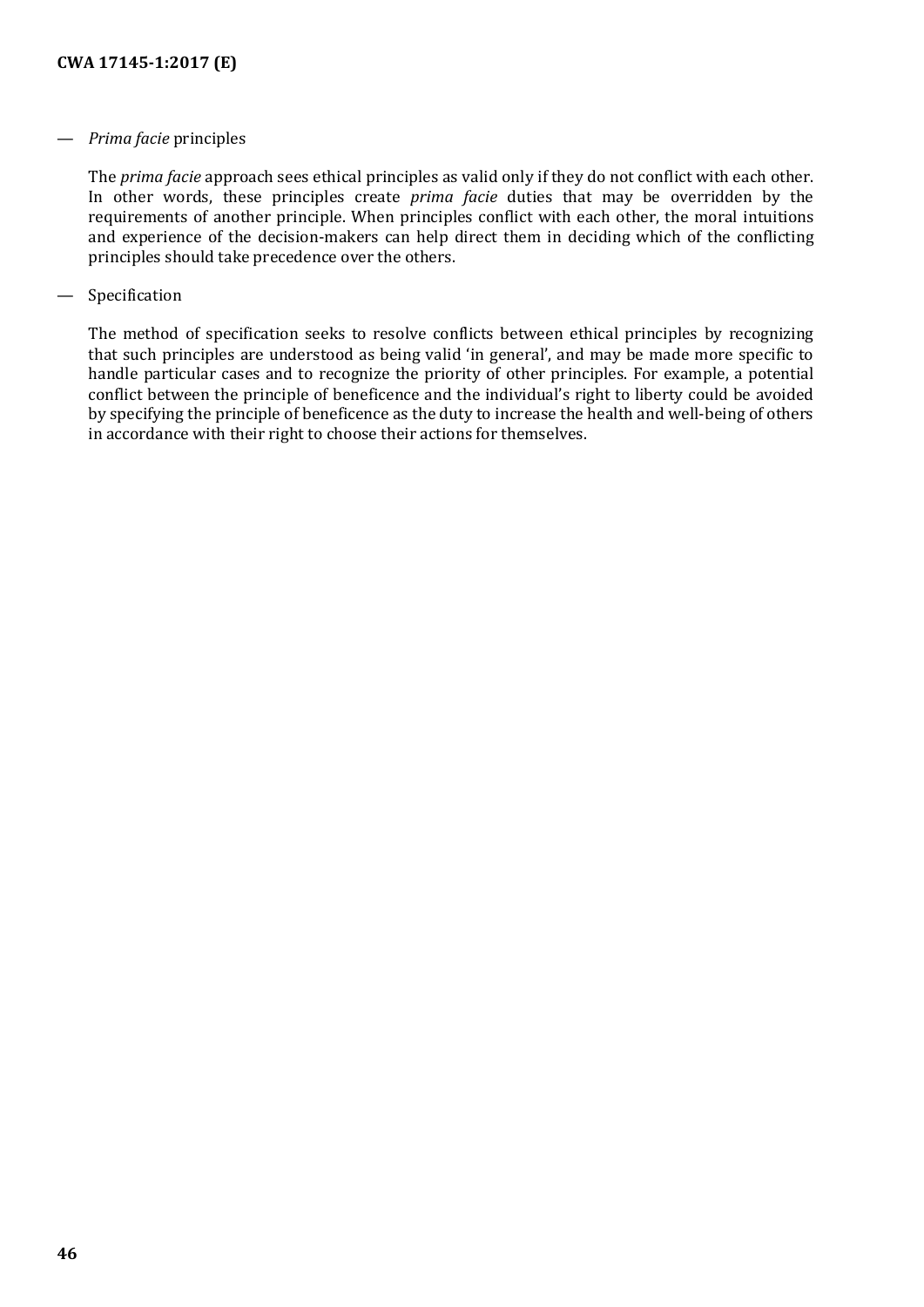## **Annex C**

## (informative)

## **Risk-based thinking in ethics assessment**

## <span id="page-46-1"></span><span id="page-46-0"></span>**C.1 Risk-based thinking**

Risk-based thinking enables to determine the factors that could cause a project's activities to deviate from the planned results, to put in place preventive controls to minimize negative effects, and to make maximum use of opportunities. This annex briefly explains the following steps in risk management:

communication and consultation;

- establishing the context;
- risk assessment;
- risk treatment.

NOTE ISO 31000 provides requirements and recommendations for risk management.

## <span id="page-46-2"></span>**C.2 Communication and consultation**

Communication and consultation with external and internal stakeholders should take place during all stages of risk management. The R&I project members should identify, record and take stakeholder views into account in the decision-making process.

## <span id="page-46-3"></span>**C.3 Establishing the context**

To establish the context, the R&I project members should articulate the project's objectives, define the external and internal parameters to be taken into account when managing risk, and set the scope and risk criteria for the project.

The external context is the external environment in which the R&I project members seek to achieve project objectives and includes specific details of legal and regulatory requirements, stakeholder perceptions and other aspects of risk specific to the scope of the project.

The internal context is the internal environment in which the R&I project members seek to achieve project objectives and includes the project's culture, processes, structure and strategy. Internal context is anything within the project that influences risk management.

## <span id="page-46-4"></span>**C.4 Risk assessment**

Risk assessment is the overall process of risk identification, risk analysis and risk evaluation.

— **Risk identification:** Risk identification involves identifying sources of risk, areas of impact, events including changes in circumstances, and their causes and potential consequences. The aim of this step is to generate a comprehensive list of risks based on those events that could create, enhance, prevent, degrade, accelerate or delay the achievement of objectives. It is important to identify the risks associated with not pursuing an opportunity. Risk identification should include examination of consequences and cumulative effects;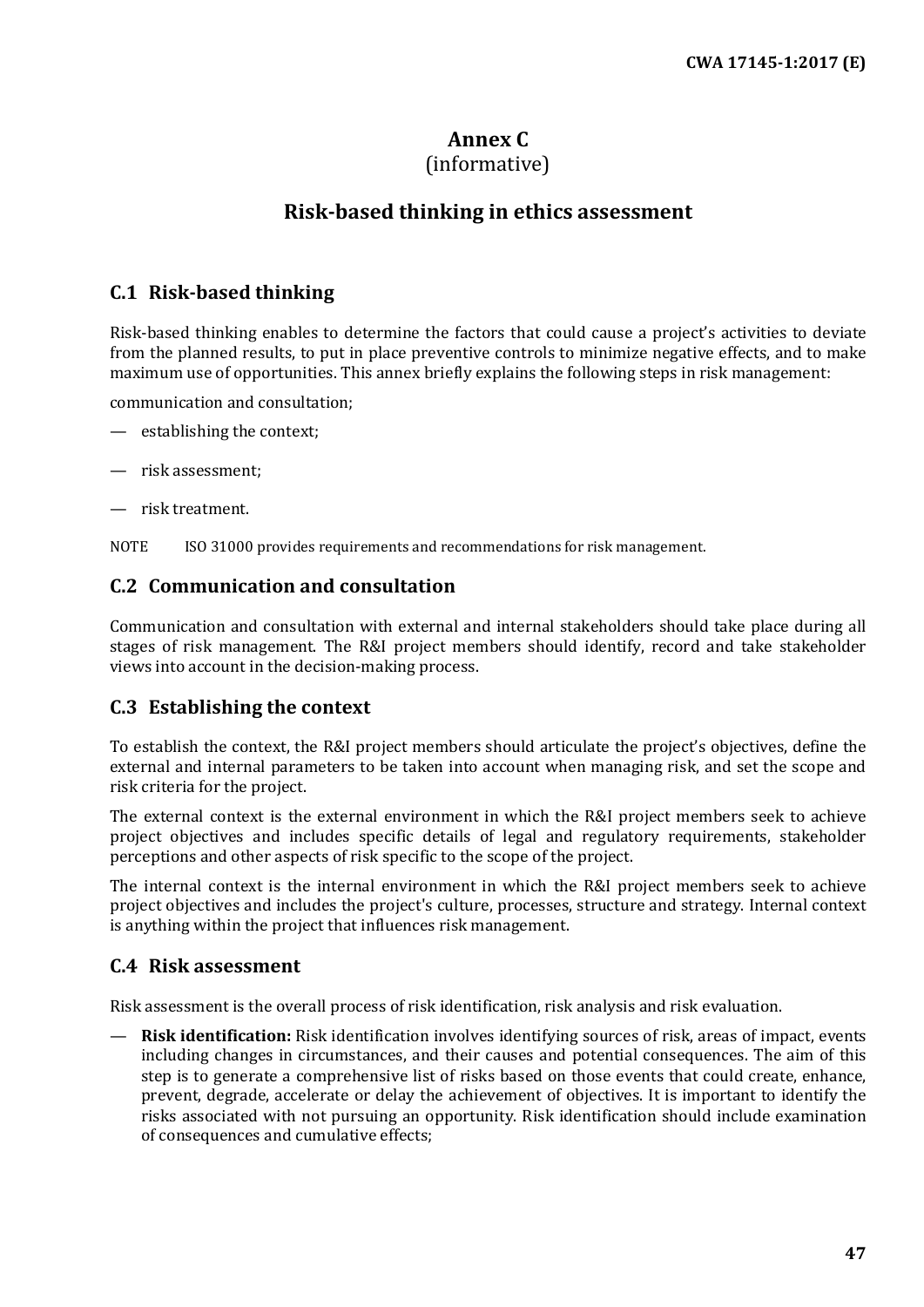- **Risk analysis:** Risk analysis involves developing an understanding of the risk. Risk analysis involves consideration of the causes and sources of risk, their positive and negative consequences, their likelihood, and the timeframe in which the consequences could occur. Factors that affect consequences and likelihood should be identified. The combination of consequences, likelihood and timeline determines the level of risk and sensitivity to preconditions. Factors such as divergence of opinion among experts; uncertainty; the availability, quality, quantity and relevance of information, or limitations on modelling should be stated and can be highlighted;
- **Risk evaluation:** Risk evaluation involves comparing the level of risk with the objectives and context. The purpose of risk evaluation is to assist in making decisions, based on the outcomes of risk analysis, about which risks need treatment and the priority for treatment implementation.

## <span id="page-47-0"></span>**C.5 Risk treatment**

Risk treatment involves selecting one or more options for modifying risks, and implementing those options. Risk treatment involves a cyclical process of:

- assessing a risk treatment;
- deciding whether residual risk levels are tolerable;
- if they are not tolerable, generating a new risk treatment;
- assessing the effectiveness of that treatment.

Risk treatment options are not necessarily mutually exclusive or appropriate in all circumstances. The options can include the following:

- avoiding the risk by deciding not to start or continue with the activity that gives rise to the risk;
- taking or increasing the risk in order to pursue an opportunity;
- removing the risk source;
- changing the likelihood;
- changing the consequences;
- sharing the risk with another party or parties (including through contracts and risk financing);
- retaining the risk by informed decision.

Selecting the most appropriate risk treatment option involves balancing implementation costs against benefits, with regard to legal, regulatory and other requirements, such as social responsibility and protection of the environment. Some risks warrant risk treatment but this is not justifiable on economic grounds, e.g. severe (high negative consequence) but rare (low likelihood) risks.

Treatment options can be considered and applied either individually or in combination. The R&I project will normally benefit from the adoption of a combination of treatment options.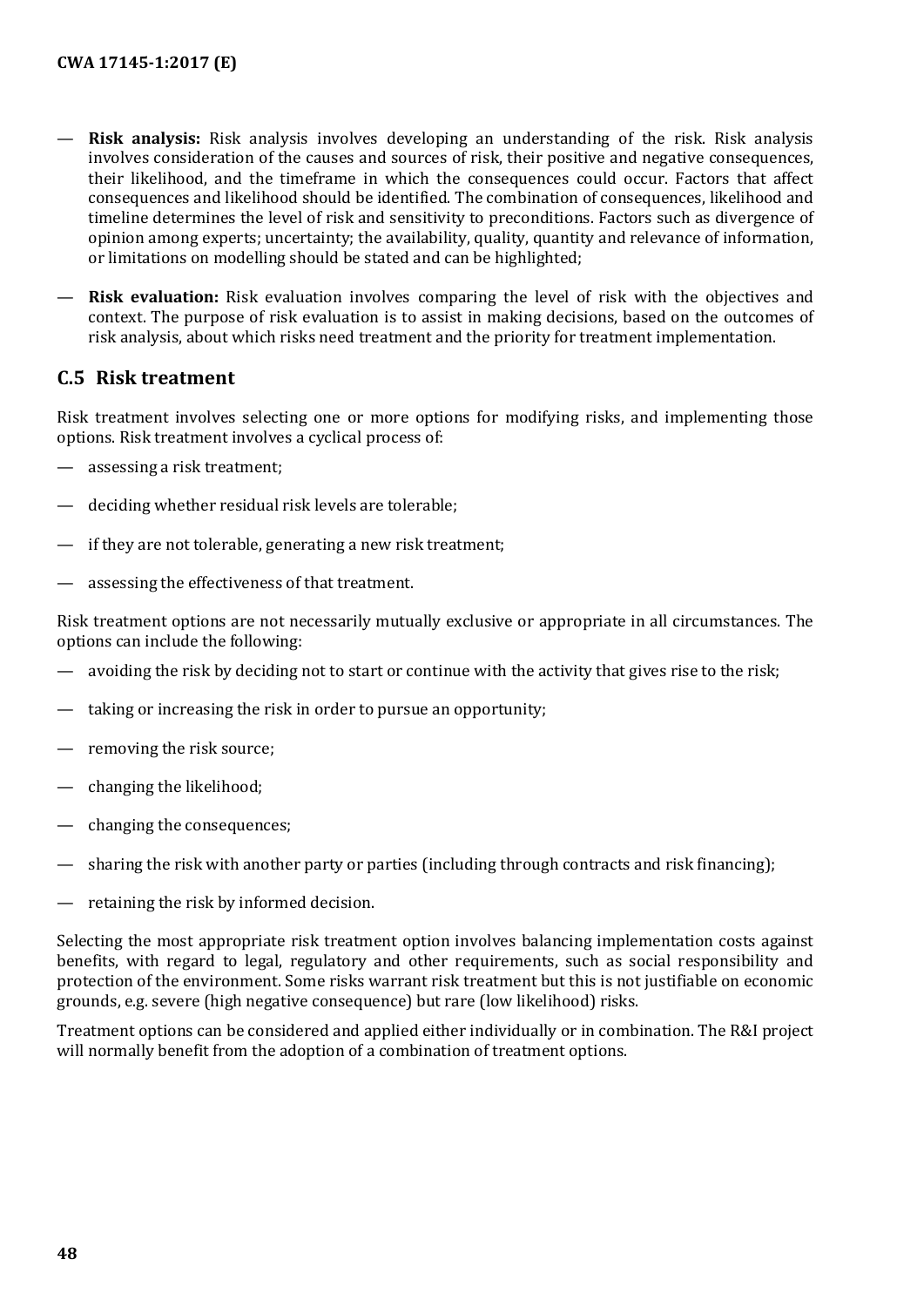## **Annex D**

## (informative)

## <span id="page-48-0"></span>**Guidelines for the use of the Plan-Do-Check-Act approach (PDCA) for ethics assessment**

### **Table 1 — Guidelines for the use of PDCA for ethics assessment**

#### PLAN

The ethics committee should adequately plan for quality assurance (QA) in their ethics assessment. The ethics committee should develop a quality assurance plan that typically includes the following:

- the objectives of QA;
- the strategy and approach to QA;
- the methods and or techniques to be used and how performance is to be measured;
- who has the responsibility for QA.

#### DO

DO envisages the implementation of the QA plan and ensuring that its arrangements are followed. The ethics committee should, for example:

- Determine and provide the *resources* needed for the establishment, implementation, maintenance and continual improvement of the ethics assessment process (while considering the capabilities of, and constraints on, existing internal resources and what needs to be obtained from external providers);
- Determine and provide the *persons* necessary for the effective implementation, operation and control of its ethics assessment processes;
- Determine, provide and maintain the *infrastructure*[1](#page-48-1) necessary for the operation of processes to ensure the quality of ethics assessment;
- Determine, provide and maintain the *environment* necessary for the operation of its ethics assessment processes;
- Determine and provide the resources needed to ensure valid and reliable results in the ethics assessment process;
- Ensure that the resources provided:
	- are suitable for the specific type of ethics assessment being undertaken;
	- are maintained to ensure their continuing fitness for purpose.
- Retain appropriate documented information as evidence of the fitness for purpose of the ethics assessment process.
- Determine the knowledge required for the operation of its ethics assessment processes.
- Ensure:

I

- the required level of competence of person(s) doing work under its control where this affects the performance and effectiveness of the ethics assessment process;
- that these persons are competent on the basis of appropriate education, training, or experience;

<span id="page-48-1"></span> $<sup>1</sup>$  For example, buildings and associated utilities, any equipment, including hardware and software, transportation</sup> resources, and information and communication technology.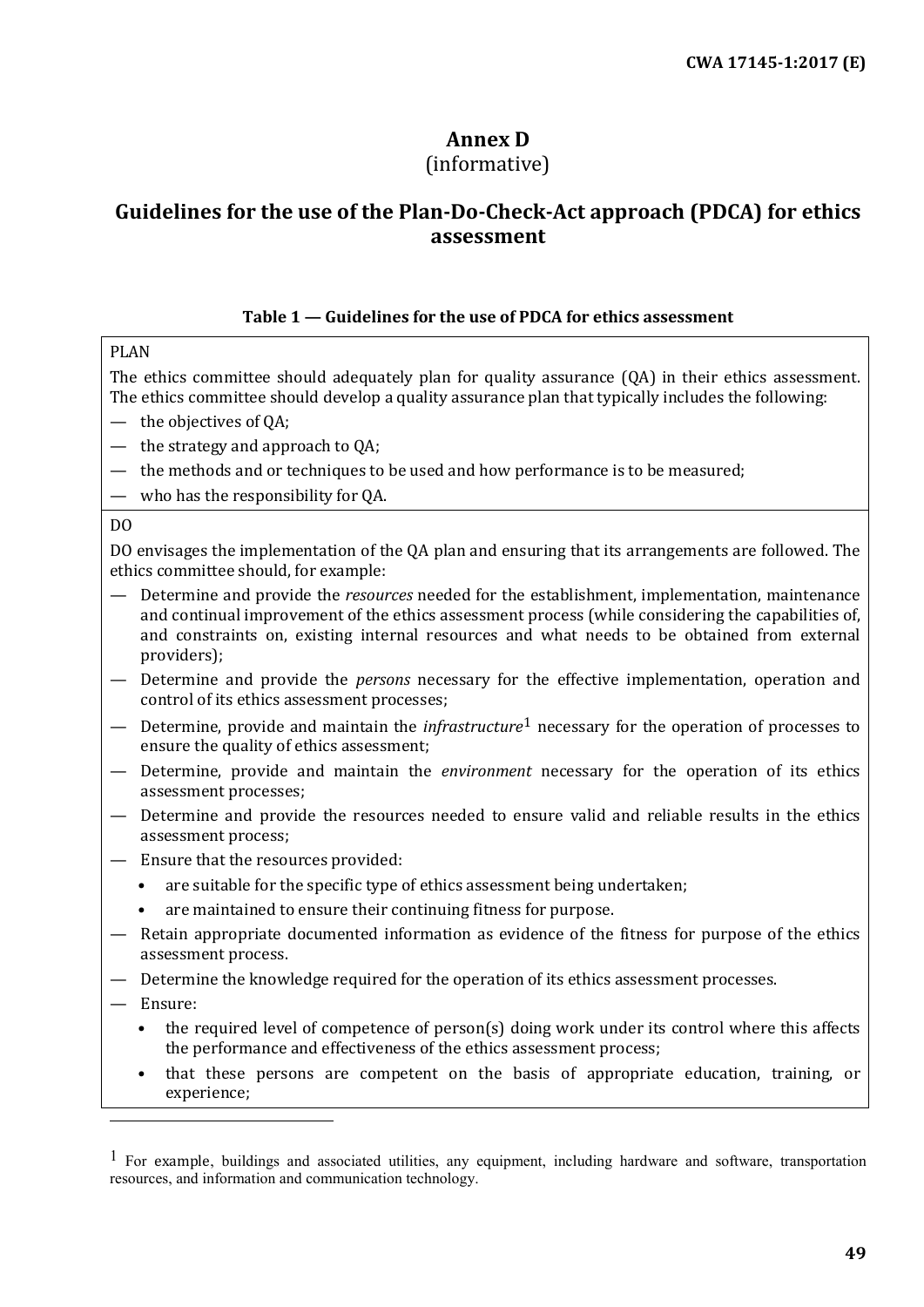- where applicable, taking actions to acquire the required level of competence, and evaluating the effectiveness of the actions taken;
- the retention of appropriate documented information as evidence of competence.
- Ensure that relevant persons working under the organization's control (e.g. ethics assessors, other staff) are aware of:
	- the quality assurance policy;
	- relevant quality objectives;
	- their contribution to the effectiveness of the quality management system, including the benefits of improved performance;
	- the implications of not conforming with the ethics assessment process requirements.
- Determine the internal and external communications relevant to the ethics assessment process (what, when, with whom, how);
- Maintain the documented information that the organization has determined necessary for the effectiveness and quality of the ethics assessment process.

#### CHECK

To facilitate the CHECK stage, the ethics committee should assess the quality of ethics assessment policy, practice and procedure:

Typical example questions include:

- What is the current situation?
	- What is the origin of the ethics assessment policy, practice, or procedure and what are its objectives?
	- What progress has been made over time?
	- What is the current situation for different stakeholders and how are they affected by the ethics assessment policy, practice, or procedure? (include a consideration of how different elements of the ethics assessment policy, practice, or procedure have worked in practice).
- How effective has the ethics assessment policy, practice, or procedure been?
	- To what extent have the objectives been achieved?
	- What have been the (quantitative and qualitative) effects of the ethics assessment policy, practice, or procedure?
	- To what extent do the observed effects correspond to the objectives?
	- To what extent can these changes/effects be credited to the ethics assessment policy, practice, or procedure?
	- What factors influenced the achievements observed?
	- To what extent did different factors influence the achievements observed?
	- Did evaluation or review policies and procedures enable researchers to address things affecting achievement of the objectives of the ethics assessment policy, practice, or procedure?
	- How efficient has the ethics assessment policy, practice, or procedure been?
	- To what extent has the ethics assessment policy, practice, or procedure been cost effective?
	- To what extent are the costs involved justified, given the changes or effects that have been achieved?
	- To what extent are the costs proportionate to the benefits achieved? What factors influence any particular discrepancies?
	- What factors influenced the efficiency with which the achievements observed have been attained? How affordable were the costs borne by different stakeholder groups, given the benefits they received?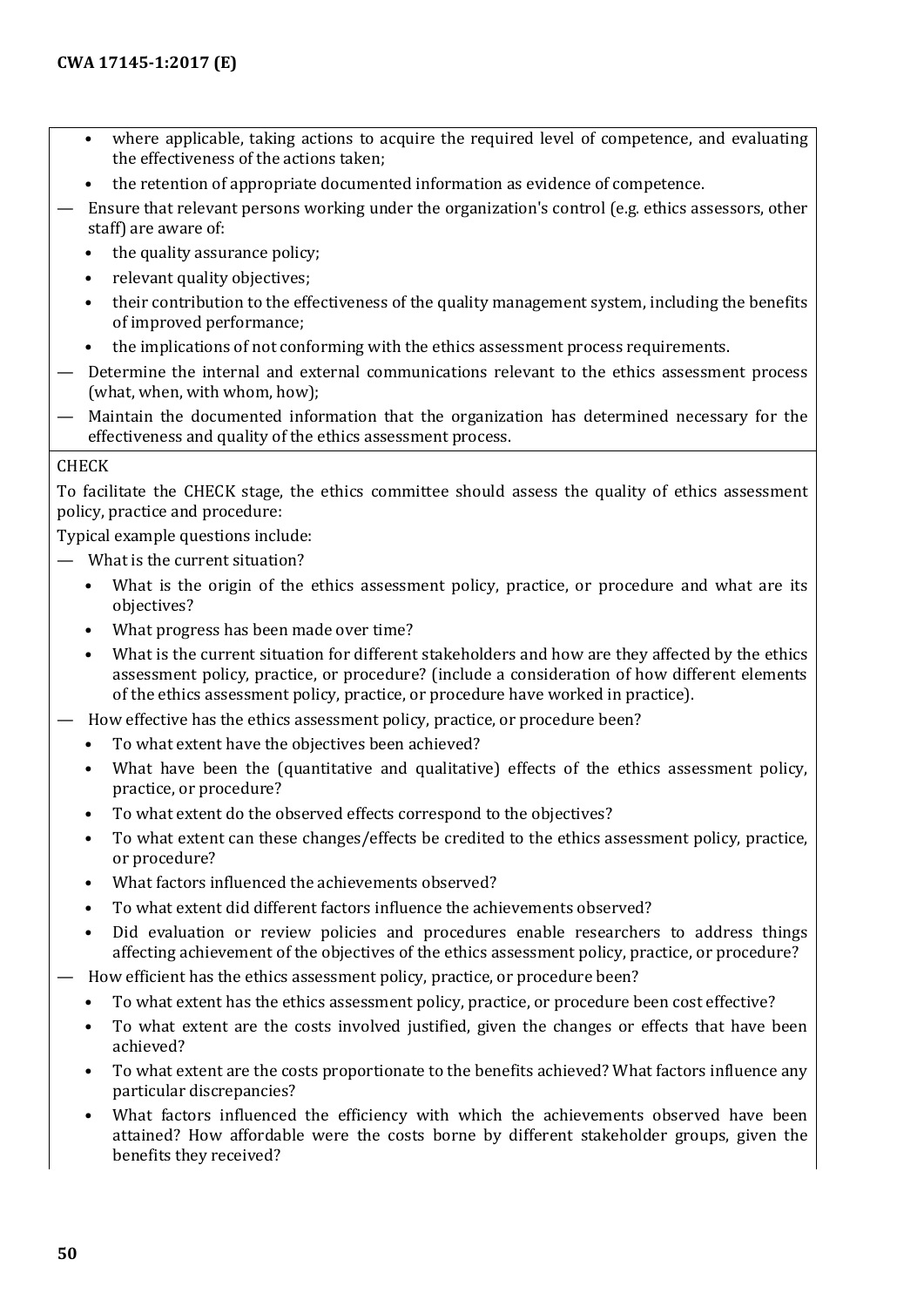- How relevant is the ethics assessment policy, practice or procedure?
	- To what extent is the ethics assessment policy, practice or procedure still relevant?
	- To what extent have the (original) objectives proved appropriate for the ethics assessment policy, practice or procedure in question?
	- How well do the (original) objectives (still) correspond to the needs within the EU?
	- How well adapted is the ethics assessment policy, practice or procedure to subsequent technological, scientific, societal or other advances? Issues related to the specific policy could be included here.
	- How relevant is the ethics assessment policy, practice or procedure to individuals or citizens?
- How coherent is the ethics assessment policy, practice, or procedure internally and with other external actions?
	- To what extent is the ethics assessment policy, practice or procedure coherent with other ethics assessment policies, practices or procedures that have similar objectives?
	- To what extent is the ethics assessment policy, practice or procedure coherent internally?
	- To what extent is the ethics assessment policy, practice or procedure coherent with wider EU or national policy?
	- To what extent is the ethics assessment policy, practice or procedure coherent with international obligations?
- What is the EU added value of the ethics assessment policy, practice,or procedure?
	- What is the additional value resulting from the EU ethics assessment policy, practice, or procedure, compared to what could be achieved by Member States at national and/or regional levels?
	- To what extent do the issues addressed by the ethics assessment policy, practice, or procedure continue to require action at EU level?
	- What would be the most likely consequences of stopping or withdrawing the existing EU intervention?

## ACT

The ACT part envisages review and continuous monitoring and improvement to improve the performance, adequacy and effectiveness of the ethics assessment process. The ethics committee should take actions to improve the ethics assessment policy, practice and procedures and correct undesirable effects (e.g. the passing of a highly unethical project with detrimental effects on society). These includes following type of activities:

- learning from feedback about ethical policy or assessment procedure;
- learning from other organisations;
- revisiting plans, policy documents and the ethics assessment process to see if they need updating;
- taking actions on lessons learnt (including from internal and external evaluations/QA exercises).

NOTE The key questions in the CHECK section are based upon and adapted from the EC Better Regulation Guidelines on Evaluation and Fitness Checks[. http://ec.europa.eu/smart-regulation/guidelines/ug\\_chap6\\_en.htm.](http://ec.europa.eu/smart-regulation/guidelines/ug_chap6_en.htm)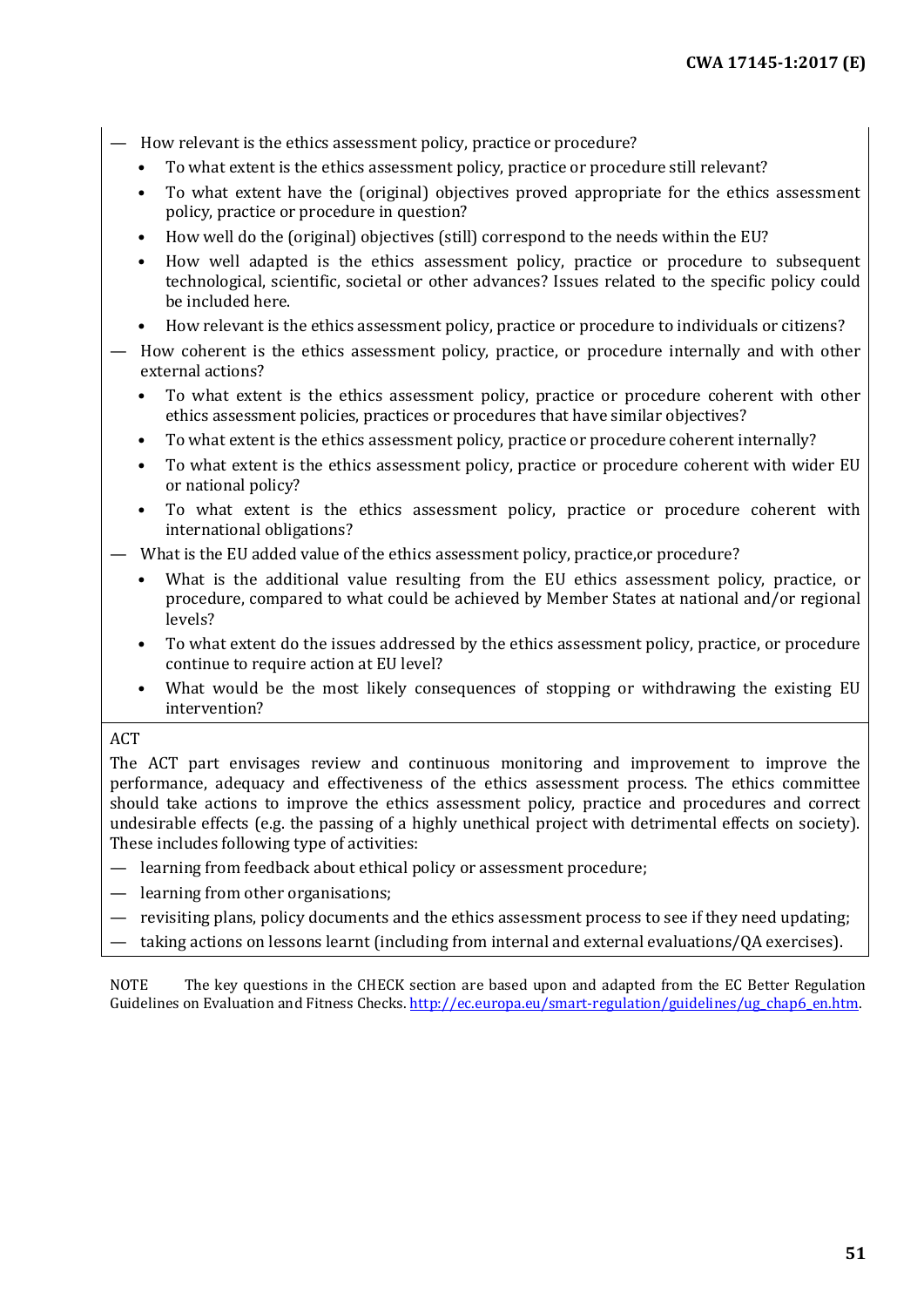## **Bibliography**

- <span id="page-51-0"></span>AMERICAN PSYCHOLOGICAL ASSOCIATION (APA). *Guidelines for Ethical Conduct in the Care and Use of Nonhuman Animals in Research*[. http://www.apa.org/science/leadership/care/guidelines.aspx](http://www.apa.org/science/leadership/care/guidelines.aspx)
- Association of research ethics committees (AREC). *A Framework of policies and procedures for university research ethics committees*. 2013
- BAILEY M., DITTRICH D., KENNEALLY E. *Applying Ethical Principles to Information and Communication*<br> *Technology Research*. Department of Homeland Security, USA, 2013. *Technology Research*. Department of Homeland Security, USA, 2013. [\(http://mdbailey.ece.illinois.edu/publications/menlo\\_report\\_companion\\_actual\\_formatted.pdf\)](http://mdbailey.ece.illinois.edu/publications/menlo_report_companion_actual_formatted.pdf)
- BEAUCHAMP T.L., CHILDRESS J.F. *Principles of Biomedical Ethics*. Oxford University Press, New York, Fifth Edition, 2001

REPORT B. <https://www.hhs.gov/ohrp/regulations-and-policy/belmont-report/>

- Brey, Philip, Wessel Reijers, Philip Jansen, Rowena Rodrigues, David Wright, Raija Koivisto, Anu Tuominen, Lise Bitsch, SATORI WP4 report *A reasoned proposal for Ethical Impact Assessment*, 2016
- BRITISH PSYCHOLOGICAL SOCIETY. (2010). *Code of Human Research Ethics*. [\(http://www.bps.org.uk/sites/default/files/documents/code\\_of\\_human\\_research\\_ethics.pdf](http://www.bps.org.uk/sites/default/files/documents/code_of_human_research_ethics.pdf)
- CANADIAN TRI-COUNCIL POLICY STATEMENT ON ETHICAL CONDUCT FOR RESEARCH INVOLVING HUMANS. (2014) [\(http://www.pre.ethics.gc.ca/eng/policy-politique/initiatives/tcps2-eptc2/chapter7-chapitre7/](http://www.pre.ethics.gc.ca/eng/policy-politique/initiatives/tcps2-eptc2/chapter7-chapitre7/)
- COUNCIL FOR INTERNATIONAL ORGANISATIONS OF MEDICAL SCIENCES (CIOMS). *International Ethical Guidelines for Biomedical Research Involving Human Subjects*, 2002. [\(http://www.cioms.ch/publications/layout\\_guide2002.pdf\)](http://www.cioms.ch/publications/layout_guide2002.pdf)
- COUNCIL FOR INTERNATIONAL ORGANISATIONS OF MEDICAL SCIENCES (CIOMS). *International Guidelines for Ethical Review of Epidemiological Studies*. [http://www.cioms.ch/publications/guidelines/1991\\_texts\\_of\\_guidelines.htm](http://www.cioms.ch/publications/guidelines/1991_texts_of_guidelines.htm)
- COUNCIL OF EUROPE. *Additional Protocol to the Convention for the Protection of Human Rights and Dignity of the Human Being with regard to the Application of Biology and Medicine, on the Prohibition of Cloning Human Beings*, reference: ETS No.168 [\(http://www.coe.int/en/web/conventions/full](http://www.coe.int/en/web/conventions/full-list/-/conventions/treaty/168)[list/-/conventions/treaty/168\)](http://www.coe.int/en/web/conventions/full-list/-/conventions/treaty/168)
- Council of Europe. *Guide for research ethics committee members, steering committee bioethics*. 2012
- Council of Europe. *Recommendation CM/Rec(2016)6 of the Committee of Ministers to member States on research on biological materials of human origin.* 2016
- DENCH S., IPHOFEN R., HUWS U. *An EU Code of Ethics for Socio-Economic Research*. Institute for Employment Studies report 412. 2012.<http://www.respectproject.org/ethics/412ethics.pdf>
- ECONOMIC AND SOCIAL RESEARCH COUNCIL (ESRC). *ESCR Framework for research ethics*. 2015. [http://www.esrc.ac.uk/files/funding/guidance-for-applicants/esrc-framework-for-research](http://www.esrc.ac.uk/files/funding/guidance-for-applicants/esrc-framework-for-research-ethics-2015/)[ethics-2015/](http://www.esrc.ac.uk/files/funding/guidance-for-applicants/esrc-framework-for-research-ethics-2015/)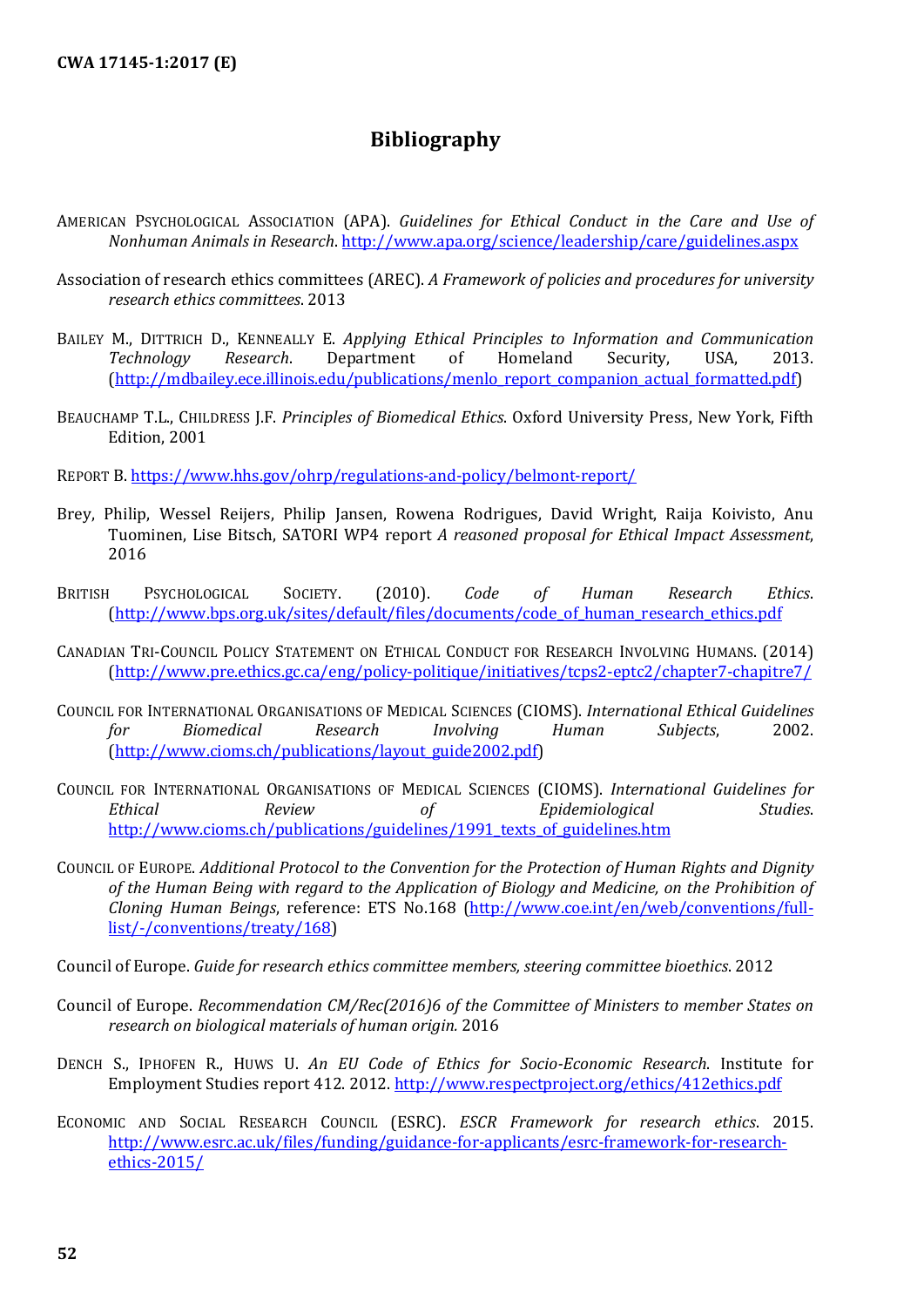- EUROPEAN COMMISSION. *Roles and Functions of Ethics Advisors/Ethics Advisory Boards in EC-funded Projects*. [http://ec.europa.eu/research/participants/data/ref/h2020/other/hi/ethics-guide](http://ec.europa.eu/research/participants/data/ref/h2020/other/hi/ethics-guide-advisors_en.pdf)[advisors\\_en.pdf](http://ec.europa.eu/research/participants/data/ref/h2020/other/hi/ethics-guide-advisors_en.pdf)
- EUROPEAN COMMISSION. *Better Regulation. Guidelines on evaluation and fitness checks*. [http://ec.europa.eu/smart-regulation/guidelines/ug\\_chap6\\_en.htm](http://ec.europa.eu/smart-regulation/guidelines/ug_chap6_en.htm)
- European Commission. *Declaration C 373/12* [\(http://eur](http://eur-lex.europa.eu/LexUriServ/LexUriServ.do?uri=OJ:C:2013:373:0012:0015:EN:PDF)[lex.europa.eu/LexUriServ/LexUriServ.do?uri=OJ:C:2013:373:0012:0015:EN:PDF\)](http://eur-lex.europa.eu/LexUriServ/LexUriServ.do?uri=OJ:C:2013:373:0012:0015:EN:PDF)
- EUROPEAN COMMISSION. *Ethical and Regulatory Challenges to Science and Research Policy at the Global Level*. Directorate-General for Research and Innovation, 2012. [http://ec.europa.eu/research/science-society/document\\_library/pdf\\_06/ethical-and](http://ec.europa.eu/research/science-society/document_library/pdf_06/ethical-and-regulatory-challenges-042012_en.pdf)[regulatory-challenges-042012\\_en.pdf](http://ec.europa.eu/research/science-society/document_library/pdf_06/ethical-and-regulatory-challenges-042012_en.pdf)
- EUROPEAN COMMISSION. *ERC Rules for Submission and Evaluation*. H2020, 2014. [http://ec.europa.eu/research/participants/data/ref/h2020/sgl/erc/h2020-erc-se-rules-](http://ec.europa.eu/research/participants/data/ref/h2020/sgl/erc/h2020-erc-se-rules-1617_en.pdf)[1617\\_en.pdf](http://ec.europa.eu/research/participants/data/ref/h2020/sgl/erc/h2020-erc-se-rules-1617_en.pdf)
- EUROPEAN COMMISSION. *Guidelines on Open Access to Scientific Publications and Research Data in Horizon*  2020. DG Besearch and Innovation, 201[6http://ec.europa.eu/research/participants/data/ref/h2020/grants\\_manual/hi/oa\\_pilot/h](http://ec.europa.eu/research/participants/data/ref/h2020/grants_manual/hi/oa_pilot/h2020-hi-oa-pilot-guide_en.pdf) [2020-hi-oa-pilot-guide\\_en.pdf](http://ec.europa.eu/research/participants/data/ref/h2020/grants_manual/hi/oa_pilot/h2020-hi-oa-pilot-guide_en.pdf)
- EUROPEAN PARLIAMENT AND THE COUNCIL. *Directive 2010/63/EU of 22 September 2010 on the protection of animals used for scientific purposes*. [http://eur](http://eur-lex.europa.eu/LexUriServ/LexUriServ.do?uri=OJ:L:2010:276:0033:0079:en:PDF)[lex.europa.eu/LexUriServ/LexUriServ.do?uri=OJ:L:2010:276:0033:0079:en:PDF](http://eur-lex.europa.eu/LexUriServ/LexUriServ.do?uri=OJ:L:2010:276:0033:0079:en:PDF)
- EUROPEAN PARLIAMENT AND THE COUNCIL. *Charter of Fundamental Rights of the European Union*, OJ C 326, 26.10.2012. [http://www.europarl.europa.eu/charter/pdf/text\\_en.pdf](http://www.europarl.europa.eu/charter/pdf/text_en.pdf)
- EUROPEAN PARLIAMENT AND THE COUNCIL. *Directive 2010/63/EU of 22 September 2010 on the protection of animals used for scientific purposes*. [http://eur-lex.europa.eu/legal](http://eur-lex.europa.eu/legal-content/EN/TXT/?uri=CELEX:32010L0063)[content/EN/TXT/?uri=CELEX:32010L0063](http://eur-lex.europa.eu/legal-content/EN/TXT/?uri=CELEX:32010L0063)
- *European Science Foundation (ESF) and All European Academics (ALLEA)*. The European Code of Conduct for Research Integrity, Revised edition, 2017
- H2020. *How to complete your ethics Self-Assessment*, Version 5.2 12 July 2016. [http://ec.europa.eu/research/participants/data/ref/h2020/grants\\_manual/hi/ethics/h2020\\_hi](http://ec.europa.eu/research/participants/data/ref/h2020/grants_manual/hi/ethics/h2020_hi_ethics-self-assess_en.pdf) [\\_ethics-self-assess\\_en.pdf](http://ec.europa.eu/research/participants/data/ref/h2020/grants_manual/hi/ethics/h2020_hi_ethics-self-assess_en.pdf)
- INTERNATIONAL SOCIETY FOR STEM CELL RESEARCH. *Guidelines for Stem Cell Research and Clinical Translation*, 2016. [\(http://www.isscr.org/docs/default-source/guidelines/isscr-guidelines-for](http://www.isscr.org/docs/default-source/guidelines/isscr-guidelines-for-stem-cell-research-and-clinical-translation.pdf?sfvrsn=2)[stem-cell-research-and-clinical-translation.pdf?sfvrsn=2\)](http://www.isscr.org/docs/default-source/guidelines/isscr-guidelines-for-stem-cell-research-and-clinical-translation.pdf?sfvrsn=2)
- *Montreal Statement on Research Integrity in Cross-Boundary Research Collaborations*, 2013. [http://www.icsu.org/icsu-asia/news](http://www.icsu.org/icsu-asia/news-centre/news/MontrealStatementonResearchIntegrityJune21_2013.pdf)[centre/news/MontrealStatementonResearchIntegrityJune21\\_2013.pdf](http://www.icsu.org/icsu-asia/news-centre/news/MontrealStatementonResearchIntegrityJune21_2013.pdf)
- *Nagoya Protocol on Access to Genetic Resources and Fair and Equitable Sharing of the Benefits Arising out of their Utilization*.<https://www.cbd.int/abs/doc/protocol/nagoya-protocol-en.pdf>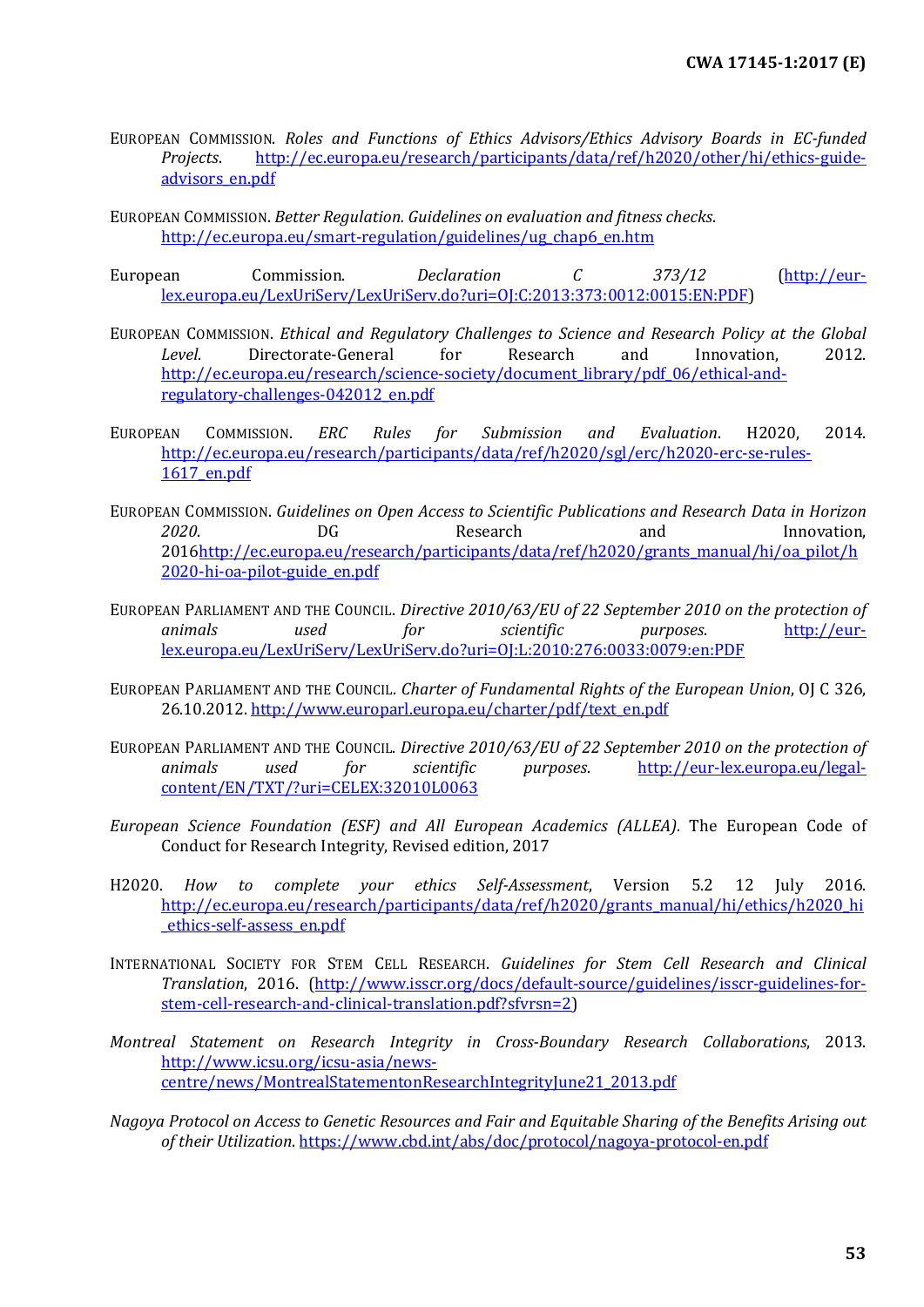- NORWEGIAN NATIONAL RESEARCH ETHICS COMMITTEES. *Guidelines for Research Ethics in the Social Sciences, Humanities, Law and Theology*, 2016. [https://www.etikkom.no/globalassets/documents/english](https://www.etikkom.no/globalassets/documents/english-publications/60127_fek_guidelines_nesh_digital_corr.pdf)publications/60127 fek\_guidelines\_nesh\_digital\_corr.pdf
- NUFFIELD COUNCIL ON BIOETHICS. *The Ethics of Research Involving Animals*, May 2005. [http://nuffieldbioethics.org/wp-content/uploads/The-ethics-of-research-involving-animals](http://nuffieldbioethics.org/wp-content/uploads/The-ethics-of-research-involving-animals-full-report.pdf)[full-report.pdf](http://nuffieldbioethics.org/wp-content/uploads/The-ethics-of-research-involving-animals-full-report.pdf)

Nuffield Council of Bioethics. *The ethics of research related to healthcare in developing countries* (2014)

*Nuremberg Code* [\(http://www.cirp.org/library/ethics/nuremberg/\)](http://www.cirp.org/library/ethics/nuremberg/)

- *Oviedo Convention. Convention on Human Rights and Dignity of the Human Being with regard to the Application of Biology and Medicine: Convention on Human Rights and Biomedicine*. [\(http://www.coe.int/en/web/conventions/full-list/-/conventions/treaty/164\)](http://www.coe.int/en/web/conventions/full-list/-/conventions/treaty/164)
- RAWLS J. *A Theory of Justice*. Harvard University Press, 1971
- SATORI project deliverables. http://satoriproject.eu/media/D3.3 legal aspects globalisation.pdf and [http://satoriproject.eu/media/3.4.Responsible-and-Ethical-Governance-of-Research-and-](http://satoriproject.eu/media/3.4.Responsible-and-Ethical-Governance-of-Research-and-Innovation-in-the-Context-of-Globalization.pdf)[Innovation-in-the-Context-of-Globalization.pdf](http://satoriproject.eu/media/3.4.Responsible-and-Ethical-Governance-of-Research-and-Innovation-in-the-Context-of-Globalization.pdf)
- *Shamoo, Adil E., and David B. Resnik, Responsible Conduct of Research*. Oxford University Press, Oxford, 2003
- Shelley-Egan, Clare, Philip Brey, Rowena Rodrigues, David Douglas, Agata Gurzawska, Lise Bitsch, David Wright & Kush Wadhwa, SATORI Deliverable D1.*1 Ethical Assessment of Research and Innovation: A Comparative Analysis of Practices and Institutions in the EU and selected other countries*, 2015
- SINGAPORE STATEMENT ON RESEARCH INTEGRITY. 2010. <http://www.singaporestatement.org/statement.html>
- THOMPSON D.F. Understanding financial conflicts of interest in *New England*. *J. Med.* 1993, **329** pp. 573– 573
- UNESCO. *Cultural Heritage*.<http://www.unesco.org/new/en/cairo/culture/tangible-cultural-heritage/>
- UNESCO. *Declaration of Bioethics and Human Rights*. [http://www.unesco.org/new/en/social-and](http://www.unesco.org/new/en/social-and-human-sciences/themes/bioethics/bioethics-and-human-rights/)[human-sciences/themes/bioethics/bioethics-and-human-rights/](http://www.unesco.org/new/en/social-and-human-sciences/themes/bioethics/bioethics-and-human-rights/)
- UNITED NATIONS CONVENTION ON BIOLOGICAL DIVERSITY. 1992. [\(https://www.cbd.int/doc/legal/cbd](https://www.cbd.int/doc/legal/cbd-en.pdf)[en.pdf\)](https://www.cbd.int/doc/legal/cbd-en.pdf)
- UNITED NATIONS DECLARATION ON THE RIGHTS OF INDIGENOUS PEOPLES. [http://www.un.org/esa/socdev/unpfii/documents/DRIPS\\_en.pdf](http://www.un.org/esa/socdev/unpfii/documents/DRIPS_en.pdf)
- UNITED NATIONS. *The Universal Declaration of Human Rights*, 1984. [http://www.un.org/en/universal](http://www.un.org/en/universal-declaration-human-rights/)[declaration-human-rights/](http://www.un.org/en/universal-declaration-human-rights/)
- U.S. DEPARTMENT OF HEALTH AND HUMAN SERVICES. *International Compilation of Human Research Standards*, 2017. [https://www.hhs.gov/ohrp/sites/default/files/international-compilation-of](https://www.hhs.gov/ohrp/sites/default/files/international-compilation-of-human-research-standards-2017.pdf)[human-research-standards-2017.pdf](https://www.hhs.gov/ohrp/sites/default/files/international-compilation-of-human-research-standards-2017.pdf)